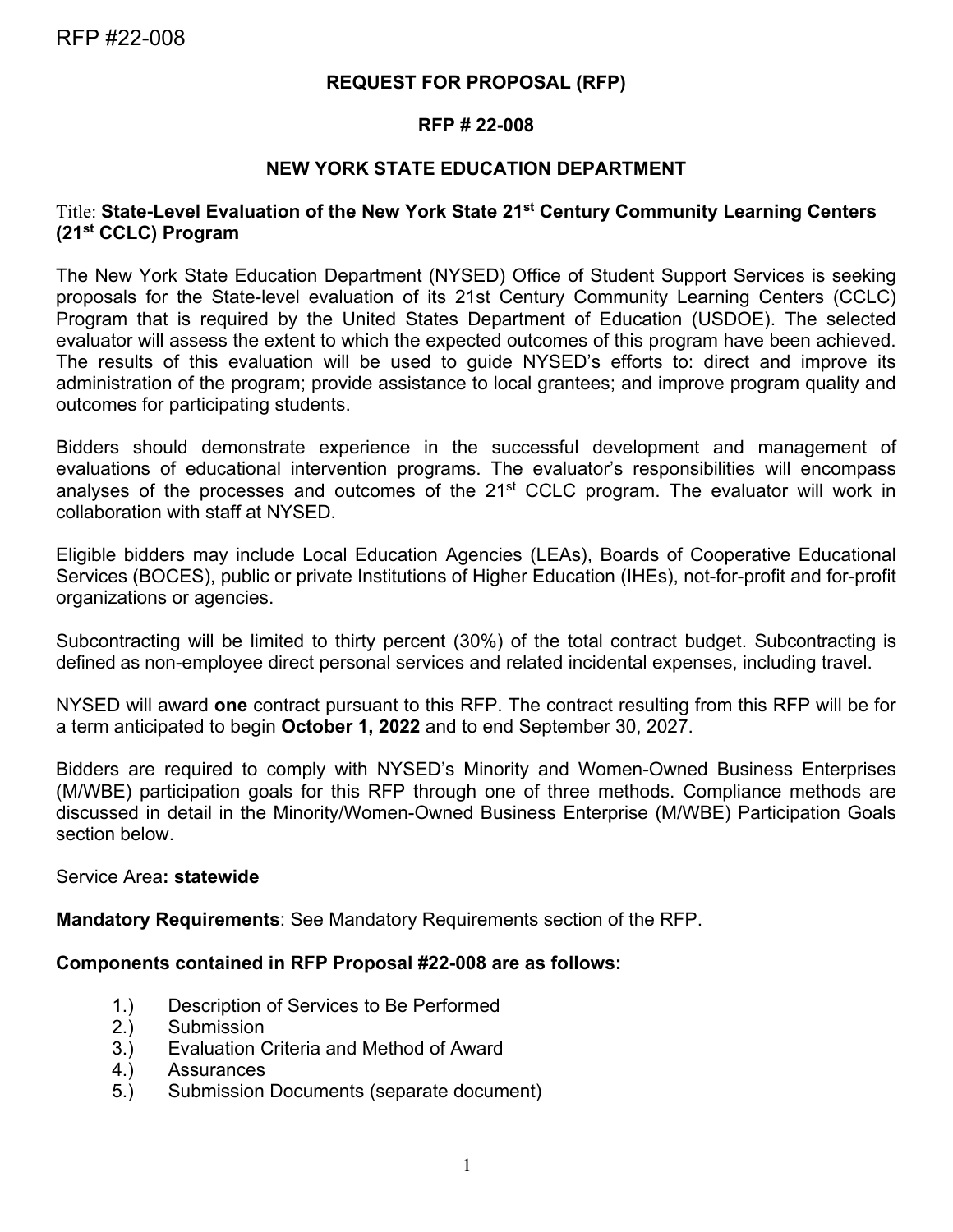Questions regarding the request must be submitted by email to **[21CRFP@nysed.gov](mailto:21CRFP@nysed.gov)** no later than the close of business February 18, 2022. Questions regarding this request should be identified as Program, Fiscal or M/WBE. A Questions and Answers Summary will be posted to [P-12 Competitive Procurement](http://www.p12.nysed.gov/compcontracts/compcontracts.html)  [Contracts](http://www.p12.nysed.gov/compcontracts/compcontracts.html) no later than March 4, 2022. The following are the designated contacts for this procurement:

**Program Matters** Elizabeth Whipple Email address **[21CRFP@nysed.gov](mailto:21CRFP@nysed.gov)**

**Fiscal Matters** Adam Kutryb Email Address **[21CRFP@nysed.gov](mailto:21CRFP@nysed.gov)**

**M/WBE Matters** Brian Hackett Email Address **[21CRFP@nysed.gov](mailto:21CRFP@nysed.gov)**

The following documents should be submitted by email as separate files, as detailed in the Submission section of the RFP, and must be received at NYSED no later than **March 25, 2022 by 3:00 PM Eastern Time**:

- **1.** Submission Documents labeled **[name of bidder] Submission Documents RFP #22-008**
- **2.** Technical Proposal labeled **[name of bidder] Technical Proposal RFP #22-008**
- **3.** Cost Proposal labeled **[name of bidder] Cost Proposal RFP #22-008**
- **4.** M/WBE Documents labeled **[name of bidder] M/WBE Documents RFP #22-008**

The technical, cost, submission and M/WBE proposals should be submitted using Microsoft Office or editable PDF. The email address for all the documentation is  $cau@nvsed.gov$ .

Bidders are requested to submit their bids electronically. Please see the information below for instructions on submitting an electronic bid.

- 1. As indicated in the RFP, technical and cost proposal documents should be submitted in Microsoft Office. PDF files that are editable and Optical Character Recognition (OCR) searchable are acceptable. Please do not submit the technical or cost proposal as a scanned PDF.
- 2. Submission documents requiring a signature must be signed using one of the methods listed below, and may be submitted in as a Microsoft Office, PDF, or JPG document. A scanned PDF is acceptable for these documents.
- 3. The following forms of e-signatures are acceptable:
	- a. handwritten signatures on faxed or scanned documents
	- b. e-signatures that have been authenticated by a third-party digital software, such as DocuSign and Adobe Sign
	- c. stored copies of the images of signatures that are placed on a document by copying and pasting or otherwise inserting them into the documents
- 4. Unacceptable forms of e-signatures include:
	- a. a typed name, including a signature created by selecting a script or calligraphy font for the typed name of the person "signing"
- 5. To identify the signer and indicate that the signer understood and intended to agree to the terms of the signed document, the signer will sign beside or provide by email the following attestation: "I agree, and it is my intent, to sign this document by [describe the signature solution used] and by electronically submitting this document to [name of recipient individual or entity]. I understand that my signing and submitting this document is the legal equivalent of having placed my handwritten signature on the submitted document and this attestation. I understand and agree that by electronically signing and submitting this document I am affirming to the truth of the information contained therein."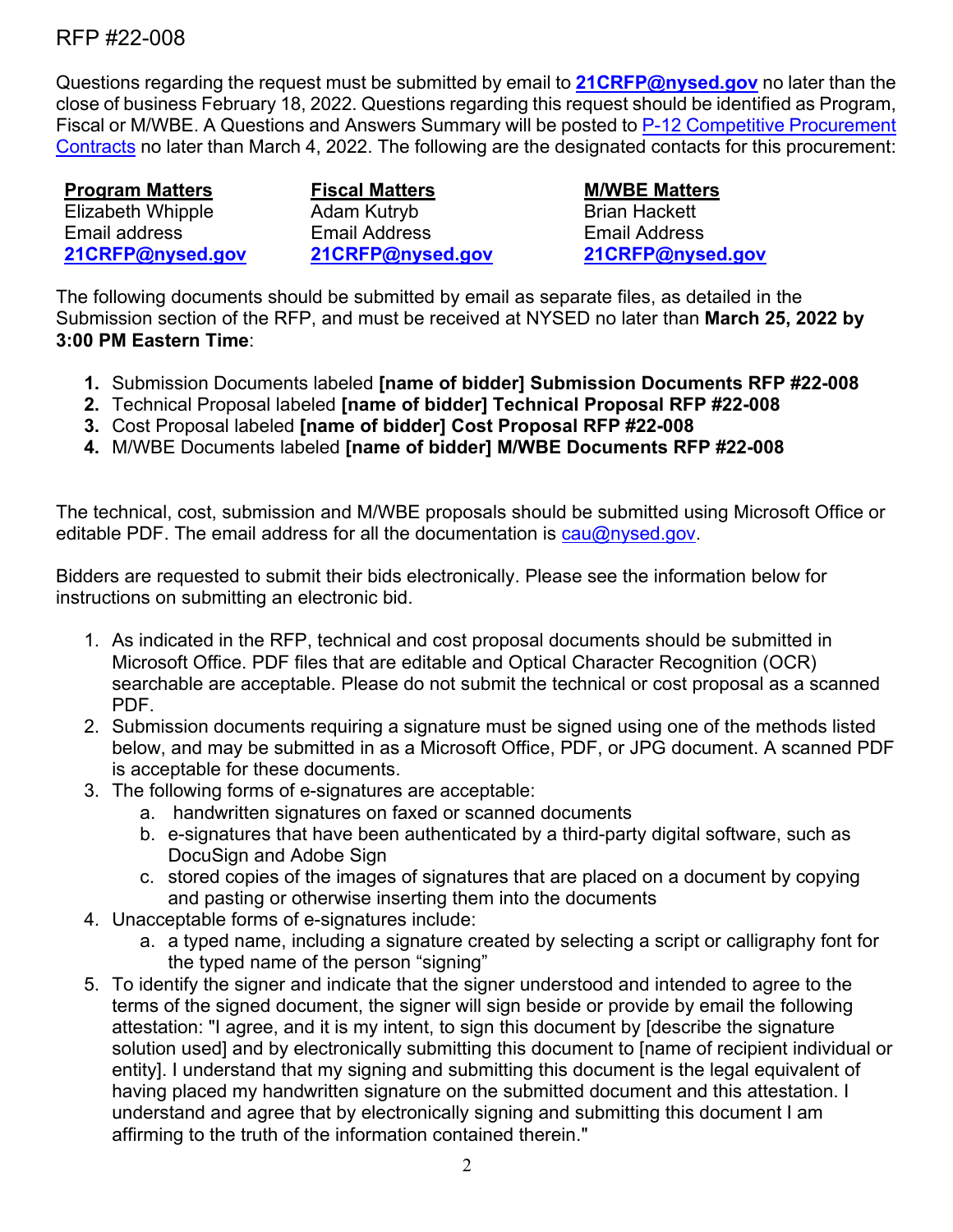- 6. In order to ensure the timely receipt of your bid, please use the subject line "BID SUBMISSION RFP 22-008" - failure to appropriately label your bid or submitting a bid to any email address other than the one identified above may result in the bid not being received by the deadline and considered for award.
- **7. Bids received after 3:00 pm Eastern Time on the due date will be disqualified.**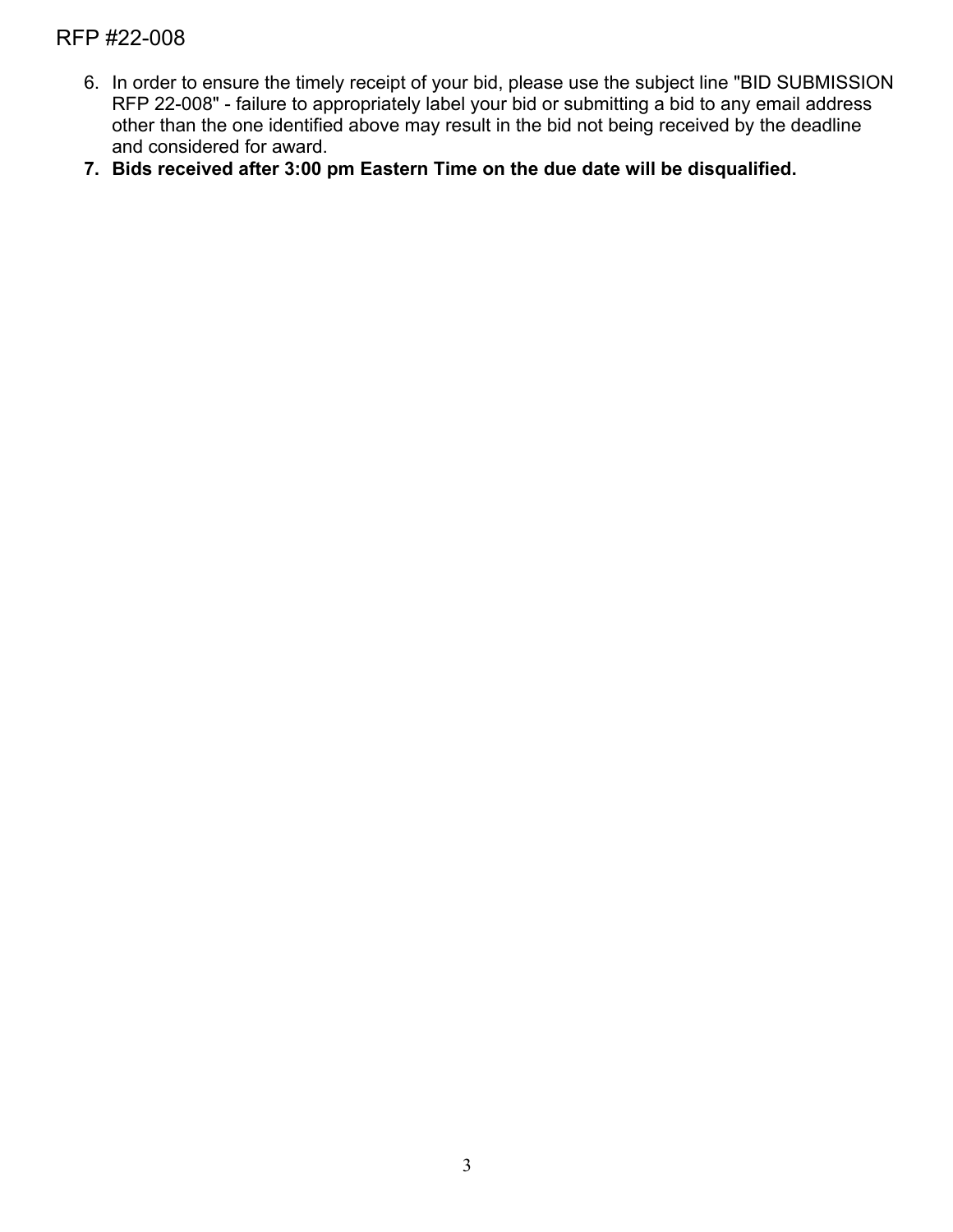# **1.) Description of Services to be Performed**

### **Work Statement and Specifications**

This section of the bid package details the services and products to be acquired. Please note that the contract process also includes general New York State administrative terms and conditions, as well as terms and conditions required by New York State law. These terms and conditions address issues related to both the submission of bids and any subsequent contract; they are included separately in this bid package for your information. Please review all terms and conditions.

#### **Mandatory Requirements**

The eligible bidder must agree to the Mandatory Requirements found below and must submit the Mandatory Requirements Certification Form located in 5.) Submission Documents. This required form must be signed by an authorized person. **Bids that do not comply with the Mandatory Requirements and include the form will be disqualified.**

Organizations that are currently under contract with any 21st CCLC local grantees as independent evaluators are not eligible to apply. If awarded this contract, the bidder will not be eligible to contract with local grantees as an independent evaluator. Bidders or subcontractors that are affiliated with, or perform other non-evaluation work for, either 21st CCLC grantees or the 21<sup>st</sup> CCLC Resource Centers, or organizations holding 21<sup>st</sup> CCLC grants, could be considered eligible if they can demonstrate clear and separate governance and oversight structures in place to prevent any conflict of interest or the appearance of a conflict of interest. This includes having staff specifically dedicated to the evaluation, distinct organizational units and reporting structures, as well as other policies and procedures that eliminate any potential conflicts of interest or the appearance thereof. If applicable, the proposal should detail the bidder's plans to eliminate or mitigate any potential conflict of interest.

#### **Minority and Women-Owned Business Enterprise (M/WBE) Participation Goals Pursuant to Article 15-A of the New York State Executive Law**

For purposes of this procurement, NYS Education Department hereby establishes an overall goal of 30% of the total contract amount for M/WBE participation, 17% for Minority-Owned Business Enterprises ("MBE") participation and 13% for Women-Owned Business Enterprises ("WBE") participation based on the current availability of qualified MBEs and WBEs. All bidders must document good faith efforts to provide meaningful participation by MWBEs as subcontractors or suppliers in the performance of this Contract. Minority and Women-Owned Business Enterprise (M/WBE) participation includes any and all services, materials or supplies purchased from New York State certified minority and women-owned firms. Utilization of certified Minority and Women-Owned firms will be applied toward the goals. Bidders can achieve compliance with NYSED's Minority and Women-Owned Business Enterprise goals as described below.

#### **ACHIEVE FULL COMPLIANCE WITH PARTICIPATION GOALS (PREFERRED)**

Bidders should submit subcontracting/supplier forms that meet or exceed NYSED's participation goals for this procurement. All subcontracting/supplier forms must be submitted with the bid proposal. In addition, bidders must complete and submit M/WBE 100: Utilization Plan, M/WBE 102: Notice of Intent to Participate and EEO 100: Staffing Plan. Instructions and copies of these forms are located in the Submission Documents. All firms utilized must be certified with the NYS Division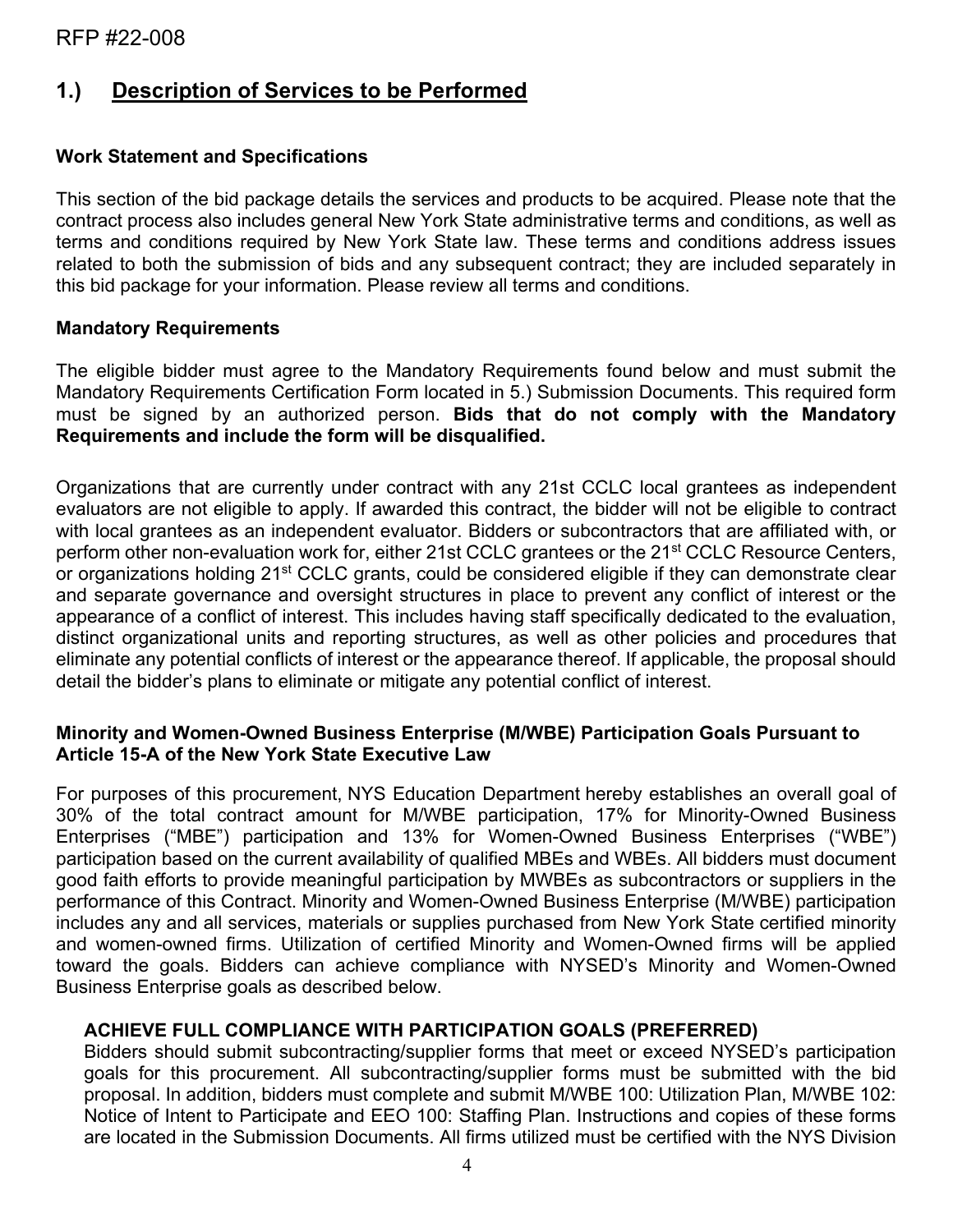of Minority and Women Business Development before beginning any work on this contract. For additional information and a listing of currently certified M/WBEs, see the [NYS Directory of Certified](https://ny.newnycontracts.com/FrontEnd/VendorSearchPublic.asp?TN=ny&XID=4687)  [Minority and Women-Owned Business Enterprises.](https://ny.newnycontracts.com/FrontEnd/VendorSearchPublic.asp?TN=ny&XID=4687)

The contact person on M/WBE matters is available throughout the application and procurement process to assist bidders in meeting the M/WBE goals. NYSED reserves the right to approve the addition or deletion of subcontractors or suppliers to enable bidders to comply with the M/WBE goals, provided such addition or deletion does not impact the technical proposal and/or increase the total cost of the bid proposal.

### **DOCUMENTATION OF GOOD FAITH EFFORTS**

Bidders must undertake a good faith effort to solicit NYS Certified M/WBE firms as subcontractors and/or suppliers in fulfillment of this procurement. Means of solicitation may include but are not limited to: advertisements in minority centered publications; solicitation of vendors found in the [NYS](https://ny.newnycontracts.com/FrontEnd/VendorSearchPublic.asp?TN=ny&XID=4687)  [Directory of Certified Minority and Women-Owned Business Enterprises;](https://ny.newnycontracts.com/FrontEnd/VendorSearchPublic.asp?TN=ny&XID=4687) and the solicitation of minority and women-oriented trade and labor organizations. Bidders will be required to certify and attest to their good faith efforts by completing NYSED's Certification of Good Faith Efforts (Form M/WBE 105). See the M/WBE Submission Documents for detailed examples of and required forms to document good faith efforts.

NYSED reserves the right to reject any bid for failure to document "good faith efforts" to comply with the stated M/WBE goals.

IN THE EVENT BIDDERS CANNOT COMPLY WITH NYSED DESIGNATED PARTICIPATION GOALS, SAID BIDDERS MUST DOCUMENT THEIR "GOOD FAITH EFFORTS" TO COMPLY AND SUBMIT ONE OF THE FOLLOWING REQUESTS:

#### **REQUEST A PARTIAL WAIVER OF PARTICIPATION GOALS**

In order to request a partial waiver of the participation goals for this procurement, Bidders must provide documentation of their good faith efforts to obtain the use of certified M/WBE enterprises along with their bid proposal forms. The subcontracting forms must include the participation percentage(s) for which they seek approval. Bidders will be required to certify and attest to their good faith efforts. Bidders should submit a request for a partial waiver (Form M/WBE 101) and document their Good Faith Efforts (Form M/WBE 105) at the same time as the bid is submitted. Bidders must also complete and submit M/WBE 100: Utilization Plan, M/WBE 102: Notice of Intent to Participate and EEO 100: Staffing Plan. The M/WBE Coordinator is available throughout the procurement process to assist in all areas of M/WBE compliance.

# **REQUEST A COMPLETE WAIVER OF PARTICIPATION GOALS**

In order to request a complete waiver of the participation goals for this procurement, Bidders must provide documentation of their Good Faith Efforts to obtain the use of certified M/WBE enterprises along with their bid proposal forms. Bidders will be required to certify and attest to their good faith efforts. Bidders should submit a request for a complete waiver on Form M/WBE 101 and document their Good Faith Efforts (Form M/WBE 105) at the same time as they submit their bid. The M/WBE Coordinator is available throughout the procurement process to assist in all areas of M/WBE compliance.

All payments to Minority and Women-Owned Business Enterprise subcontractor(s) must be reported to NYSED M/WBE Program Unit using M/WBE 103 Quarterly M/WBE Compliance Report. This report must be submitted on a quarterly basis and can be found at NYSED's [M/WBE Forms and](http://www.oms.nysed.gov/fiscal/MWBE/Forms.html)  [Compliance Forms](http://www.oms.nysed.gov/fiscal/MWBE/Forms.html) webpage.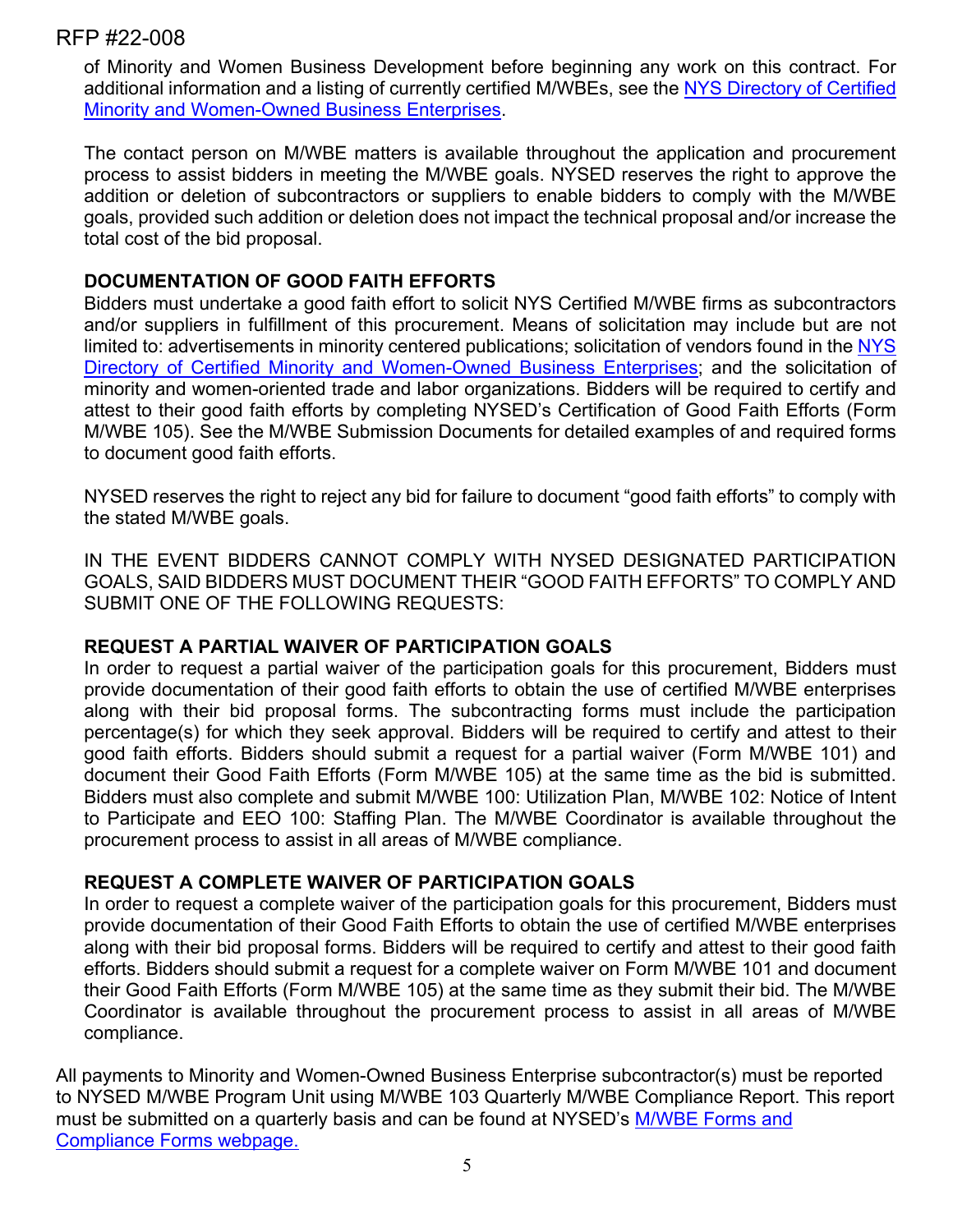# **Service-Disabled Veteran-Owned Business (SDVOB) Participation Goals Pursuant to Article 17-B of New York State Executive Law**

Article 17-B of Executive Law was enacted to ensure that certified SDVOBs are provided opportunities for meaningful participation in the performance of state contracts. To this end, NYSED strongly encourages bidders to make maximum possible use of SDVOBs as subcontractors and/or suppliers under this contract, consistent with the requirements of State Finance Law and State procurement guidelines, as well as NYSED policies and procedures. Bidders should consider fulfilling the requirements of this contract through the participation of SDVOBs at a rate of 6%. For additional information about this program, including a list of SDVOBs, please visit the [Office of General](https://www.ogs.ny.gov/veterans)  [Services, Division of Service-Disabled Veterans' Business Development website.](https://www.ogs.ny.gov/veterans)

# **Background**

The Nita M. Lowey 21st Century Community Learning Centers (21<sup>st</sup> CCLC) program is authorized under Title IV, Part B of the Elementary and Secondary Education Act, as amended by the Every Student Succeeds Act (ESSA) of 2015. As per the ESSA of 2015, Section 4201(a), the purpose of this program is to provide opportunities for academic enrichment, including providing tutorial services to help students, particularly students who attend low-performing schools, to meet the challenging State academic standards; offer students a broad array of additional services, programs, and activities, such as youth development activities, service learning, nutrition and health education, drug and violence prevention programs, counseling programs, arts, music, physical fitness and wellness programs, technology education programs, financial literacy programs, environmental literacy programs, mathematics, science, career and technical programs, internship or apprenticeship programs, and other ties to an in-demand industry sector or occupation for high school students that are designed to reinforce and complement the regular academic program of participating students; and offer families of students served by community learning centers opportunities for active and meaningful engagement in their children's education, including opportunities for literacy and related educational development.

A 21<sup>st</sup> CCLC is a partnership of a local education agency and an organization that provides expanded learning opportunities for academic enrichment, youth development and family literacy opportunities outside of the regular school hours primarily for children who attend high-poverty and low-performing schools.

In the current Round 7 Cohort whose funding sunsets on June 30, 2022, there are 138 CCLC subgrantees, of which 77 are in NYC. The remaining 61 are located in all other regions of the State. See link and table below.

[21st Century Community Learning Centers -](http://www.p12.nysed.gov/sss/documents/21stCCround7ADA.pdf) Round 7 Awards

| <b>Region</b>                  | # of Programs |
|--------------------------------|---------------|
| New York City - all            | 77            |
| boroughs                       |               |
| <b>Rest of State excluding</b> | 45            |
| the Big 4 Cities of            |               |
| Buffalo, Rochester,            |               |
| <b>Syracuse and Yonkers</b>    |               |
| ROS: Big Four Cities of        | 16            |
| Buffalo, Rochester,            |               |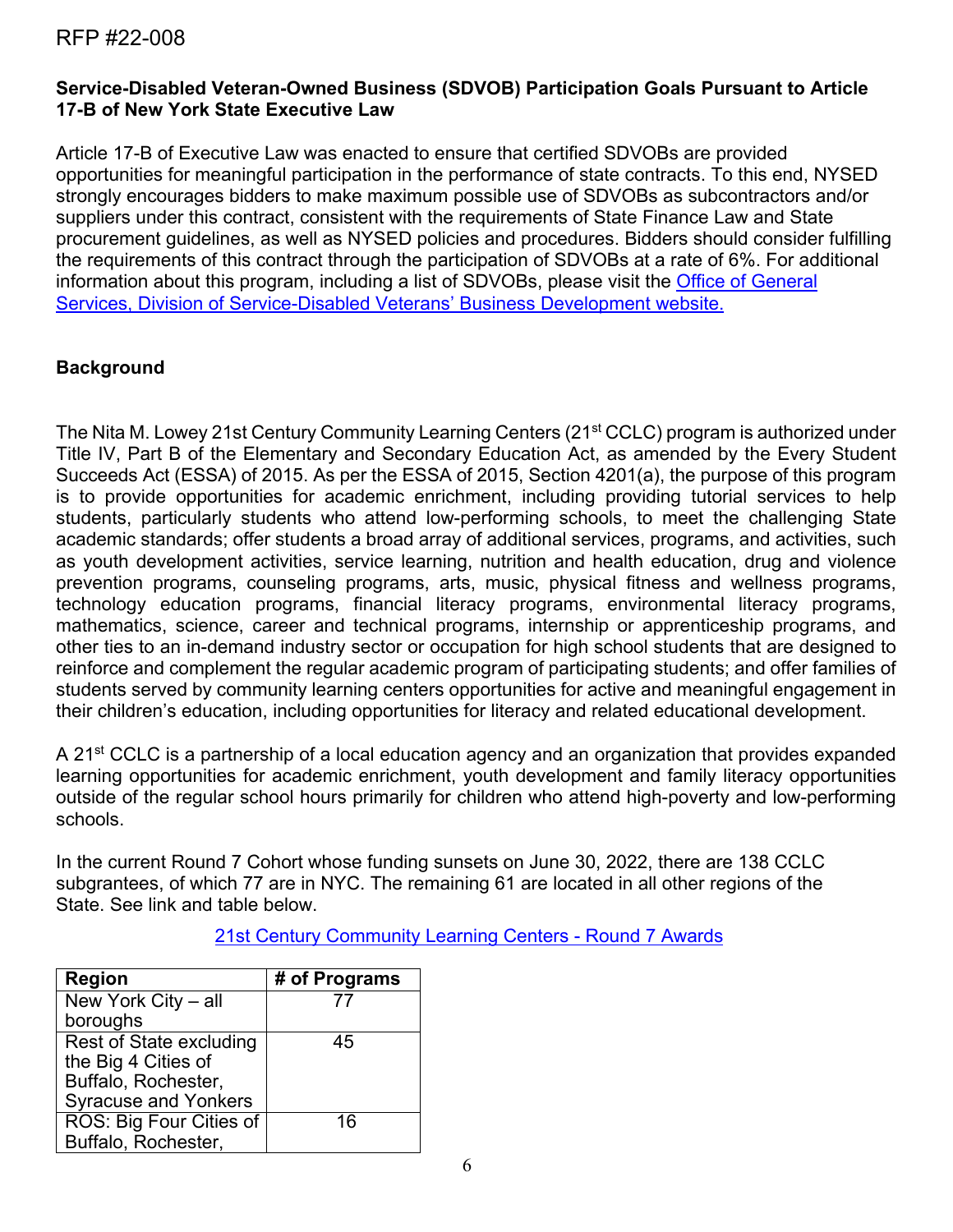| Syracuse & Yonkers |     |
|--------------------|-----|
| <b>Total NYC</b>   |     |
| <b>Total ROS</b>   | հ1  |
| <b>TOTAL</b>       | 138 |

The 138 subgrantees operate at 370 sites and serve over 60,603 students in grades Pre-K through 12. These numbers are expected to change with a new round of 21CCLC grant applications. Round 8 subgrantees are

anticipated to start July 1, 2022.

The results of the USDOE-required evaluation will be used to guide NYSED's efforts to improve its administration of the program and the assistance it provides to local grantees to improve program quality and outcomes for participating students.

#### **Deliverables and/or Project Description**

Project Director Staffing Requirement:

For the purposes of this contract, the project director must be an employee of the primary contractor. Subconsultants may not be used to meet the staffing requirement of the project director.

One (1) Project Director (1 FTE) with a Master's Degree or higher to provide deliverables as noted within this RFP and in subsequent annual work plans. A resume for the proposed Director should be submitted with the Technical Proposal. This position must be held by one individual, not for example, by two people at .5 FTE each. The Project Director must meet the following requirements:

# a. Masters Degree; **and**

b. Three (3) years' experience in the evaluation of educational programs.

The evaluator will conduct an in-depth analysis of NYSED's 21<sup>st</sup> CCLC Program as per the Title IV Part B federal statute:

''SEC.4203. STATE APPLICATION.

S. 1177-186 ''(i) are able to track student success and improvement over time; ''(ii) include State assessment results and other indicators of student success and improvement, such as improved attendance during the school day, better classroom grades, regular (or consistent) program attendance, and on-time advancement to the next grade level; and

#### **S. 1177-187**

''(iii) for high school students, may include indicators such as career competencies, successful completion of internships or apprenticeships, or work-based learning opportunities;

The evaluation will encompass analyses of the processes, outcomes and impacts of the 21<sup>st</sup> CCLC program. The evaluation must be designed to utilize both quantitative and qualitative information from multiple data sources, including NYSED's Information and Reporting Services (IRS), subgrantee reported data in contracted statewide data collection and reporting system such as program attendance and teacher surveys, Annual Performance Report (APR) data via the statewide system, program site visits, professional development event observations and surveys, Resource Center site visits, telephone interviews with a variety of stakeholders, and other research strategies designed to determine the effectiveness of the NYSED's 21st CCLC Program.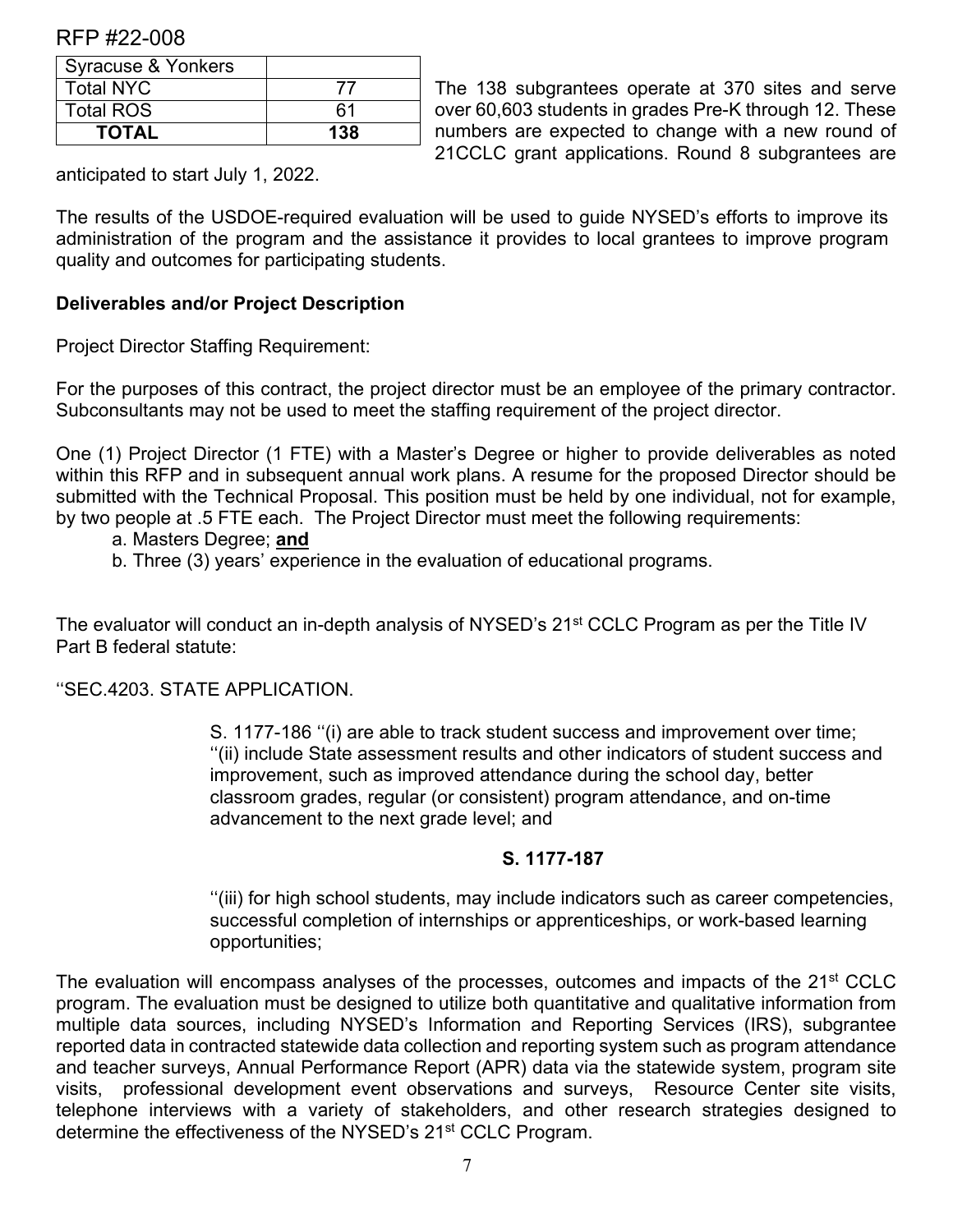- 1. The contractor will evaluate the extent to which NYSED has achieved its objectives related to the provision of services to students and the achievement of statewide improvements in participating students' academic performance and behavior. (See Attachment 1 for defined objectives for the 21st CCLC program.) The contractor will have access to all program data that is collected for the federally required APR reporting that all 21<sup>st</sup> CCLC subgrantees must report to the federal government. NYSED currently contracts with a software company for a statewide system for collection and reporting of the required APR data. This data includes participants' hours of attendance per activity, New York State Assessment growth percentiles, participant school attendance data, participant in-school suspension data, participant demographic data, participant GPA data, school day teacher survey data, as well as other programmatic information such as staffing, hours of operation, activities offered, etc. In addition to APR data, additional student level data can be obtained from NYSED's IRS office for additional analyses as required for impact analyses. The contractor's evaluation plan will measure implementation, outcomes and impact. The plan's methodology will measure causality, not just correlation (impact not just outcomes) The contractor's evaluation plan will incorporate the methods that will be used in the impact analysis, such as a matched comparison study for example, and provide the reason or justification for choosing the selected method. Using program data from a variety of sources, such as the Mid-Year Report (MYR) provided by subgrantees each February, the contractor will also assist NYSED to create reports or summaries for subgrantees and NYSED's purposes.
- 2. The contractor will evaluate the effectiveness of the two 21<sup>st</sup> CCLC Resource Centers (RCs), one in New York City that serves all 21<sup>st</sup> CCLCs in the City's five boroughs, and one located currently in Binghamton to serve all 21<sup>st</sup> CCLCs outside of New York City, in the Rest of State (RoS). (See Attachment 2 for details on the services provided by the RCs.) The contractor will conduct on-site visits to each of the RC locations, and will conduct at least four on-site reviews of PD events conducted by both the NYC and RoS RCs. Bi-annual PD symposiums, either held separately in both NYC and Ros, or may be combined into one. These events may also be held virtually if necessary. In addition, the bidder will be required to evaluate other PD events such as additional webinars that occur throughout the year.

The RCs will be evaluated with regard to:

a. The New York City (NYC) RC's and the Rest of State (RoS) RC's will each host biannual PD events that will occur in the spring and fall each year plus two other events. All subgrantees in their respective regions are required to attend these biannual conferences. One of these conferences may be a joint event at a single location. If necessary, these events may be conducted in a virtual environment. These events must be based on evidence-based research and/or best practices. The contractor will observe and evaluate each of these conferences each year; two in NYC and two in RoS, or one combined conference plus two separate conferences. PD conferences in RoS are often over a two day period and require an overnight stay given the distance some subgrantees have to travel. The NYC events are typically one full day in duration. In addition to the biannual PD conferences the RCs will also conduct two other PD events, so that there is a PD event every quarter, the biannual conference plus two other events. The two additional PD events, will be planned and implemented by the RCs, and may be provided in a variety of formats – e.g., webinars, web casts, or videoconferences. In addition to surveys that the contractor develops to inform this evaluation, the contractor will also have access to the results of any surveys conducted by the RCs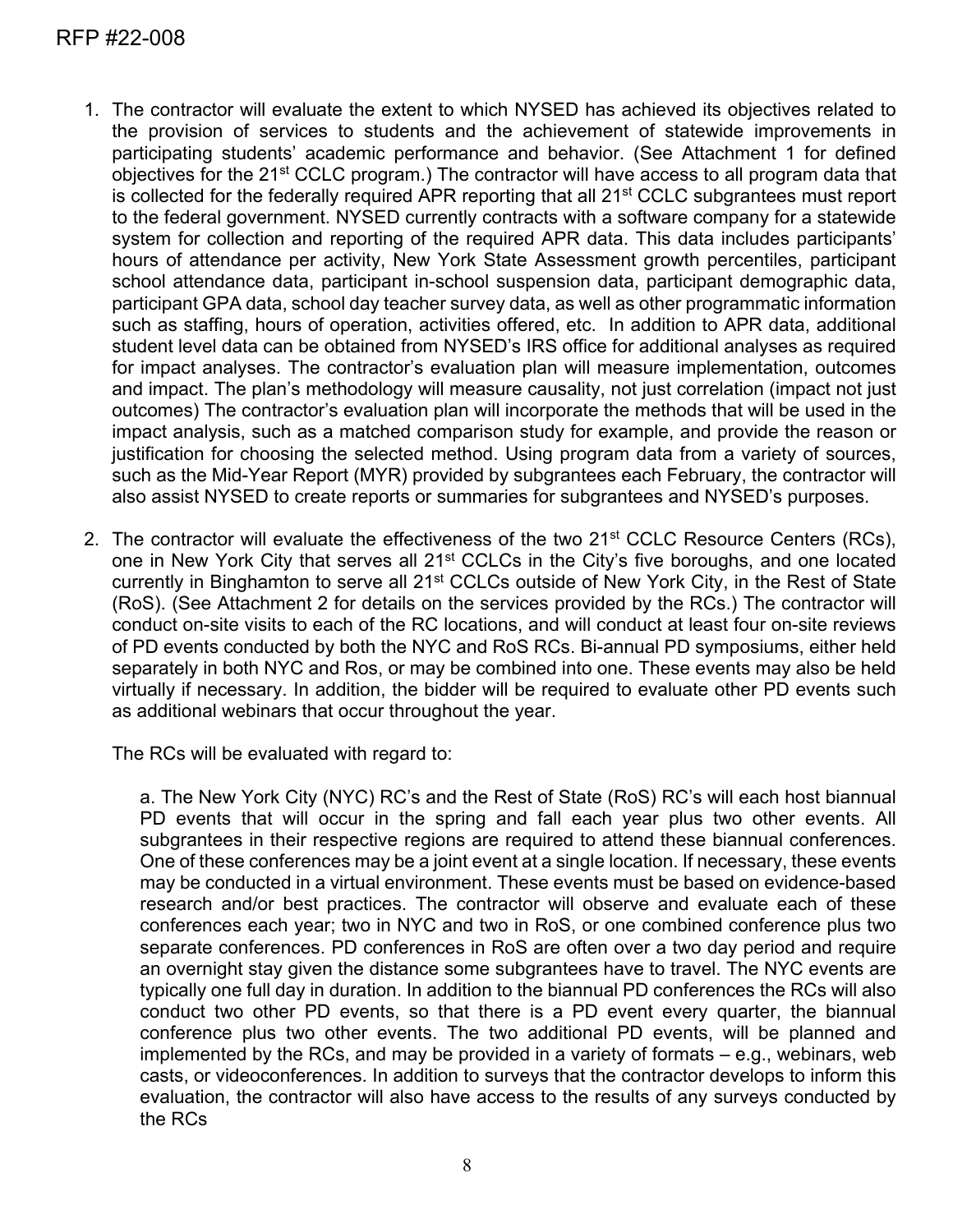b. The RCs may also host up to six (6) webinars each year on topics identified in collaboration with NYSED to provide additional support to subgrantees on topics of particular importance that arise. These events must be based on scientifically-based research and/or best practices, and may be provided in a variety of formats – e.g., webinars, web casts, videoconferences. The contractor will observe and evaluate each of these events each year. c. The technical assistance provided by each of the RCs to the  $21<sup>st</sup>$  CCLCs in their respective geographic areas will be evaluated via document review and staff interviews during the one full day site visit to each RC location. Surveys or sample calling of grantees will also provide additional information to determine the following:

- RC staff knowledge and expertise;
- Access to and availability of RC staff for technical assistance;
- Overall helpfulness of the RCs.

Note: Each RC is expected to work in cooperation with the State-level independent evaluator by compiling requested data and responding to the evaluator's inquiries about the RC's work in a timely manner.

The evaluation of the RCs will be included in the quarterly and annual reports.

3. The contractor will evaluate agreed upon implementation criteria, in consultation with the NYSED, of fifty Round 8 21st CCLC programs to explore issues around fidelity and quality. Round 8 grantees are anticipated to be awarded by July 1, 2022. Ten programs will be evaluated in each of the five contract years. In consultation with the contractor, NYSED will determine which ten programs will be evaluated in each contract year. This evaluation must include one site visit to each of the 50 programs during the five-year contract period. Each site visit will be up to one full day in duration. The contractor's budget will be inclusive of ten site visits per year, six of which will be in the New York City Region and four in the RoS so that a total of 50 subgrantees are evaluated over the course of the five year contract.

The criteria to be evaluated will be determined in consultation with the NYSED. These are not meant to be individual evaluations of the individual programs. That is the purpose of the independent local evaluator. Rather, by focusing on a particular aspect of implementation quality of all 21st CCLC programs, the statewide evaluation of these ten programs will look for trends and patterns to help inform NYSED of areas that may need strengthening across all programs.

The findings from the site visits of the selected grantee will be included in the annual report.

4. The contractor will review and assess quality and completeness of local program-level evaluation annual reports, (AERs), which are required to be submitted to the NYSED by September 30 of each year. The contractor will develop a rubric by which to assess the programlevel evaluation reports and submit an AER Assessment Report Summary to the NYSED program office annually. The rubric should be submitted for approval to NYSED by September 30, 2023 and should be reviewed annually in consultation with NYSED. The annual review will include discussion of the purpose of such reviews, for example whether their purpose should be for local evaluators only, to provide them with feedback to improve their practice, or for sharing with the Resource Centers to inform their site monitoring visits of subgrantees. These are two purposes that are currently under consideration. The AER Assessment Report Summary is in addition to the Quarterly and Annual reports, and is to be submitted to the NYSED program office 5 months after local program-level evaluation reports are due to NYSED (typically September 30), or by February 28 annually, for four years, through 2027. The reports would not be due until the second year of the contract.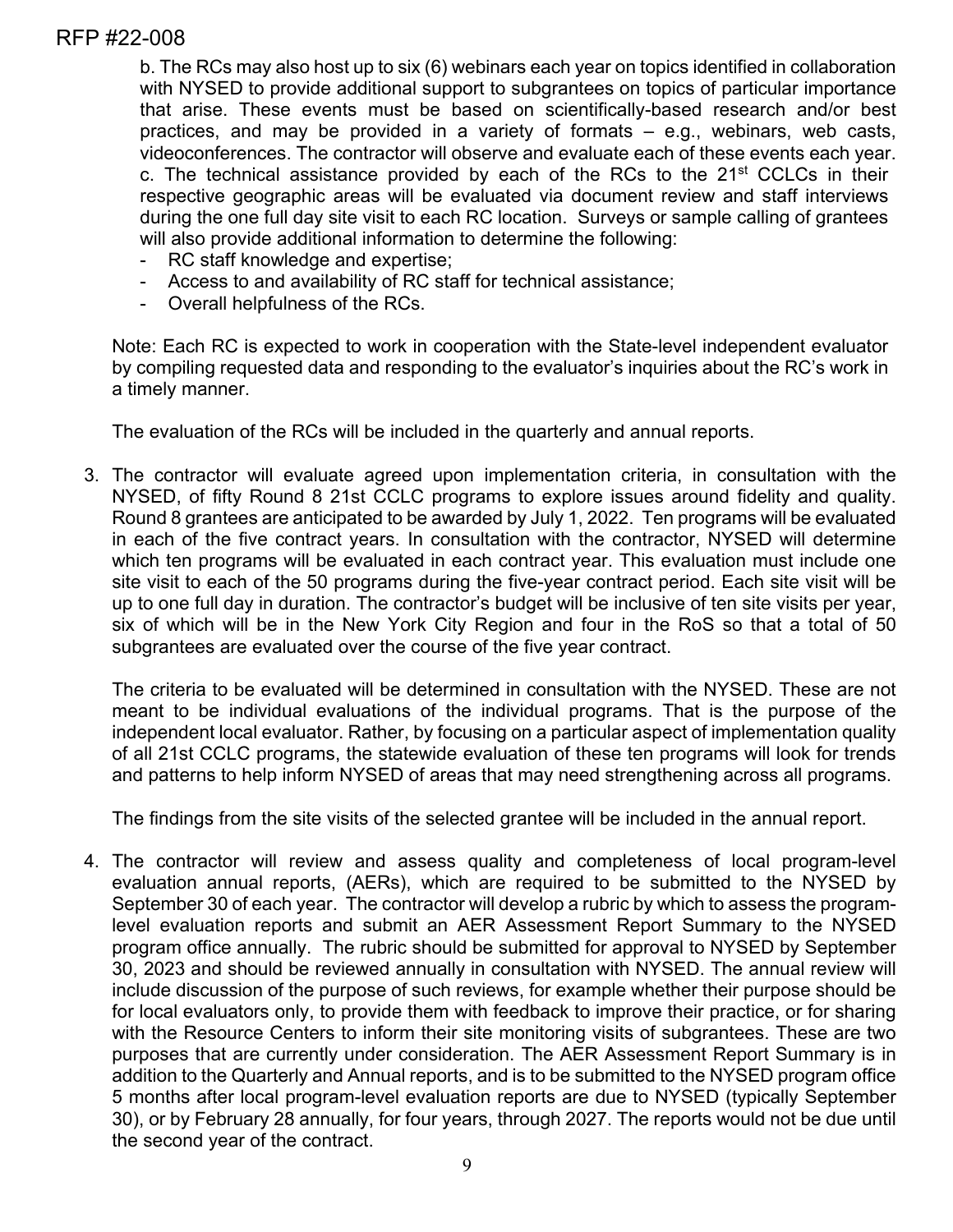- 5. The contractor will provide guidance and assistance to NYSED staff with all aspects of APR data collection using NYSED's contracted statewide data collection and reporting system. As part of their contract with NYSED, they provide site licenses to all 21st CCLC subgrantee sites. This system collects program data from subgrantees and student demographic and outcome data for automated upload into 21APR, the federal data collection system that is used to report to congress. Since the Government and Performance Results Acts, also known by its acronym, GPRA, changed their performance measures for the first time in over 25 years, NYSED has been working to ensure that all the data that is required for APR reporting can be accessed and made available to the EZReports system. As the transition to the new GPRA measures is currently underway, the statewide evaluation contractor will be available for continued guidance and assistance to NYSED to ensure full compliance with the federal mandate. It is expected that the statewide evaluation contractor will be instrumental in working with NYSED and the statewide data system contractor in deployment of the mandatory teacher surveys that collect one of the new GPRA measures related to student engagement. The contractor will provide guidance and assistance regarding the implementation of the data collection system(s) through monthly one hour conference calls.
- 6. The contractor will be a resource for local program evaluators to improve the quality and consistency of local program evaluation throughout the state:
	- Plan and facilitate two networking meetings annually for local program evaluators. One of these meetings should take place in a location easily accessible to New York City evaluators and the other should take place in a centralized location such as the Syracuse or Rochester area to accommodate evaluators in the rest of state. If more feasible, and to increase participation, it is acceptable to have these meetings take place in a virtual environment.
	- **EXECT** Review, edit/update New York State's 21<sup>st</sup> Century Community Learning Centers Evaluation Manual in consultation with NYSED. The current 21<sup>st</sup> Century Community Learning Center Evaluation Manual and addendum can be found at the following links: [21st Century Community Learning Centers Evaluation Manual](https://www.p12.nysed.gov/sss/documents/NYSEvaluationManual.pdf.) [Addendum to New York](https://www.p12.nysed.gov/sss/documents/AddendumtoNYSEvaluationManual4-27-21.pdf)  [State's 21st Century Community Learning Centers Evaluation Manual](https://www.p12.nysed.gov/sss/documents/AddendumtoNYSEvaluationManual4-27-21.pdf)
- 7. Out of State Travel: Summer Institute. The contractor will participate in the annual USDOE sponsored Summer Institute for 21st Century State Education Agency (SEA) coordinators, technical assistance providers, evaluators and local grantees. One professional staff member will attend. The Institute is held at a different location each year. In previous years, the Institute has been held in Washington, DC as well as various other states. The Institute is ordinarily three full days in duration. Because of the pandemic, these may be virtual, otherwise contractors will follow NYS travel [GSA per diem rates.](https://www.gsa.gov/travel/plan-book/per-diem-rates)
- 8. The contractor will participate in Quarterly planning/update meetings, at least two of which will be in-person and two which may be attended virtually unless unforeseen circumstances call for the in-person meetings to also be virtual. These meetings take place at the New York State Education Department in Albany and will include common meeting time with the two Technical Assistance Resource Centers (NYC and RoS) staff. These meetings will be approximately three hours in duration.
- 9. Prepare and submit quarterly reports on the evaluation process and findings (see cost proposal and reports below).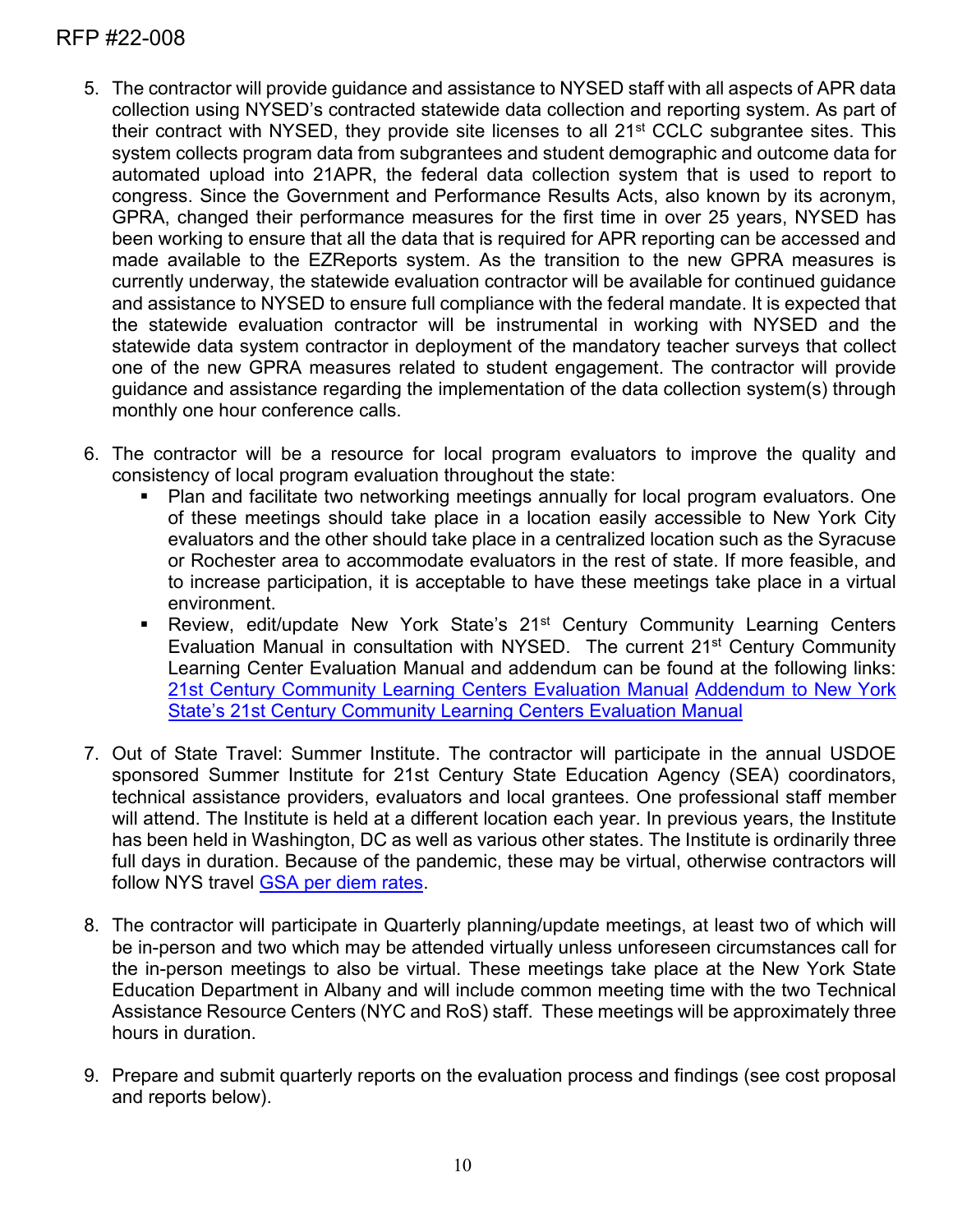10.Prepare and submit annual reports on the evaluation process and findings (see cost proposal and reports below).

# **Work Plan**

The contractor will submit an updated and detailed annual work plan of evaluation activities at least 30 days before the start of each contract year (by September 1 of 2023, 2024, 2025, and 2026, respectively) to NYSED for review and approval.

- A. The updated annual work plan will be consistent with the required deliverables as referenced in the RFP.
- B. The work plan should reflect valid and reliable evaluation methods that will measure the effectiveness of each activity.

#### **Reports**

The contractor will prepare and submit quarterly progress reports (first three quarters of each year and annual reports on the evaluation process and findings, including the degree to which New York State  $21<sup>st</sup>$  CCLC programs and participants are meeting the State's objectives using extant data that is available from multiple sources as described above. It will include the analyses of the processes, outcomes and impacts of the 21st CCLC program. In addition to the quarterly and annual reports, the AER Assessment Summary Report on compliance with local evaluation requirements as set forth in the Evaluation Manual and addendum is due by February 28, annually, starting in year 2, 2024.

Quarterly reports will be progress reports of evaluation activities that took place during that quarter and will include any preliminary evaluation findings for review by NYSED. Quarterly payments will be made upon receipt of quarterly invoices and approval of the Quarterly reports by the program office. Quarterly reports may be posted on the NYSED website.

Quarterly reports will be due on the last day of December, March, and June of each contract year, with the annual report due one month after the end of the fourth quarter, on October 31. The first quarterly report will be due on December 31, 2022.

Annual reports, which must include an executive summary, will include the reporting of evaluation activities that took place during the fourth quarter, as well as, a summary of the year's preliminary findings and recommendations. Reports should be submitted electronically in a format compatible with Microsoft Office Suite software and will include an executive summary and appropriate displays of data suitable for presentation to the New York State Board of Regents to inform them of the status of the 21<sup>st</sup> CCLC Program in New York State. Annual reports will be due on the last day of October of each contract year, with the exception of the final year. The first annual report will be due on October 31, 2023. Annual reports will be posted on the NYSED website.

The final summative report will include an executive summary and a summary of findings and recommendations made over the five years (submitted electronically in a format compatible with Microsoft Office Suite software) and appropriate displays of data suitable for presentation to the New York State Board of Regents. The final summative report will be due on or before September 30, 2027. Following NYSED's approval, the report will be posted on the Student Support Services' 21st CCLC page of NYSED's website.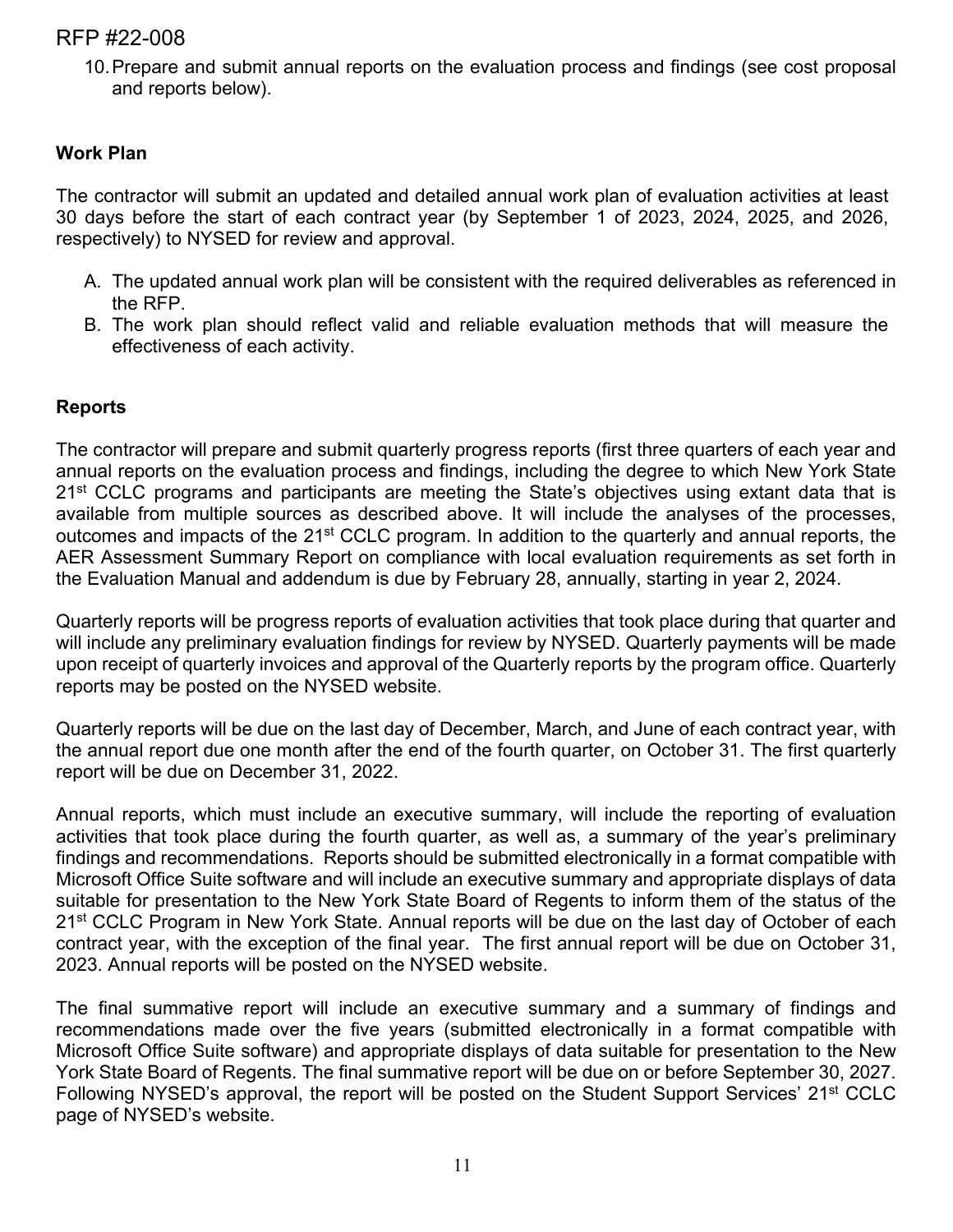The AER Assessment Summary Report will assess program-level evaluation reports for alignment with the requirements set forth in the Evaluation Manual for program-level evaluators. Reports are due by February 28 annually, beginning in year 2, 2024. [21st Century Community Learning Centers Evaluation](https://www.p12.nysed.gov/sss/documents/NYSEvaluationManual.pdf)  [Manual.](https://www.p12.nysed.gov/sss/documents/NYSEvaluationManual.pdf) [Addendum to New York State's 21st Century Community Learning Centers Evaluation Manual.](https://www.p12.nysed.gov/sss/documents/AddendumtoNYSEvaluationManual4-27-21.pdf)

The State-level Evaluator will be responsible for timely and accurate submission of all required plans and reports. NYSED will review and discuss the reports with the evaluator to make any needed adjustments.

## **Payment**

Quarterly payments will be made to the vendor after quarterly reports have been submitted by the vendor and have been reviewed and approved by NYSED program staff. Failure to submit the required reports may result in the suspension of future payments.

The contractor will be required to submit quarterly invoices to NYSED containing dates of services and an itemized list of activities and costs consistent with the approved Schedule of Deliverables contained in the executed contract and the quarterly narrative reports. Payments will be made once the quarterly reports are reviewed and project deliverables are determined by NYSED to be adequate. Payment for each deliverable will be made upon 100% satisfactory completion and approval by NYSED. Payment(s) for subcontractor(s) should list the subcontractor's name(s), payment amount(s), and nature of services provided separately on the invoice submitted. Invoices with incomplete information will be returned to the vendor.

The contractor must retain records and accounts, updated on a monthly basis, and must be able to prepare and submit statistical, narrative, and/or financial summaries related to this contract as requested by NYSED.

# **Requirements of Education Law Section 2-d**

The Contractor agrees to comply with FERPA and New York State Education Law § 2-d. The NYS Education Department (NYSED) is required to ensure that all contracts with a third-party contractor that receives student personally identifiable information and/or teacher and/or principal APPR data, collectively referred to as "PII," include a Data Privacy and Security Plan, pursuant to Education Law § 2-d and § 121.6 of the Regulations of the Commissioner of Education. For every contract, the Contractor must complete the following or provide a plan that materially addresses its requirements, including alignment with the NIST Cybersecurity Framework, which is the standard for educational agency data privacy and security policies in New York state.

Pursuant to Education Law § 2-d and § 121.3 of the Regulations of the Commissioner of Education, the NYS Education Department ("NYSED") is required to post information to its website about its contracts with third-party contractors that will receive Student PII and/or Teacher and/or Principal APPR data ("APPR Data"), collectively referred to as "PII".

The New York State Education Department's Data Privacy Appendix (Appendix R) is annexed to this RFP, the terms of which are incorporated herein by reference, and shall also be part of the Contract.

Bidders should use the templates and instructions in Appendix R to submit the required DPA EXHIBIT 1 - Contractor's Data Privacy and Security Plan and DPA EXHIBIT 2 - Education Law § 2-d Bill of Rights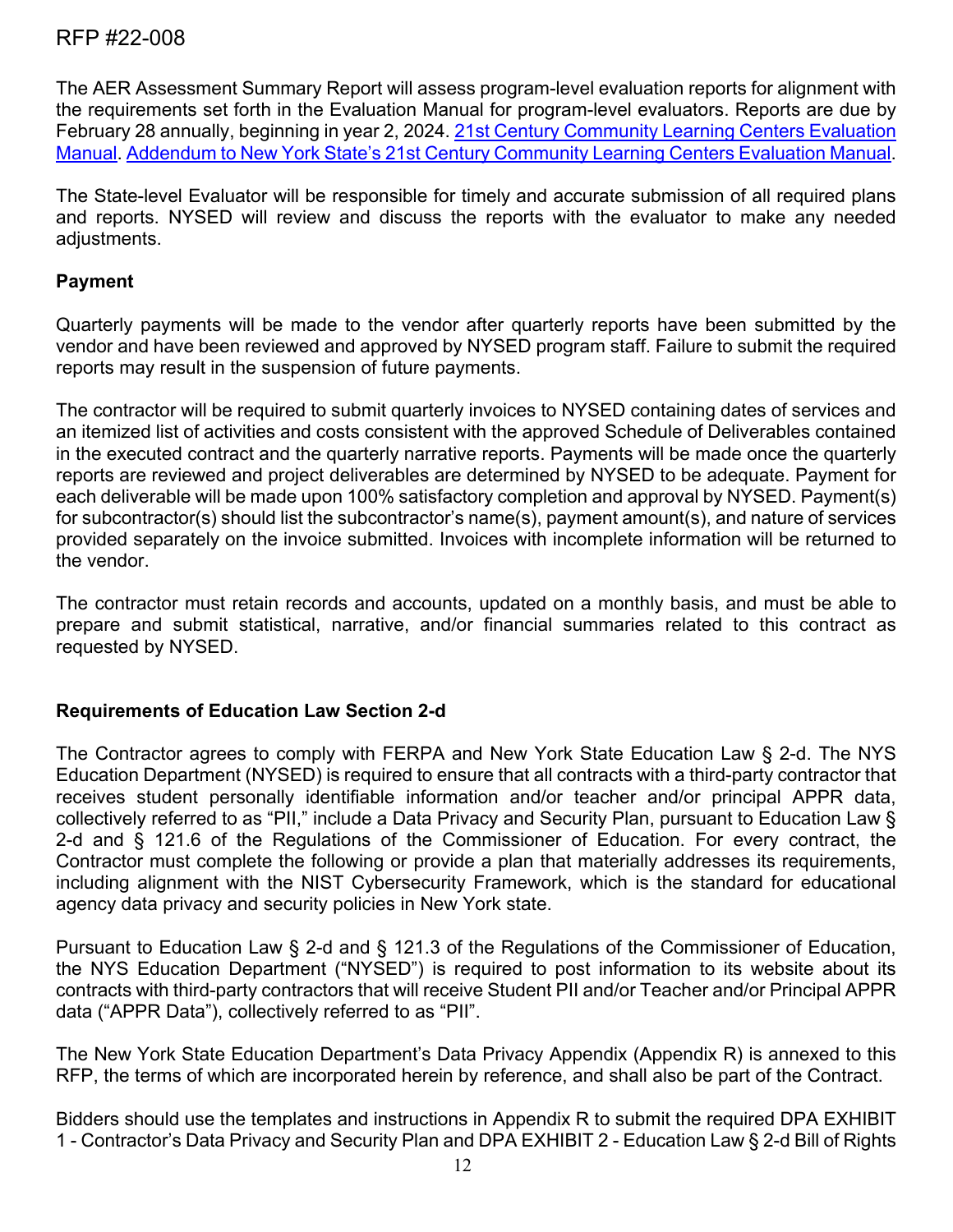for Data Privacy and Security and Supplemental Information for Contracts that Utilize Personally Identifiable Information and return them with their proposal for review.

### **Accessibility of Web-Based Information and Applications**

Any documents, web-based information and applications development, or programming delivered pursuant to the contract or procurement, will comply with New York State Education Department IT Policy NYSED-WEBACC-001, Web Accessibility Policy as such policy may be amended, modified or superseded, which requires that state agency web-based information, including documents, and applications are accessible to persons with disabilities. Documents, web-based information and applications must conform to NYSED-WEBACC-001 as determined by quality assurance testing. Such quality assurance testing will be conducted by NYSED employee or contractor and the results of such testing must be satisfactory to NYSED before web-based information and applications will be considered a qualified deliverable under the contract or procurement.

## **Subcontracting Limit**

Subcontracting will be limited to 30% of the total contract budget. Subcontracting is defined as nonemployee direct personal services and related incidental expenses, including travel.

For vendors using subcontractors, a Vendor Responsibility Questionnaire and a NYSED vendor responsibility review are required for a subcontractor when:

- the subcontractor is known at the time of the contract award;
- the subcontractor is not an entity that is exempt from reporting by OSC; and
- the subcontract will equal or exceed \$100,000 over the life of the contract.

For additional information about Vendor Responsibility, see the **Vendor Responsibility** section contained in **3.) Evaluation Criteria and Method of Award** of this RFP.

If the vendor proposes to change subcontractors during the contract period, NYSED must be notified prior to the change. NYSED reserves the right to reject any replacement subcontractors proposed by the vendor and reserves the right to approve all changes in subcontractors. The Subcontracting Form located in the Submission Documents must be updated annually and submitted to NYSED. Using this form, the vendor must also report to NYSED, on an annual basis, actual expenditures incurred for all subcontractors and indicate which subcontracting costs are associated with M/WBE.

# **Staff Changes**

The contractor will maintain continuity of staff throughout the course of the contract. All changes in staff will be subject to NYSED approval. The replacement staff with comparable skills will be provided at the same or lower hourly rate.

# **Contract Period**

NYSED will award **one** contract pursuant to this RFP. The contract resulting from this RFP will be for a term anticipated to begin **October 1, 2022** and to end **September 30, 2027**.

#### **Electronic Processing of Payments**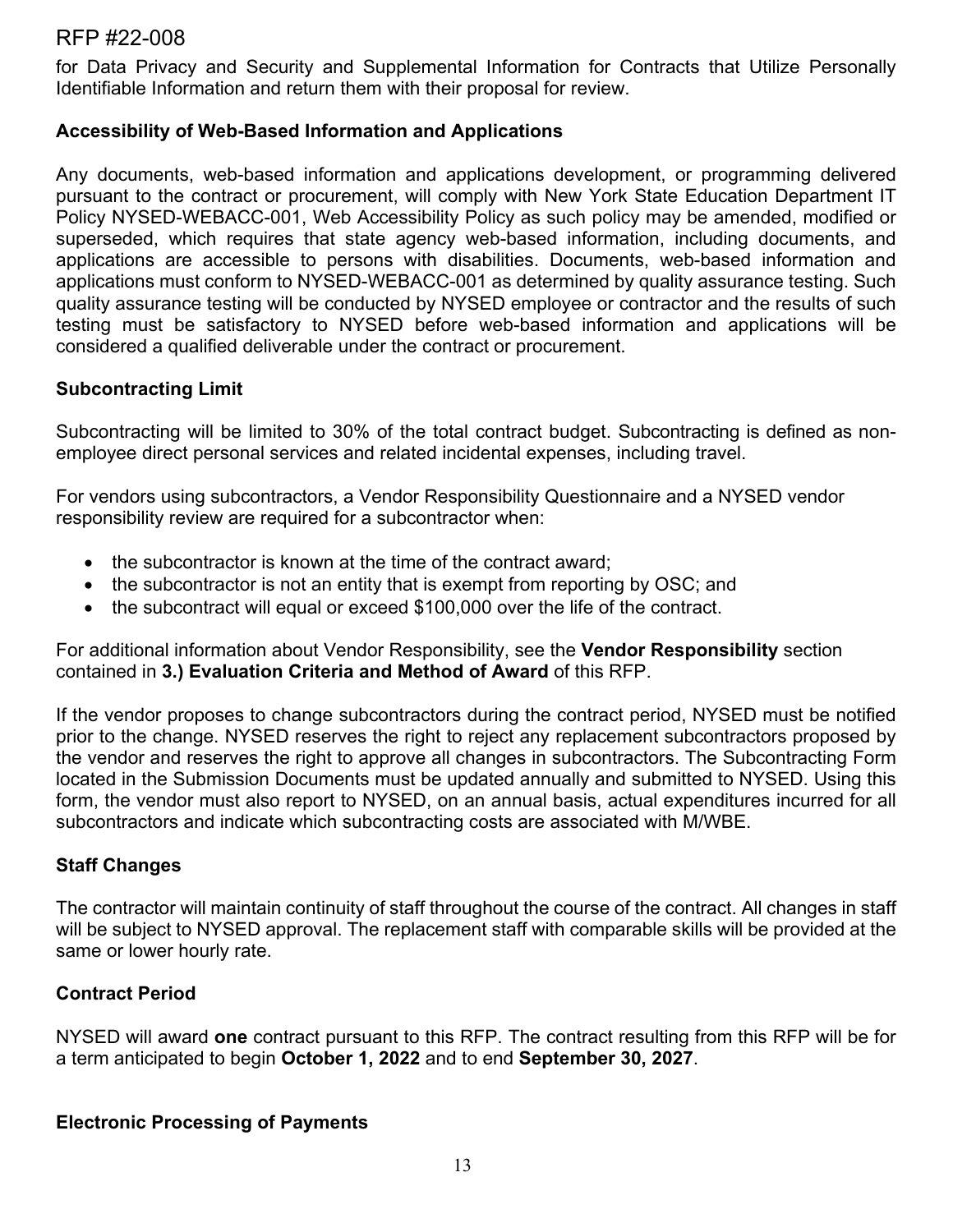In accordance with a directive dated January 22, 2010, by the Director of State Operations - Office of Taxpayer Accountability, all state agency contracts, grants, and purchase orders executed after February 28, 2010, shall contain a provision requiring that contractors and grantees accept electronic payments.

## **M/WBE and Equal Employment Opportunities Requirements:**

## **Contractor Requirements and Obligations under New York State Executive Law, Article 15-A (Participation by Minority Group Members and Women with Respect to State Contracts)**

In an effort to eradicate barriers that have historically impeded access by minority group members and women in State contracting activities, Article 15-A, of the New York State Executive Law §310-318, (Participation By Minority Group Members and Women With Respect To State Contracts) was enacted to promote equality of economic opportunities for minority group members and women.

The New York State Education Department ("NYSED") has enacted its policies Equal Opportunity, Non-Discrimination and Affirmative Action and on Minority and Women-Owned Business Enterprise Procurements consistent with the requirements as set forth under the provisions of Article 15-A (the "Article") incorporated by reference, requiring Contracting Agencies to implement procedures to ensure that the "Contractor" (as defined under Article 15-A, §310.3 shall mean an individual, a business enterprise, including a sole proprietorship, a partnership, a corporation, a not-for-profit corporation, or any other party to a state contract, or a bidder in conjunction with the award of a state contract or a proposed party to a state contract, complies with requirements to ensure Equal Employment Opportunities for Minority Group Members and Women, in addition to providing Opportunities for Minority and Women-Owned Business Enterprises on all covered state contracts.

In keeping with the intent of the Law, it is the expectation of the Commissioner and the responsibility of all contractors participating in and/or selected for procurement opportunities with NYSED, to fulfill their obligations to comply with the requirements of the Article and its implementing regulations.

In accordance with these requirements, the contractor hereby agrees to make every good faith effort to promote and assist the participation of certified Minority and Women-Owned Business Enterprises ("M/WBE") as subcontractors and suppliers on this project for the provision of services and materials in an amount at least equal to the M/WBE goal (Included in the procurement document) as a percentage of the total dollar value of this project. In addition, the contractor shall ensure the following:

1. All state contracts and all documents soliciting bids or proposals for state contracts contain or make reference to the following provisions:

a. The contractor will not discriminate against employees or applicants for employment because of race, creed, color, national origin, sex, age, disability, marital status, gender, religion, veteran status, sexual orientation, genetic disposition or carrier status and will undertake or continue existing programs of affirmative action to ensure that minority group members and women are afforded equal employment opportunities without discrimination.

For purposes of the Article, affirmative action shall mean recruitment, employment, job assignment, promotion, upgrading, demotion, transfer, layoff or termination and rate of pay or other forms of compensation.

b. The contractor shall request each employment agency, labor union, or authorized representative of workers with which it has a collective bargaining or other agreement or understanding, to furnish a written statement that such employment agency, labor union or representative will not discriminate on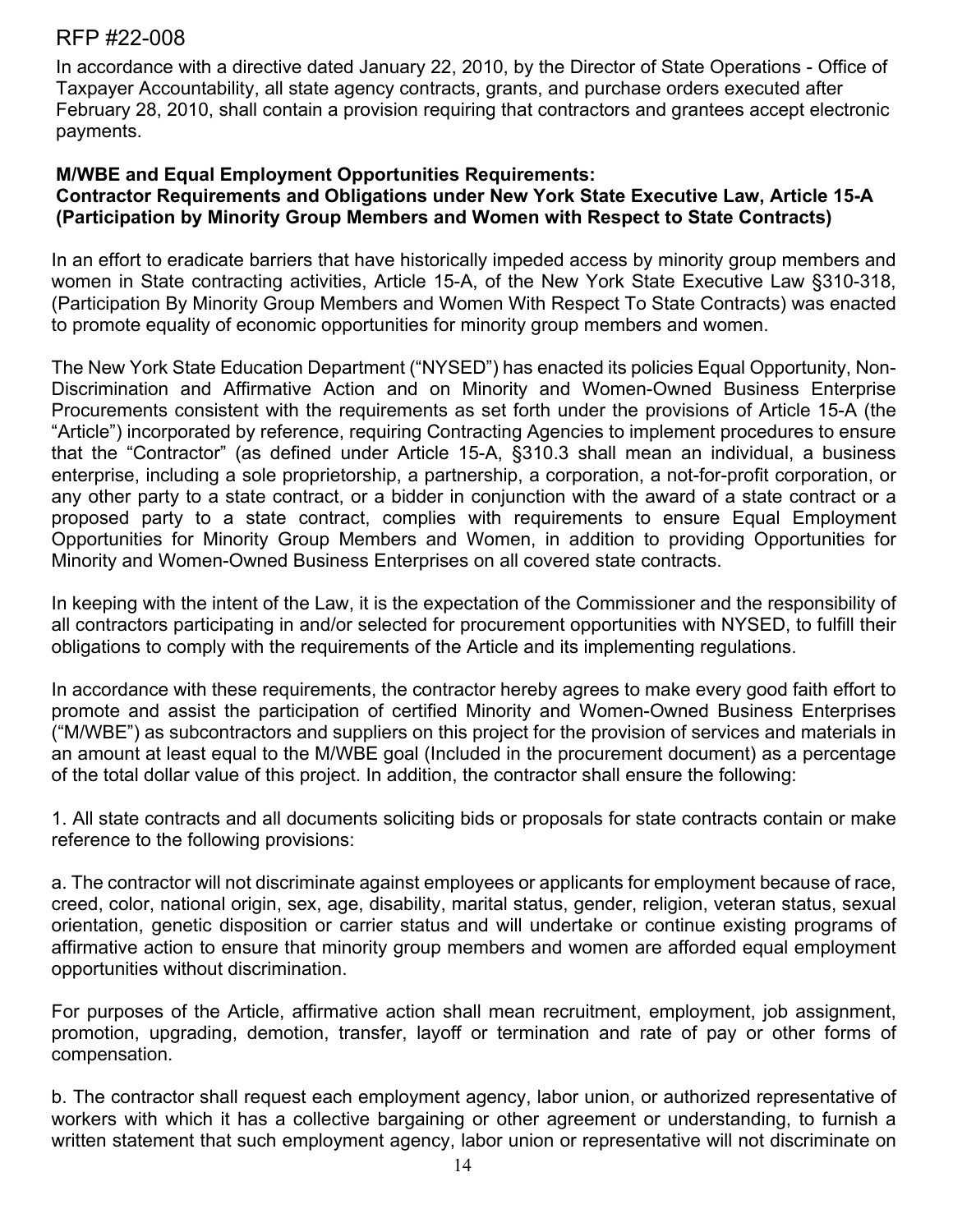the basis of race, creed, color, national origin, sex, age, disability, marital status, gender, religion, veteran status, sexual orientation, genetic disposition or carrier status and that such union or representative will affirmatively cooperate in the implementation of the contractor's obligation herein.

c. The contractor shall state in all solicitations or advertisements for employees, that, in the performance of the State contract, all qualified applicants will be afforded equal employment opportunities without discrimination because of race, creed, color, national origin, sex, age, disability, marital status, gender, religion, veteran status, sexual orientation, genetic disposition or carrier status.

2. The contractor will include the provisions of subdivision one of this section in every subcontract as defined under §310.14, except as provided under §312.6 of the Article, in such a manner that the provisions will be binding upon each subcontractor as to work in connection with the State contract.

3. Contractors or subcontractors shall comply with the requirements of any federal law concerning equal employment opportunity, which effectuates the purpose of this section.

4. Contractors and subcontractors shall undertake programs of affirmative action and equal employment opportunity as required by this section<sup>1</sup>. In accordance with the provision of the Article, the bidder will submit, with their proposal, Staffing Plan (EEO 100).

5. Certified businesses (as defined under Article 15-A, §310.1 means a business verified as a minority or women-owned business enterprise pursuant to §314 of the Article) shall be given the opportunity for meaningful participation in the performance of this contract, to actively and affirmatively promote and assist their participation in the performance of this contract, so as to facilitate the award of a fair share of this contract to such businesses.

6. Contractor shall make a good faith effort to solicit active participation by enterprises identified in the [Empire State Development \("ESD"\) directory of certified businesses.](https://ny.newnycontracts.com/FrontEnd/VendorSearchPublic.asp?TN=ny&XID=4687) The contractor must document its good faith efforts as set forth in 5 NYCRR 142.8. This document, Contractors Good Faith Efforts, can be found in the M/WBE Submission Documents.

7. Contractor shall agree, as a condition of entering into said contract, to be bound by the provisions of Article 15-A, §316.

8. Contractor shall include the provisions set forth in paragraphs (6) and (7) above in every subcontract in a manner that the provisions will be binding upon each subcontractor as to work in connection with this contract.

9. Contractor shall comply with the requirements of any federal law concerning opportunities for M/WBEs that effectuates the purpose of this section.

10. Contractor shall submit all necessary M/WBE documents and/or forms as described above as part of their proposal in response to NYSED procurement.

11. The percentage goals established for this RFP are based on the overall availability of M/WBEs certified in the particular areas of expertise identified under this RFP. These goals should not be construed as rigid and inflexible quotas that must be met, but as targets reasonably attainable by means

<span id="page-14-0"></span> $<sup>1</sup>$  Notice – Contractors are provided with notice herein, NYSED may require a contractor to submit proof of an equal opportunity program after the proposal opening</sup> and prior to the award of any contract. In accordance with regulations set forth under Article 15-A §312.5, contractors and/or subcontractors will be required to submit compliance reports relating to the contractor's and/or subcontractor's program in effect as of the date the contract is executed.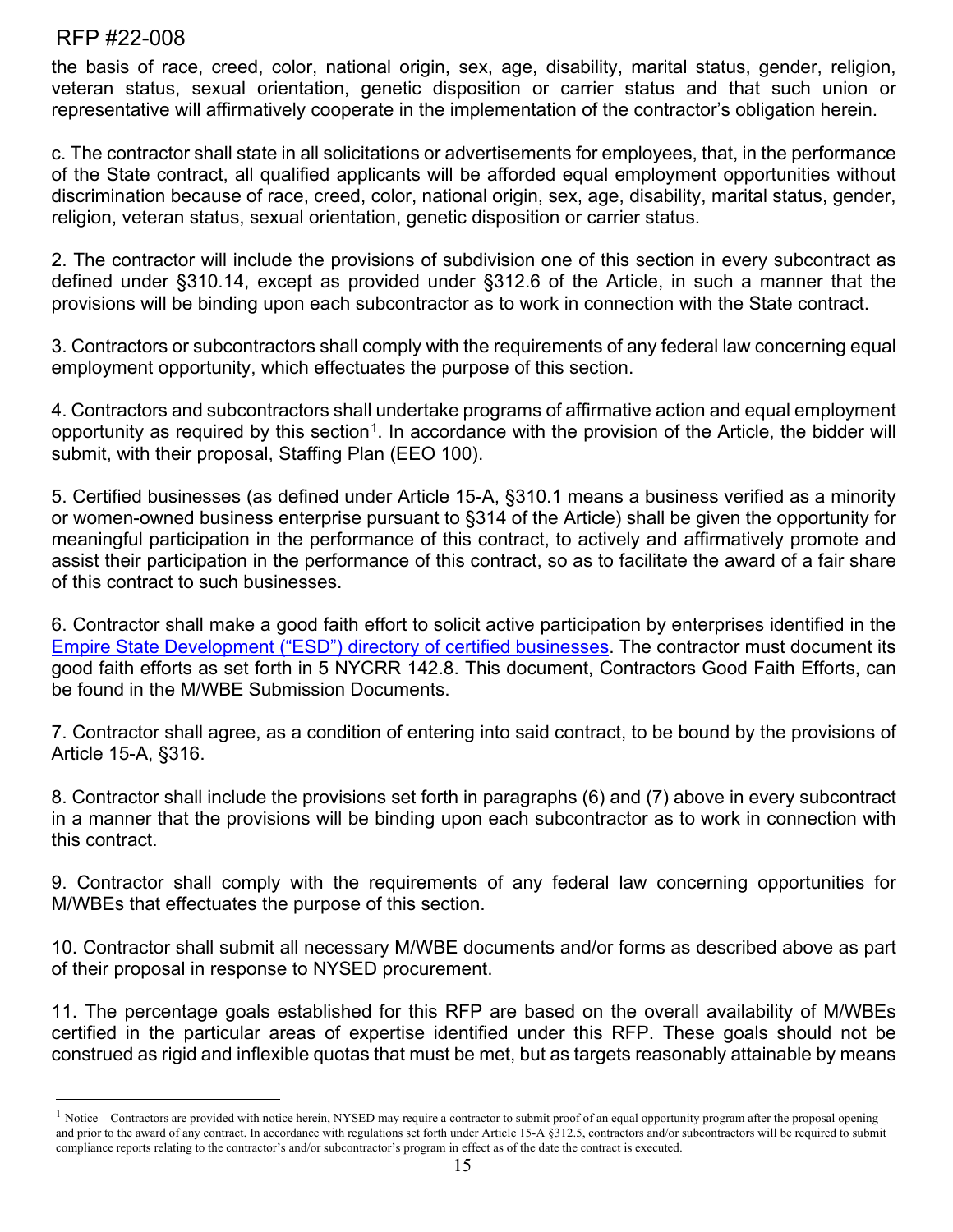of applying every good faith effort to make all aspects of the entire Minority and Women-Owned Business Program work.

12. Contractor shall ensure that enterprises have been identified (M/WBE 102) within the Utilization Plan, and the contractor shall attempt, in good faith, to utilize such enterprise(s) at least to the extent indicated in the plan, as to what measures and procedures contractor intends to take to comply with the provisions of the Article.

13. Upon written notification from NYSED M/WBE Program Unit as to any deficiencies and required remedies thereof, the contractor shall, within the period of time specified, submit compliance reports documenting remedial actions taken and other information relating to the operation and implementation of the Utilization Plan.

14. Where it appears that a contractor cannot, after a good faith effort, comply with the M/WBE participation requirements, contractor may file a written application with NYSED M/WBE Program Unit requesting a partial or total waiver (M/WBE 101) of such requirements setting forth the reasons for such contractor's inability to meet any or all of the participation requirements, together with an explanation of the efforts undertaken by the contractor to obtain the required M/WBE participation.

For purposes of determining a contractor's good faith efforts to comply with the requirements of this section or be entitled to a waiver, NYSED shall consider at the least the following:

I. Whether the contractor has advertised in general circulation media, trade association publications and minority-focused and women-focused media and, in such event;

a. Whether or not the certified M/WBEs which have been solicited by the contractor exhibited interest in submitting proposals for a particular project by attending a pre-bid conference; and

b. Whether certified businesses solicited by the contractor responded in a timely fashion to the contractor's solicitations for timely competitive bid quotations prior to the contracting agency's deadline for submission of proposals.

II. Whether there has been written notification to appropriate certified M/WBEs that appear in the [Empire State Development website.](https://ny.newnycontracts.com/FrontEnd/VendorSearchPublic.asp?TN=ny&XID=4687)

All required Affirmative Action, EEO, and M/WBE forms to be submitted along with bids and/or proposals for NYSED procurements are attached hereto. Bidders must submit subcontracting forms that:

1) fully comply with the participation goals specified in the RFP; OR

2) partially comply with the participation goals specified in the RFP, and include a request for partial waiver, and document their good faith efforts to fully comply with the percentage goals specified in the RFP; OR

3) do not include certified M/WBE subcontractors or suppliers, and include a request for a complete waiver, and document their good faith efforts to fully comply with the participation goals specified in the RFP.

All M/WBE firms are required to be certified by Empire State Development (ESD). Online Certification can be found at the [New York State Contract System](https://ny.newnycontracts.com/FrontEnd/StartCertification.asp?TN=ny&XID=2029) website.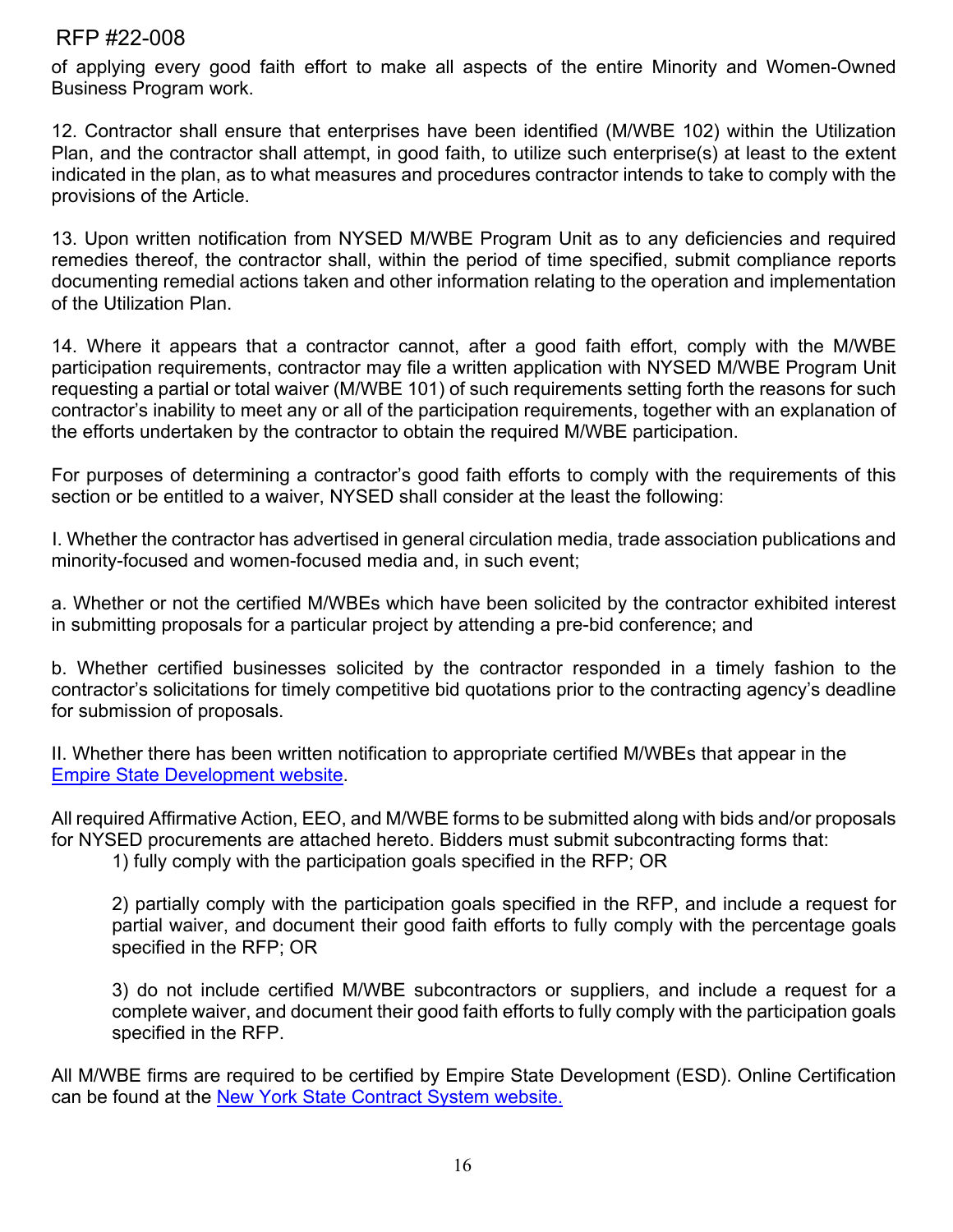**Failure to comply with the requirements of Article 15-A as set forth under this procurement and in conjunction with the corresponding contract, will result in the withholding of associated funds and other enforcement proceedings set forth under Article 15-A.**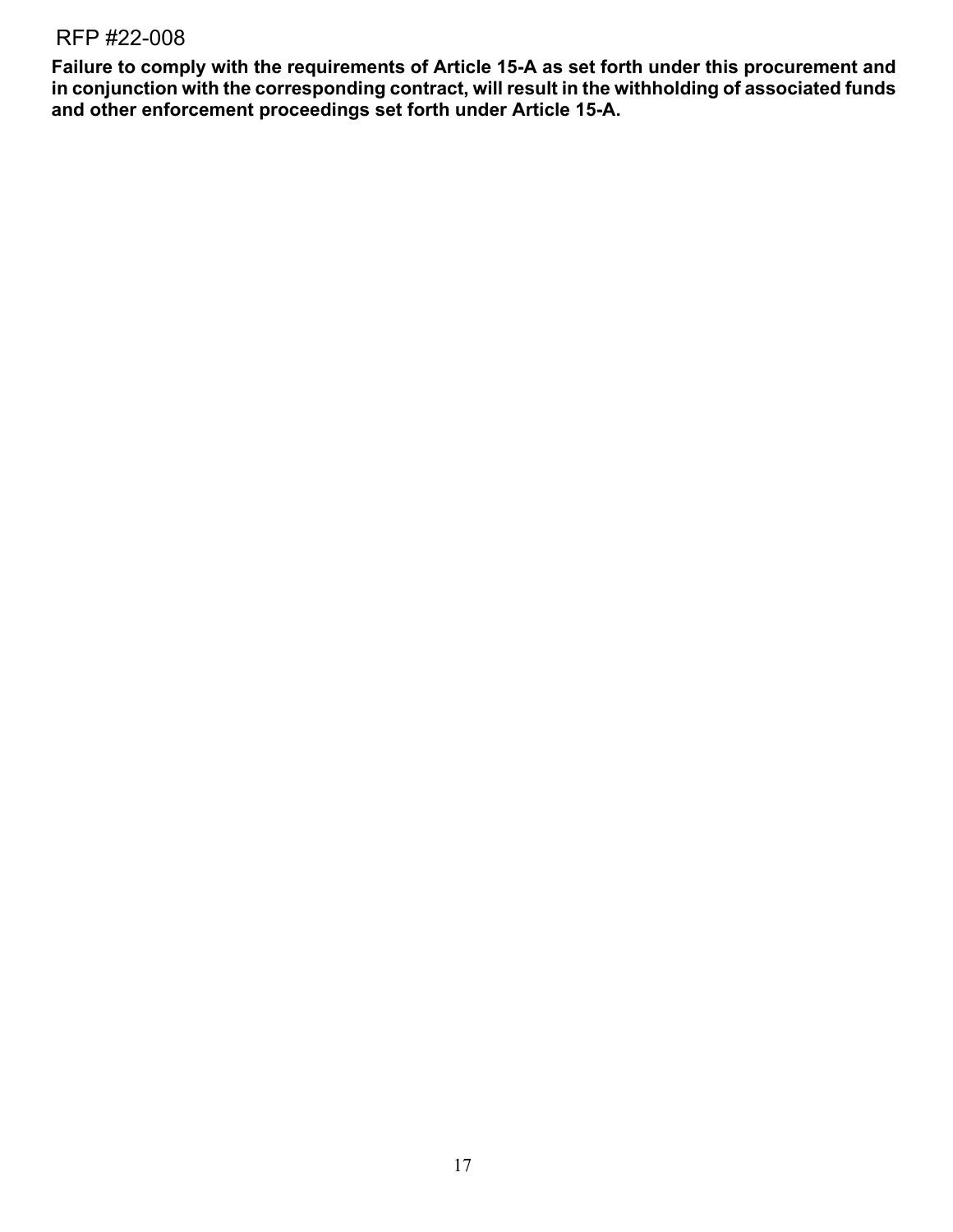# **2.) Submission**

# **Documents to be submitted with this proposal**

This section details the submission document or documents that are expected to be transmitted by the respondent to the State Education Department in response to this RFP. New York State Education Department shall own all materials, processes, and products (software, code, documentation and other written materials) developed under this contract. Materials prepared under this contract shall be in a form that will be ready for copyright in the name of the New York State Education Department. Any subcontractor is also bound by these terms. The submission will become the basis on which NYSED will judge the respondent's ability to perform the required services as laid out in the RFP.

# **Project Submission**

The proposal submitted in response to this RFP must include the following documents submitted by email to [cau@nysed.gov](mailto:cau@nysed.gov) in Microsoft Office or editable PDF per the electronic proposal submission procedures outlined above, preferably with each of the following sets of documents attached as a single file (i.e. one email with four attachments):

- 1. Submission Documents bearing signatures
- 2. Technical Proposal
- 3. Cost Proposal
- 4. M/WBE Documents bearing signatures

The proposal must be received by **March 25, 2022 by 3:00 PM** by email to [cau@nysed.gov.](mailto:cau@nysed.gov)

Proposals should be prepared simply and economically, avoiding the use of elaborate promotional materials beyond those sufficient to provide complete presentation. If supplemental materials are a necessary part of the proposal, the bidder should reference these materials in the technical proposal, identifying the document(s) and citing the appropriate section and page(s) to be reviewed.

The proposal must communicate an understanding of the deliverables of the RFP, describe how the tasks are to be performed and identify potential problems in the conduct of the deliverables and methods to identify and solve such problems.

Bidders should specify all details and dates required to evaluate the technical proposal and should limit aspects of the project plan that are to be determined only after the award of a contract. No optional deliverables to be provided only at an additional cost should be included and will not be considered in the evaluation of the technical proposal. Contractual terms, conditions and assumptions are inappropriate for inclusion in the proposal.

**Any proprietary material considered confidential by the bidder will specifically be so identified, and the basis for such confidentiality will be specifically set forth in the proposal by submitting the form "Request for Exemption from Disclosure Pursuant to the Freedom of Information Law," located in 5) Submission Documents.**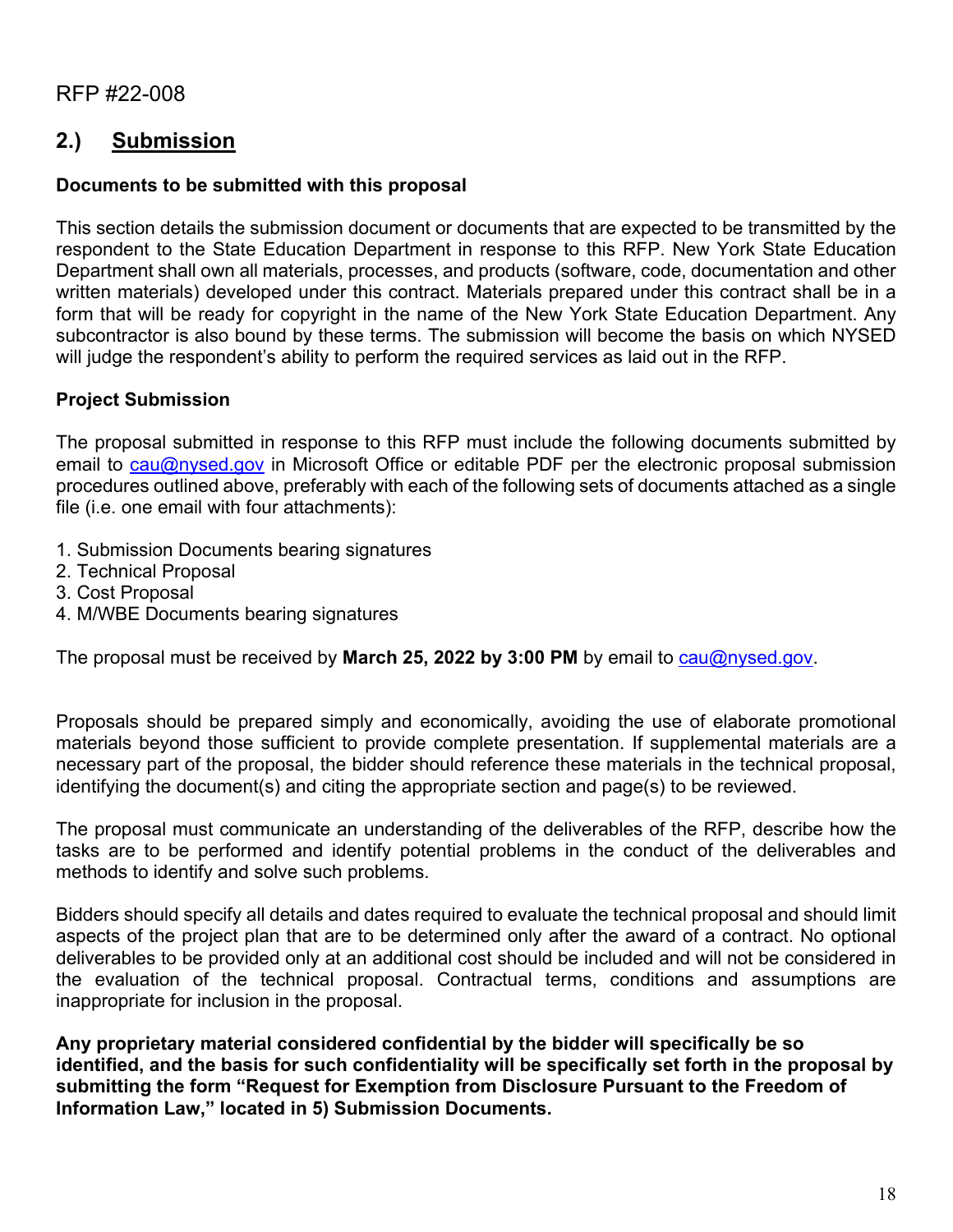# **Technical Proposal (70 points)**

The completed Technical Proposal should be emailed and labeled **[name of bidder] Technical Proposal – RFP #22-008** and include the following:

- Mandatory Requirements Certification Form **(Signature Required)**
- Completed Appendix R, Exhibits 1 and 2 (below and in Submission Documents)
- Project Description
- Resumes for the proposed Project Director and any other professional staff that will be assigned to work on this contract.
- Work Plan (see template to be used below)

**Project Description (50 Points):** The complete project description and supporting materials will be reviewed to determine the overall consistency of the proposal with the stated purpose and objectives of the RFP. The qualifications of key personnel and the adequacy of the resources of the bidder will be reviewed to determine the organization's ability to implement the activities described in the application. The project description should include the bidder's:

- Description of the organizational capacity to conduct the activities and produce the deliverables specified in the RFP consistent with State and federal laws and regulations that pertain to 21<sup>st</sup> CCLCs. The description of organizational capacity must include, but is not limited to, description of the agency's human, material and information resources. **(4 points)**
- Knowledge and experience evaluating education programs, especially the evaluation of expanded learning opportunity programs, run by various types of organizations, including non-profit, school districts, municipalities, faith-based, for-profit and institutions of higher education. Include potential challenges in evaluating programs run by various organization types and ways to address such challenges. **(4 points)**
- Knowledge and experience evaluating education programs, especially the evaluation of expanded learning opportunity programs, in various regions and communities across New York State, including New York City, the big four cities (Buffalo, Rochester, Syracuse, and Yonkers), small cities, and rural programs from across New York State. Include potential challenges in evaluating programs in various regions and communities and ways to address such challenges. **(4 points)**

Subconsultants may not be used to meet the staffing requirement of the project director.

• Description of staff assigned to this project, including the proposed project director's knowledge and experience conducting evaluations of educational programs. The project director must be 1 FTE with a Master's Degree or higher to be responsible for the deliverables as noted within this RFP and in subsequent annual work This position must be held by one individual, not for example, by two people at .5 FTE each. The ideal Project Director, in addition to having a Master's Degree must also have at least three (3) years' experience in the evaluation of educational programs. Provide examples of evaluations of expanded learning opportunity programs and any state-level evaluations directed by the proposed project director. Provide a staffing and supervision plan that includes additional staff or subcontracted staff necessary to meet the deliverables as described in this RFP. Include a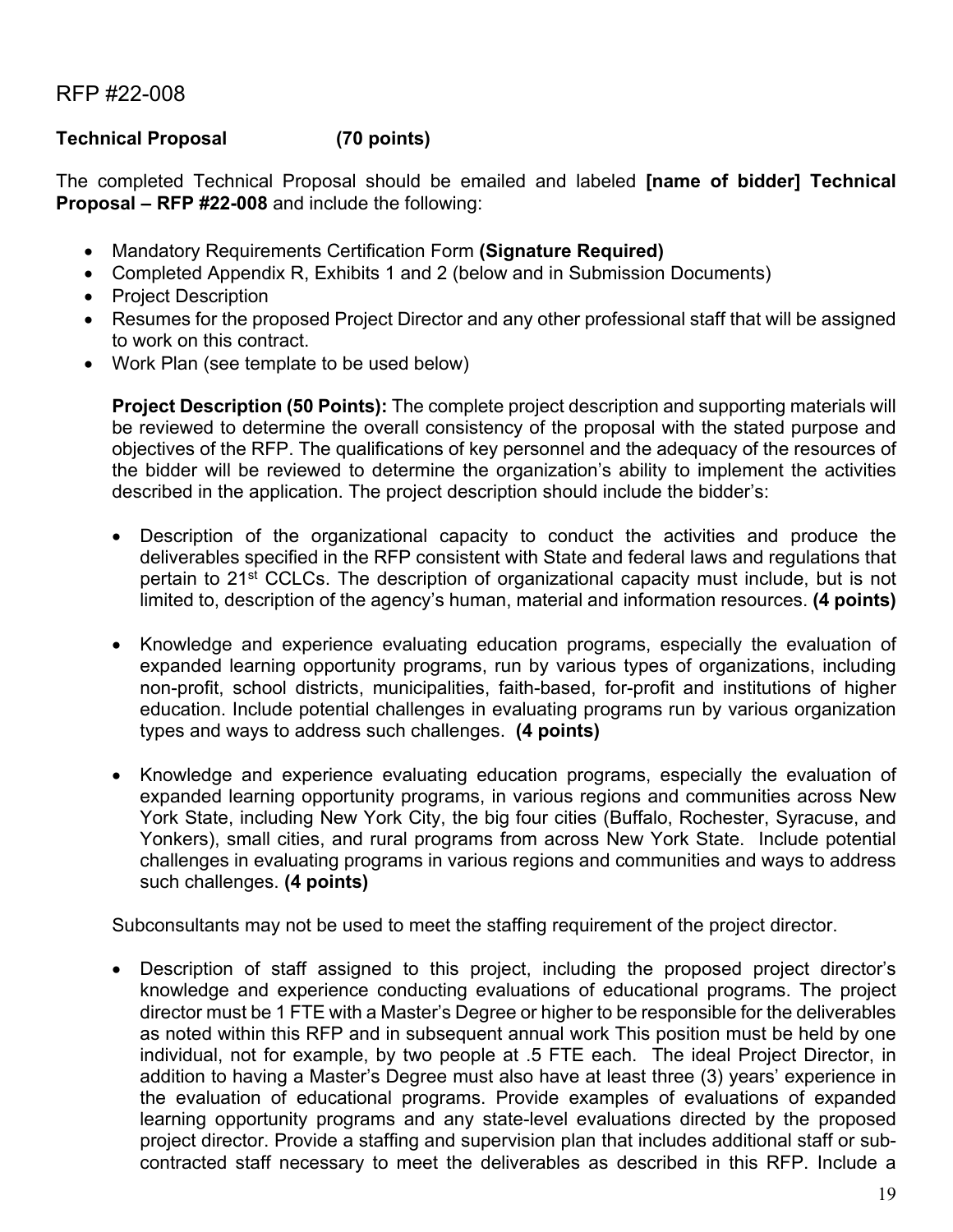resume for the proposed Project Director, resumes for all professional staff who will be assigned to this contract that are already employed by the bidder, and job descriptions for all other professional staff. **(6 points)**

- Deliverable 1 Overview of proposed evaluation plan to measure the extent to which NYSED has achieved its objectives related to statewide improvements in participating students' academic performance and behavior using program level and student level data available via the State-contracted system, and any additional student level data available via NYSED IRS office. The plan must measure implementation, outcomes and impacts of the 21st CCLC program and participants in New York State. The plan should outline what data would be most useful, plans for ensuring access to the desired data, plans for both aggregating and disaggregating the data to provide additional insight, potential challenges that are foreseen, and ways to address those challenges**. (7 points)**
- Deliverable 2 Plan to evaluate the provision of required services of the New York City (NYC) and Rest of State (ROS) Technical Assistance Resource Centers. Plan must include the evaluation of the RCs' expertise in delivering PD and TA to local subgrantees and their perceived helpfulness by subgrantees by conducting surveys of subgrantees to determine their level of satisfaction with the RCs assistance. The plan must also include conducting staff interviews and review of documents in the evaluation of RC effectiveness. In addition, the plan should also include how the bidder proposes to work in collaboration with the RCs and NYSED to mutually support the work of all three entities. Discuss the use of surveys, site visits and meetings to accomplish this deliverable. **(6 points)**
- Deliverable 3 -Describe the plan to conduct an in-depth analysis of implementation quality and fidelity of a sample of fifty (50) 21<sup>st</sup> CCLC programs selected in consultation with NYSED to be studied over the five years of this contract. Describe some of the areas that might be particularly useful to look at across a sample of programs given your knowledge of 21<sup>st</sup> CCLC programs and how that information could be useful in identifying areas in need of improvement. Include what additional insight could be gained from this in depth analysis of a sample of programs that would otherwise not be known to inform the overall evaluation. The 50 programs will be selected using a stratified sample so that each region of the state is represented according to the number of programs in each of the regions. (**6 points)**
- Deliverable 4. Plan to update and/or /repurpose, as determined in consultation with NYSED, the AER Review Template. Describe the possible benefits to using the AER template in the review of local program evaluation reports (AERs) and the possible other purposes for which such a template could be used. Include your plan for reporting to NYSED (AER Review Summary Report) annually using the rubric developed by the bidder and approved by the NYSED. **(3 points)**
- Deliverable 5– Describe the plan to provide guidance and assistance to NYSED staff with all aspects of APR data collection. NYSED currently has a five year contract with an outside software company which could change in 2025. With new GPRA measures being collected in the 2021-2022 program year for 2022 reporting, NYSED has been working to ensure that all the data that is required for APR reporting can be accessed and made available to this statewide system within required timeframes. As the transition to the new GPRA measures is currently underway, the bidder should demonstrate an intimate knowledge of the new GRPA measures and the issues that New York State may face in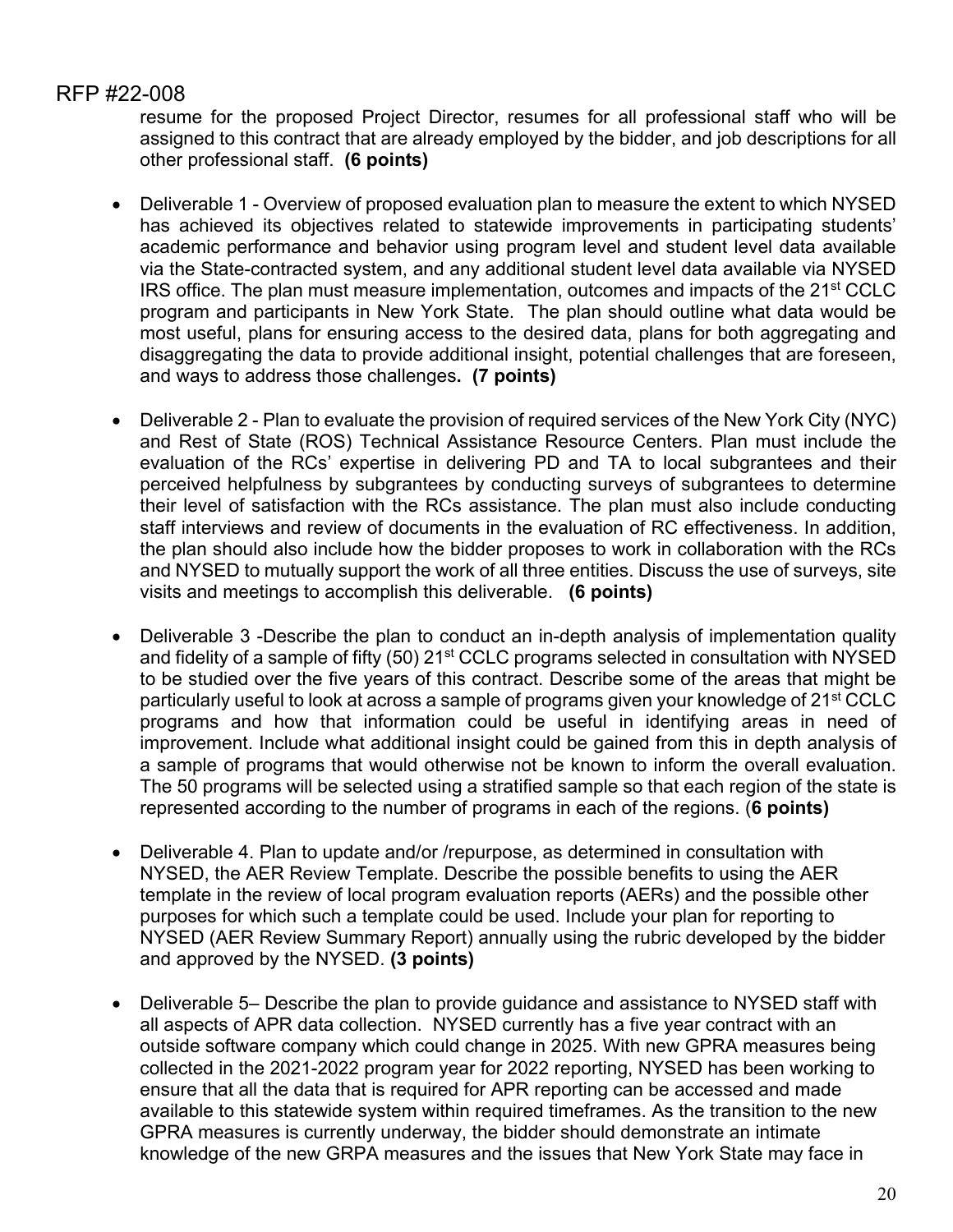accessing the required data. The bidder should describe how they will provide guidance and assistance to NYSED to ensure full compliance with the federal mandate. The bidder should also describe how it will work with NYSED and statewide data contractor in deployment of the mandatory teacher surveys that collects one of the new GPRA measures related to student engagement. **(6 Points)**

• Deliverable 6 – Plan for being a resource for local program evaluators to improve their practice with regard to evaluating 21st CCLC subgrantee programs. The plan must include a) providing annual networking sessions for local evaluators. Discuss the bidders experience conducting similar sessions and how a rich and useful discussion among this group will be used to improve the quality of local program evaluations; and b) providing a plan for updating the current 21st CCLC Evaluation Manual and addendum. Discuss your experience writing technical manuals and how the most recent thinking in the evaluation field will be considered and incorporated in this task. Provide your thoughts on the current manual and addendum and how to make it more useful to local program evaluators. **(4 points)**

**Work Plan (20 Points):** The Work Plan Template below should be completed to describe the deliverables that will result in meeting the requirements of the RFP. The Work Plan will be evaluated based on its completeness, the appropriateness of the sub-activities to achieve each of the required contract deliverables, indicators of success, how the indicators will be measured, and the timeline for implementation of the sub-activities.

- Specific sub-activities to meet contract deliverables and required activities (**10 points**)
- Indicators (benchmarks) and measures of Success (**5 points**)
- Timeline (**5 points**)

The following template is to be used for the Evaluator's work plan:

| <b>I. Contract Deliverable</b>   |                                          |                     |
|----------------------------------|------------------------------------------|---------------------|
| A. Specific Sub-Activity to meet | <b>Measurement Used and Indicator of</b> | <b>Timeline for</b> |
| contract deliverable             | <b>Success</b>                           | Implementation      |
|                                  |                                          |                     |

#### **Cost Proposal (30 points)**

The completed Cost Proposal should be emailed and labeled **[name of bidder] Cost Proposal – RFP #22-008** and include the following:

- 1.) 5 Year Cost Proposal
- 2.) Subcontracting Form
- 3.) M/WBE Purchases Form

Budgets must be submitted using whole dollar numbers.

When budgeting for future years, bidders should factor in any anticipated cost increases, due to negotiated salary increases, etc. The pricing provided within the Cost Proposal must include all costs for the duration of the contract, including, but not limited to: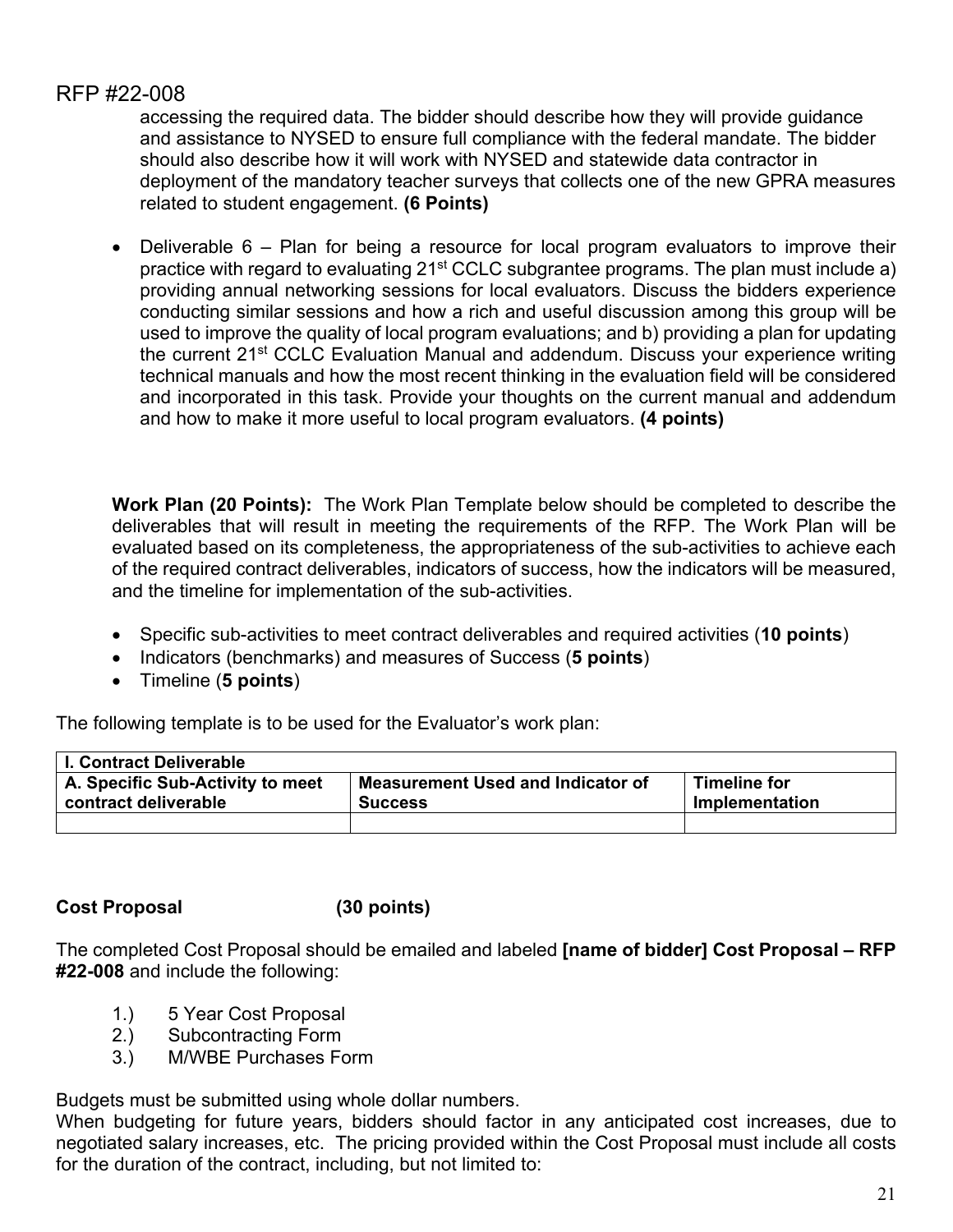- professional and non-professional salaries and benefits;
- purchased services, including consultant services;
- travel expenses:
- supplies, materials, and printing;
- indirect costs, overhead, etc.

The Financial Criteria portion of the RFP will be scored based upon the grand total of the 5 year budget.

# **M/WBE Documents**

The original completed M/WBE Documents should be emailed and labeled **[name of bidder] M/WBE Documents – RFP #22-008.** Please return the documents listed for the compliance method bidder has achieved:

# **Full Participation-No Request for Waiver**

- 1. M/WBE Cover Letter, **Signatures Required**
- 2. **M/WBE 100** Utilization Plan
- 3. **M/WBE 102** Notice of Intent to Participate
- 4. **EEO 100** Staffing Plan

# **Partial Participation-Request for Partial Waiver**

- 1. M/WBE Cover Letter, **Signatures Required**
- 2. **M/WBE 100** Utilization Plan
- 3. **M/WBE 102** Notice of Intent to Participate
- 4. **EEO 100** Staffing Plan
- 5. **M/WBE 101** Request for Waiver
- 6. **M/WBE 105** Contractor's Good Faith Efforts

# **No Participation-Request for Complete Waiver**

- 1. M/WBE Cover Letter, **Signatures Required**
- 2. **EEO 100** Staffing Plan
- 3. **M/WBE 10**1 Request for Waiver
- 4. **M/WBE 105** Contractor's Good Faith Efforts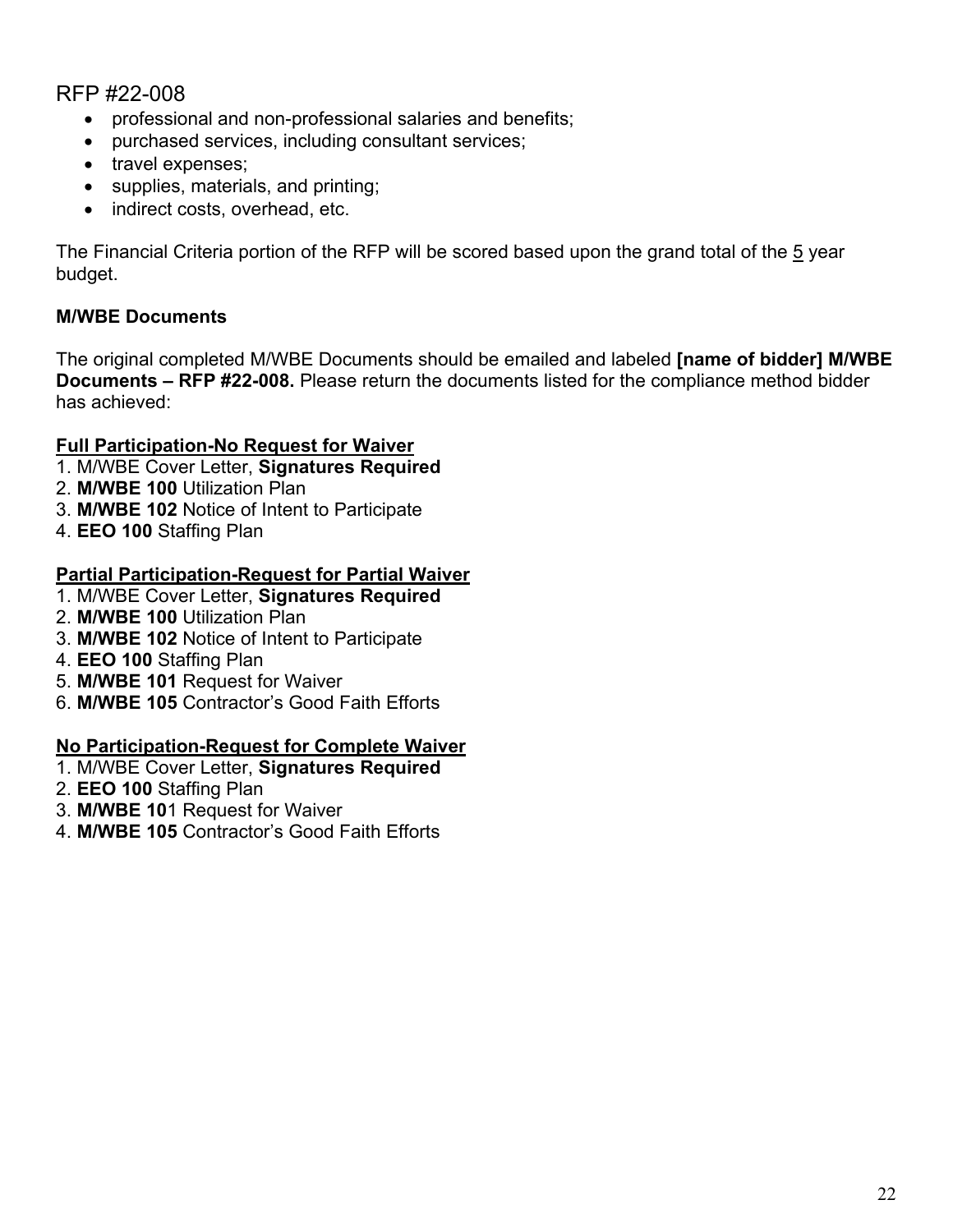# RFP #22-008 **3.) Evaluation Criteria and Method of Award**

This section begins with the criteria the agency will use to evaluate bids and closes with the "method of award," or how the contractor will be selected. This will be followed by various terms and conditions that reflect the specific needs of this project as well as New York State contract guidelines and requirements.

# **Criteria for Evaluating Bids**

All eligible proposals received by the deadline will be reviewed using the following criteria and ratings. Applicants must ensure that all components of this application request have been addressed, the required number of copies has been provided, all forms and assurances have been completed, and the original signatures are included as required.

An evaluation committee will complete a review of all proposals submitted. The committee will review each proposal based upon the submitted proposal and the requirements of the RFP only. Bidders should not assume that committee review members will be familiar with the current program or have any previous experience with the bidder. Appropriate description should be included to inform review committee members about the bidder's qualifications and capacity to perform all required deliverables.

The committee will review each proposal to determine compliance with the requirements described in the RFP. NYSED retains the right to determine whether any deviation from the requirements of this RFP is substantial in nature and may reject in whole or in part any and all proposals, waive minor irregularities and conduct discussions with all responsible bidders.

# **Technical Criteria (70 Points)**

**Project Description (50 Points) Work Plan (20 Points)**

# **Financial Criteria (30 Points)**

The Financial Criteria portion of the RFP will be scored based upon the grand total of the 5 year Budget. When budgeting for future years, bidders should factor in any anticipated cost increase, due to negotiated salary increases, etc. NYSED reserves the right to determine whether the anticipated annual costs are reasonable.

The **financial portion** of the proposal represents 30 points of the overall score and will be awarded up to 30 points pursuant to a formula. This calculation will be computed by the Contract Administration Unit upon completion of the technical scoring by the technical review panel.

The submitted budget will be awarded points pursuant to a formula that awards the highest score of 30 points to the budget that reflects the lowest overall cost. The remaining budgets will be awarded points based on a calculation that computes the relative difference of each proposal against the lowest budget submitted. The resulting percentage is then applied to the maximum point value of 30 points.

NYSED reserves the right to request best and final offers. In the event NYSED exercises this right, all responsive bidders will be asked to provide a best and final offer. The Contract Administration Unit will recalculate the financial score.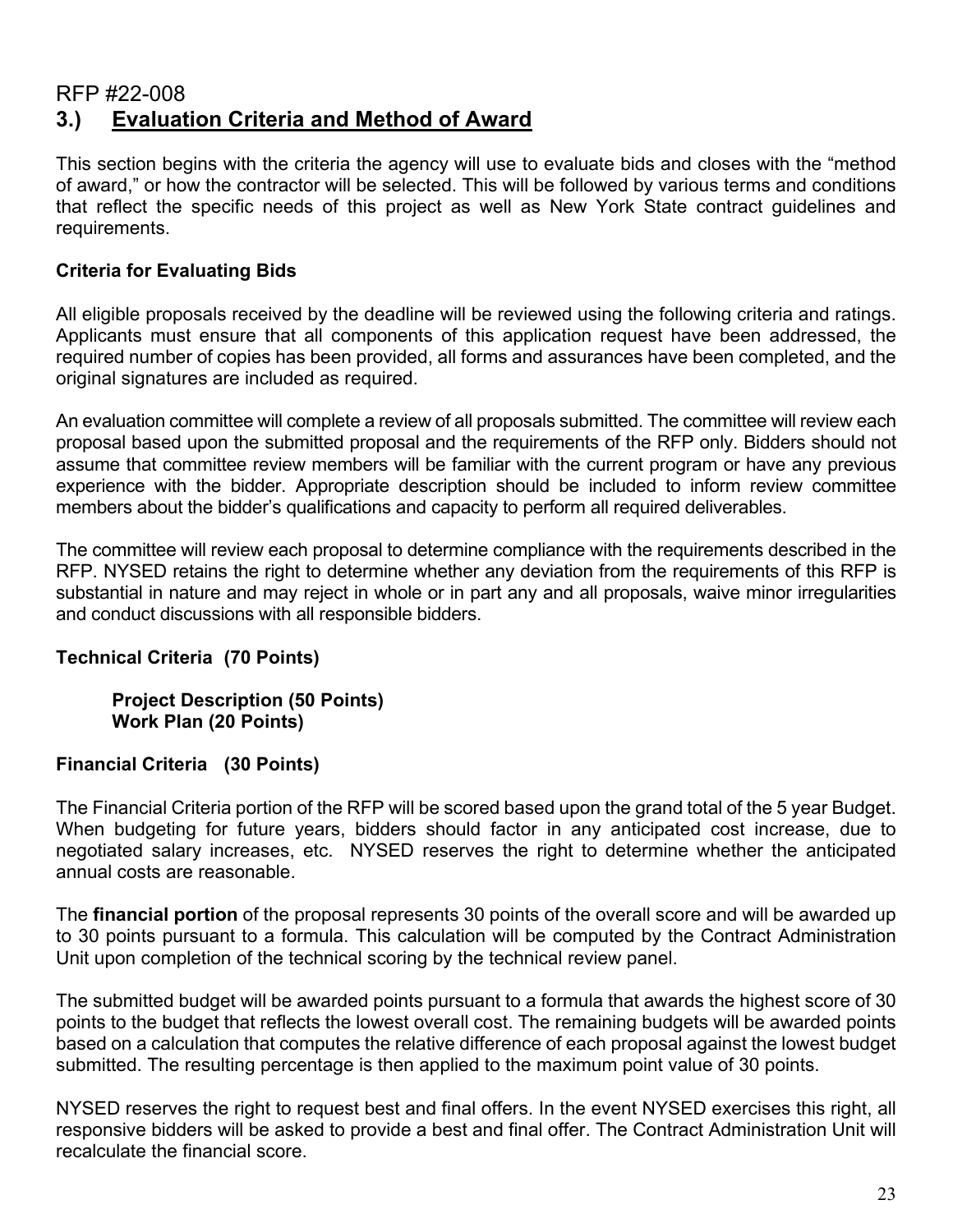# **Method of Award**

The aggregate score of all the criteria listed will be calculated for each proposal received.

The contract issued pursuant to this proposal will be awarded to the vendor whose aggregate technical and cost score is the highest among all the proposals rated. **If NYSED exercises the right to request best and final offers, the contract must be issued to the vendor with the highest aggregate technical and financial score that results from the best and final offer.**

In the event that more than one proposal obtains the highest aggregate score, the contract will be awarded to the vendor in that group of highest aggregate scores whose budget component reflects the lowest overall cost.

# **NYSED's Reservation of Rights**

NYSED reserves the right to: (1) reject any or all proposals received in response to the RFP; (2) withdraw the RFP at any time, at the agency's sole discretion; (3) make an award under the RFP in whole or in part; (4) disqualify any bidder whose conduct and/or proposal fails to conform to the requirements of the RFP; (5) seek clarifications of proposals; (6) use proposal information obtained through site visits, management interviews and the state's investigation of a bidder's qualifications, experience, ability or financial standing, and any material or information submitted by the bidder in response to the agency's request for clarifying information in the course of evaluation and/or selection under the RFP; (7) prior to the bid opening, amend the RFP specifications to correct errors or oversights, or to supply additional information, as it becomes available; (8) prior to the bid opening, direct bidders to submit proposal modifications addressing subsequent RFP amendments; (9) change any of the scheduled dates; (10) waive any requirements that are not material; (11) negotiate with the successful bidder within the scope of the RFP in the best interests of the state; (12) conduct contract negotiations with the next responsible bidder, should the agency be unsuccessful in negotiating with the selected bidder; (13) utilize any and all ideas submitted in the proposals received; (14) unless otherwise specified in the solicitation, every offer is firm and not revocable for a period of 90 days from the bid opening; (15) require clarification at any time during the procurement process and/or require correction of arithmetic or other apparent errors for the purpose of assuring a full and complete understanding of an offerer's proposal and/or to determine an offerer's compliance with the requirements of the solicitation; (16) request best and final offers.

# **Post Selection Procedures**

Upon selection, the successful bidder will receive a proposed contract from NYSED. The selected bidder may be given an opportunity to reduce its cost proposal in accordance with the agency's right to negotiate a final best price. The contents of this RFP, any subsequent correspondence during the proposal evaluation period, and such other stipulations as agreed upon may be made a part of the final contract prepared by NYSED. Successful bidders may be subject to audit and should ensure that adequate controls are in place to document the allowable activities and expenditure of State funds.

# **Debriefing Procedures**

In accordance with section 163 of the NY State Finance Law, NYSED, upon request, must provide a debriefing to any unsuccessful bidder regarding the reasons their proposal was not selected for an award.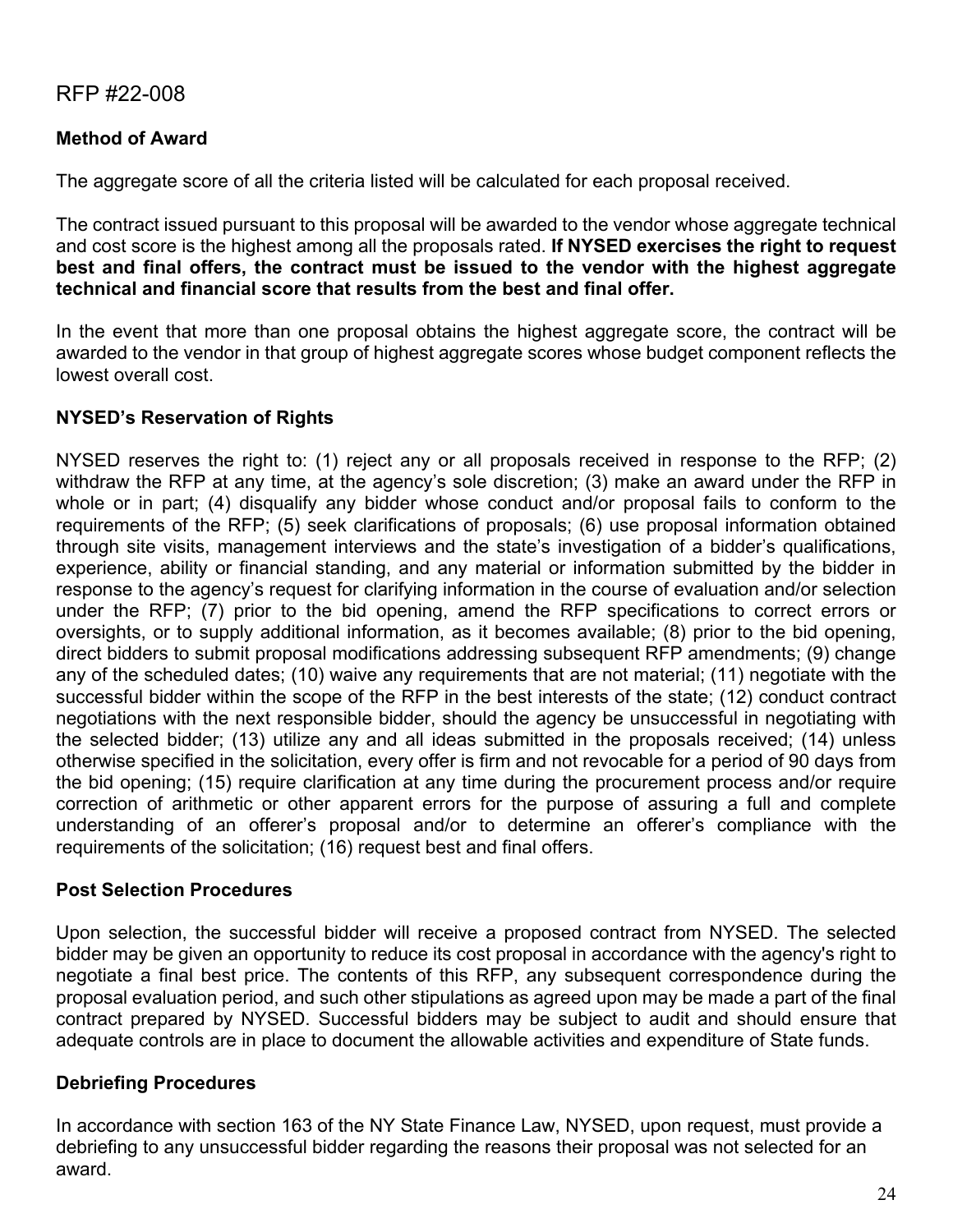- 1. All unsuccessful bidders may request a debriefing within fifteen (15) calendar days of receiving notice from NYSED of non-award. Bidders may request a debriefing by submitting a written request to the Fiscal Contact person at [21CRFP@nysed.gov.](mailto:21CRFP@nysed.gov)
- 2. Upon receipt of a timely written request from the unsuccessful bidder, NYSED will schedule the debriefing to occur within a reasonable time following receipt of the request. Debriefings will be conducted in person, unless NYSED and the bidder mutually agree to utilize other means, including but not limited to telephone, video-conferencing or other types of electronic communication.
- 3. The debriefing will include: a) the reasons that the proposal submitted by the unsuccessful bidder was not selected for an award; b) the qualitative and quantitative analysis employed by NYSED in assessing the relative merits of the proposals; c) the application of the selection criteria to the unsuccessful bidder's proposal; and d) when the debriefing is held after the final award, the reasons for the selection of the winning proposal. The debriefing will also provide, to the greatest extent practicable, general advice and guidance to the unsuccessful bidder concerning potential ways that their future proposals could be more responsive.

# **Contract Award Protest Procedures**

Bidders who receive a notice of non-award or disqualification may protest the NYSED award decision subject to the following:

- 1. The protest must be in writing and must contain specific factual and/or legal allegations setting forth the basis on which the protesting party challenges the contract award by NYSED.
- 2. The protest must be filed within ten (10) business days of receipt of a debriefing or disqualification letter. The protest letter must be filed with the Contract Administration Unit by emailing: [21CRPF@nysed.gov](mailto:21CRPF@nysed.gov)
- 3. The NYSED Contract Administration Unit (CAU) will convene a review team that will include at least one staff member from each of NYSED's Office of Counsel, CAU, and the Program Office. The review team will review and consider the merits of the protest and will decide whether the protest is approved or denied. Counsel's Office will provide the bidder with written notification of the review team's decision within ten (10) business days of the receipt of the protest. The original protest and decision will be filed with OSC when the contract procurement record is submitted for approval and CAU will advise OSC that a protest was filed.
- 4. The NYSED Contract Administration Unit (CAU) may summarily deny a protest that fails to contain specific factual or legal allegations, or where the protest only raises issues of law that have already been decided by the courts.

# **Vendor Responsibility**

State law requires that the award of state contracts be made to responsible vendors. Before an award is made to a not-for-profit entity, a for-profit entity, a private college or university or a public entity not exempted by the Office of the State Comptroller, NYSED must make an affirmative responsibility determination. The factors to be considered include legal authority to do business in New York State; integrity; capacity – both organizational and financial; and previous performance. Before an award of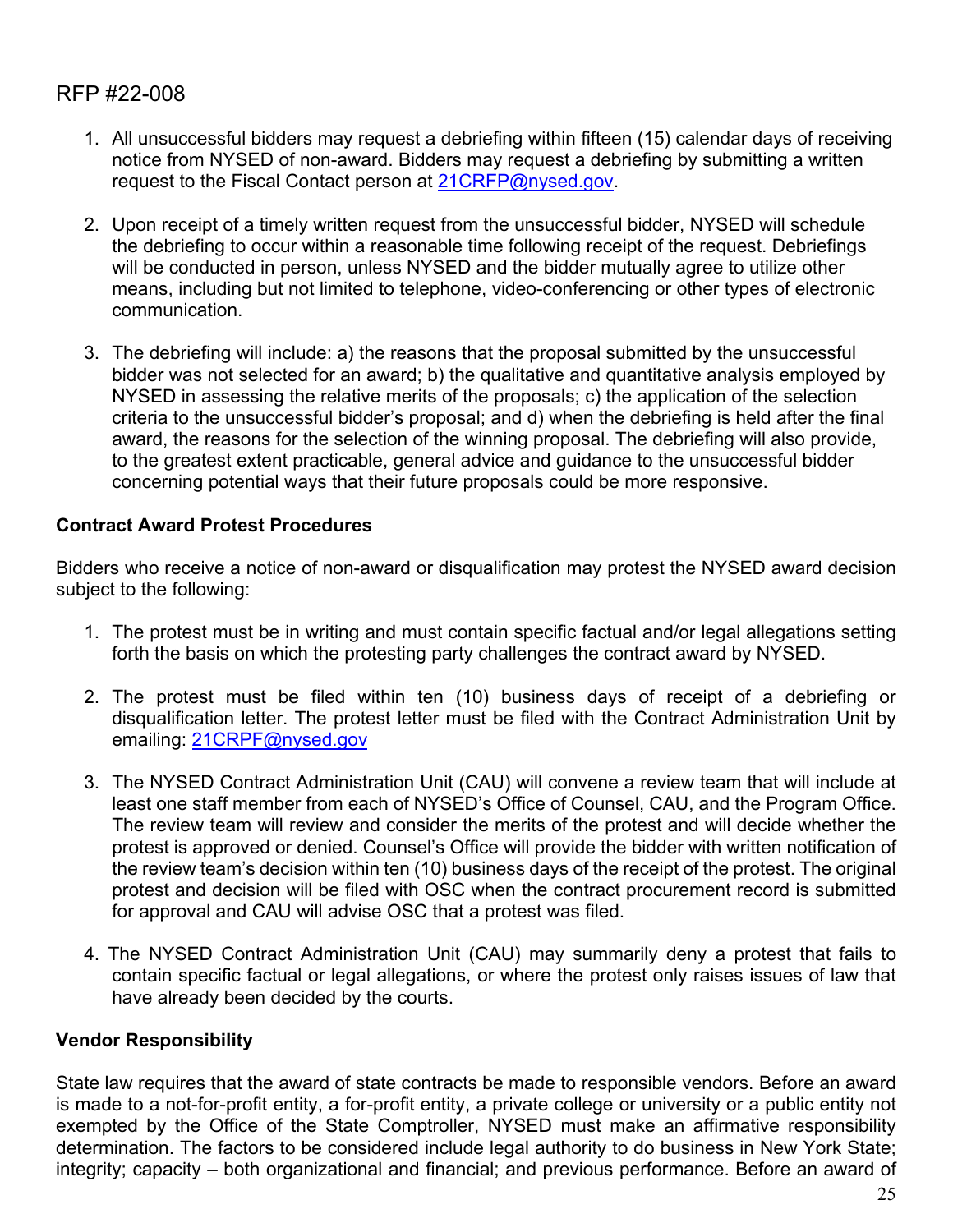\$100,000 or greater can be made to a covered entity, the entity will be required to complete and submit a [Vendor Responsibility Questionnaire.](https://www.osc.state.ny.us/state-vendors/vendrep/file-your-vendor-responsibility-questionnaire) School districts, Charter Schools, BOCES, public colleges and universities, public libraries, and the Research Foundation for SUNY and CUNY are some of the exempt entities. A [complete list of exempt entities](https://www.osc.state.ny.us/state-vendors/vendrep/vendor-responsibility-documentation) can be viewed at the Office of the State Comptroller's website.

NYSED recommends that vendors file the required Vendor Responsibility Questionnaire online via the New York State VendRep System. To enroll in and use the New York State VendRep System, see the [VendRep System Instructions](https://www.osc.state.ny.us/state-vendors/vendrep/vendrep-system) or go directly to the [VendRep System on the Office of the State](https://onlineservices.osc.state.ny.us/)  [Comptroller's website.](https://onlineservices.osc.state.ny.us/)

Vendors must provide their New York State Vendor Identification Number when enrolling. To request assignment of a Vendor ID or for VendRep System assistance, contact the **Office of the State** [Comptroller's Help Desk](https://www.osc.state.ny.us/online-services/get-help) at 866-370-4672 or 518-408-4672 or by email at [ITServiceDesk@osc.ny.gov.](mailto:ITServiceDesk@osc.ny.gov)

Vendors opting to complete and submit a paper questionnaire can obtain the appropriate questionnaire from the [VendRep website](https://www.osc.state.ny.us/state-vendors/vendrep/vendor-responsibility-forms) or may contact NYSED or the Office of the State Comptroller's Help Desk for a copy of the paper form.

# **Subcontractors:**

For vendors using subcontractors, a Vendor Responsibility Questionnaire and a NYSED vendor responsibility review are required for a subcontractor where:

- the subcontractor is known at the time of the contract award:
- the subcontractor is not an entity that is exempt from reporting by OSC; and
- the subcontract will equal or exceed \$100,000 over the life of the contract.

#### **Note: Bidders must acknowledge their method of filing their questionnaire by checking the appropriate box on the Response Sheet for Bids (5. Submission Documents).**

# **Procurement Lobbying Law**

Pursuant to State Finance Law §§139-j and 139-k, this solicitation includes and imposes certain restrictions on communications between the New York State Education Department ("NYSED") and an Offerer/bidder during the procurement process. An Offerer/bidder is restricted from making contacts from the earliest notice of the solicitation through final award and approval of the Procurement Contract by NYSED and, if applicable, Office of the State Comptroller ("restricted period") to other than designated staff unless it is a contact that is included among certain statutory exceptions set forth in State Finance Law §139-j(3)(a). Designated staff, as of the date hereof, is identified below. NYSED employees are also required to obtain certain information when contacted during the restricted period and make a determination of the responsibility of the Offerer/bidder pursuant to these two statutes. Certain findings of non-responsibility can result in rejection for contract award and in the event of two findings within a four-year period, the Offerer/bidder is debarred from obtaining governmental Procurement Contracts. Further information about these requirements can be found at [NYSED's Procurement Lobbying Law Policy Guidelines](http://www.oms.nysed.gov/fiscal/cau/PLL/procurementpolicy.htm) webpage.

Designated Contacts for NYSED Program Office – **Elizabeth Whipple** Contract Administration Unit – **Adam Kutryb**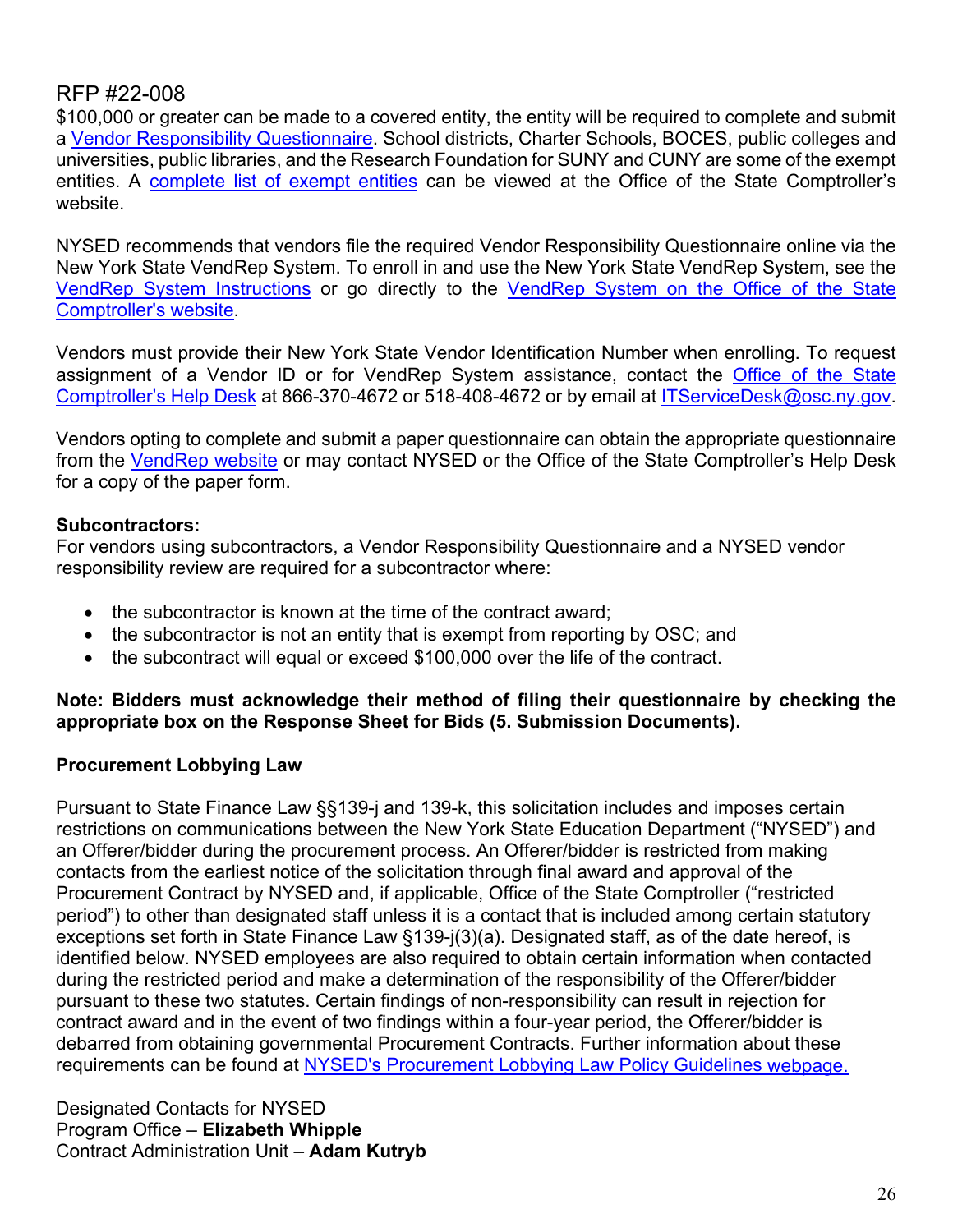# RFP #22-008 M/WBE – **Brian Hackett**

# **Consultant Disclosure Legislation**

Effective June 19, 2006, new reporting requirements became effective for State contractors, as the result of an amendment to State Finance Law §§ 8 and 163. As a result of these changes in law, State contractors will be required to disclose, by employment category, the number of persons employed to provide services under a contract for consulting services, the number of hours worked and the amount paid to the contractor by the State as compensation for work performed by these employees. This will include information on any persons working under any subcontracts with the State contractor.

Chapter 10 of the Laws of 2006 expands the definition of contracts for consulting services to include any contract entered into by a State agency for analysis, evaluation, research, training, data processing, computer programming, engineering, environmental, health, and mental health services, accounting, auditing, paralegal, legal, or similar services.

To enable compliance with the law, State agencies must include in the Procurement Record submitted to OSC for new consultant contracts, the State Consultant Services Contractor's Planned Employment from Contract Start Date Through the End of the Contract Term (Form A). The completed form must include information for all employees providing service under the contract whether employed by the contractor or a subcontractor. Please note that the form captures the necessary planned employment information *prospectively from the start date of the contract through the end of the contract term.*

[Form A](https://www.osc.state.ny.us/agencies/forms/ac3271s.doc) is available on OSC's website.

**Please note that although this form is not required as part of the bid submission, NYSED encourages bidders to include it in their bid submission to expedite contract execution if the bidder is awarded the contract. Note also that only the form listed above is acceptable.** Chapter 10 of the Laws of 2006 mandates that State agencies must now require State contractors to **report annually** on the employment information described above, including work performed by subcontractors. The legislation mandates that the annual employment reports are to be submitted by the contractor to the contracting agency, to OSC and to the Department of Civil Service. State Consultant Services Contractor's Annual Employment Report (Form B) is to be used to report the information for all procurement contracts above \$15,000. Please note that, in contrast to the information to be included on Form A, which is a one-time report of planned employment data for the entire term of a consulting contract on a projected basis, *Form B will be submitted each year the contract is in effect and will capture historical information, detailing actual employment data for the most recently concluded State fiscal year (April 1 – March 31)***.**

[Form B](https://www.osc.state.ny.us/agencies/forms/ac3272s.doc) is available on OSC's website.

For more information, please visit [OSC Guide to Financial Operations.](https://web.osc.state.ny.us/agencies/guide/MyWebHelp/Default.htm)

#### **Public Officer's Law Section 73**

All bidders must comply with Public Officer's Law Section 73 (4)(a), as follows:

4. (a) No statewide elected official, state officer or employee, member of the legislature, legislative employee or political party chairman or firm or association of which such person is a member, or corporation, ten per centum or more of the stock of which is owned or controlled directly or indirectly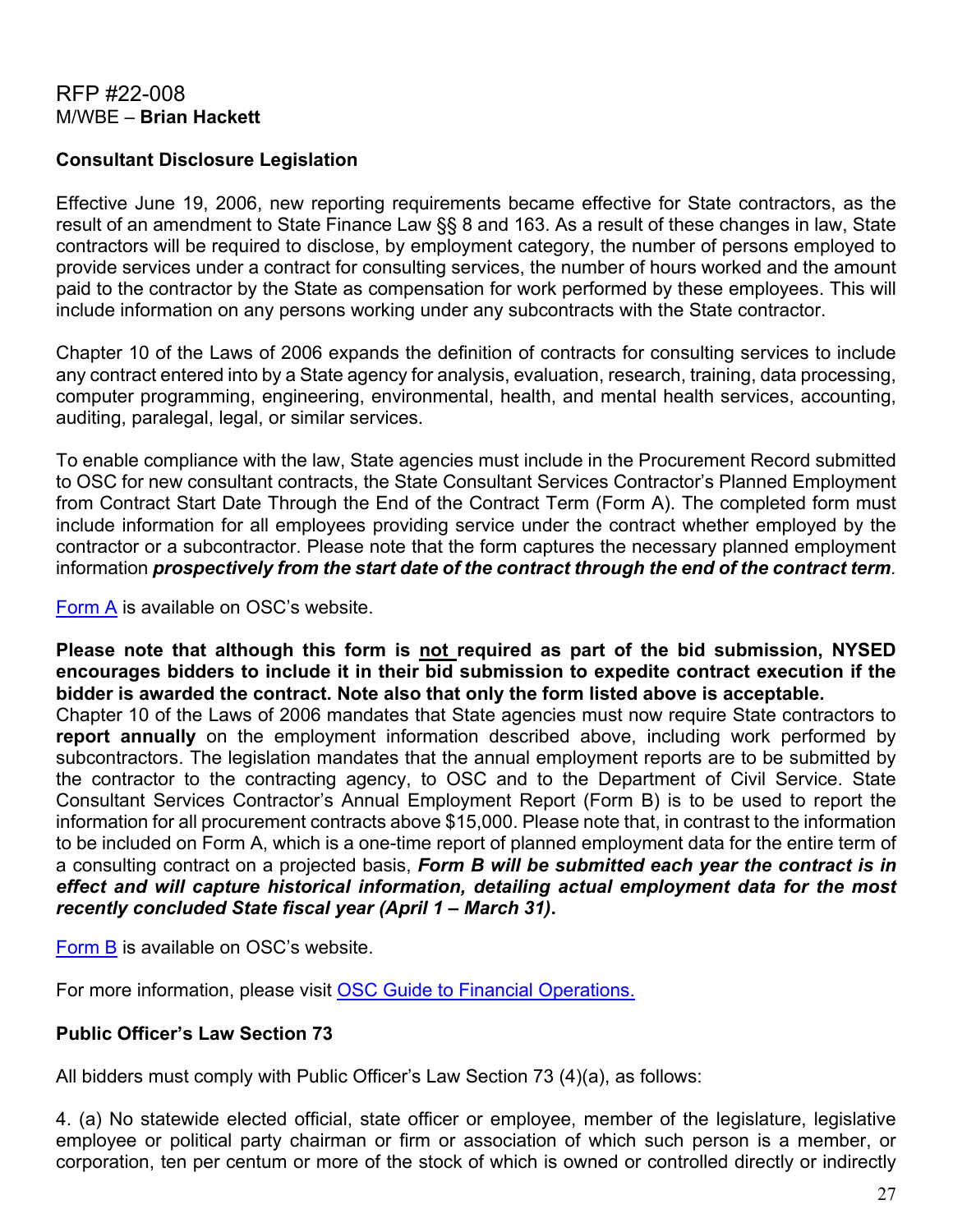by such person, shall (i) sell any goods or services having a value in excess of twenty-five dollars to any state agency, or (ii) contract for or provide such goods or services with or to any private entity where the power to contract, appoint or retain on behalf of such private entity is exercised, directly or indirectly, by a state agency or officer thereof, unless such goods or services are provided pursuant to an award or contract let after public notice and competitive bidding. This paragraph shall not apply to the publication of resolutions, advertisements or other legal propositions or notices in newspapers designated pursuant to law for such purpose and for which the rates are fixed pursuant to law.

(i) The term "state officer or employee" shall mean:

(i) heads of state departments and their deputies and assistants other than members of the board of regents of the university of the state of New York who receive no compensation or are compensated on a per diem basis;

(ii) officers and employees of statewide elected officials;

(iii) officers and employees of state departments, boards, bureaus, divisions, commissions, councils or other state agencies other than officers of such boards, commissions or councils who receive no compensation or are compensated on a per diem basis; and

(iv) members or directors of public authorities, other than multistate authorities, public benefit corporations and commissions at least one of whose members is appointed by the governor, who receive compensation other than on a per diem basis, and employees of such authorities, corporations and commissions.

Review [Public Officer's Law Section 73.](https://jcope.ny.gov/sites/g/files/oee746/files/documents/2017/09/public-officers-law-73.pdf)

# **NYSED Substitute Form W-9**

Any payee/vendor/organization receiving Federal and/or State payments from NYSED must complete the NYSED Substitute Form W-9 if they are not yet registered in the Statewide Financial System centralized vendor file.

The NYS Education Department (NYSED) is using the NYSED Substitute Form W-9 to obtain certification of a vendor's Tax Identification Number in order to facilitate a vendor's registration with the SFS centralized vendor file and to ensure accuracy of information contained therein. We ask for the information on the NYSED Substitute Form W-9 to carry out the Internal Revenue laws of the United States.

# **Workers' Compensation Coverage and Debarment**

New York State Workers' Compensation Law (WCL) has specific coverage requirements for businesses contracting with New York State and additional requirements which provide for the debarment of vendors that violate certain sections of WCL. The WCL requires, and has required since introduction of the law in 1922, the heads of all municipal and State entities to ensure that businesses have appropriate workers' compensation and disability benefits insurance coverage *prior* to issuing any permits or licenses, or *prior* to entering into contracts.

Workers' compensation requirements are covered by WCL Section 57, while disability benefits are covered by WCL Section 220(8). The Workers' Compensation Benefits clause in Appendix A  $-$ STANDARD CLAUSES FOR NEW YORK STATE CONTRACTS states that in accordance with Section 142 of the State Finance Law, a contract shall be void and of no force and effect unless the contractor provides and maintains coverage during the life of the contract for the benefit of such employees as are required to be covered by the provisions of the WCL.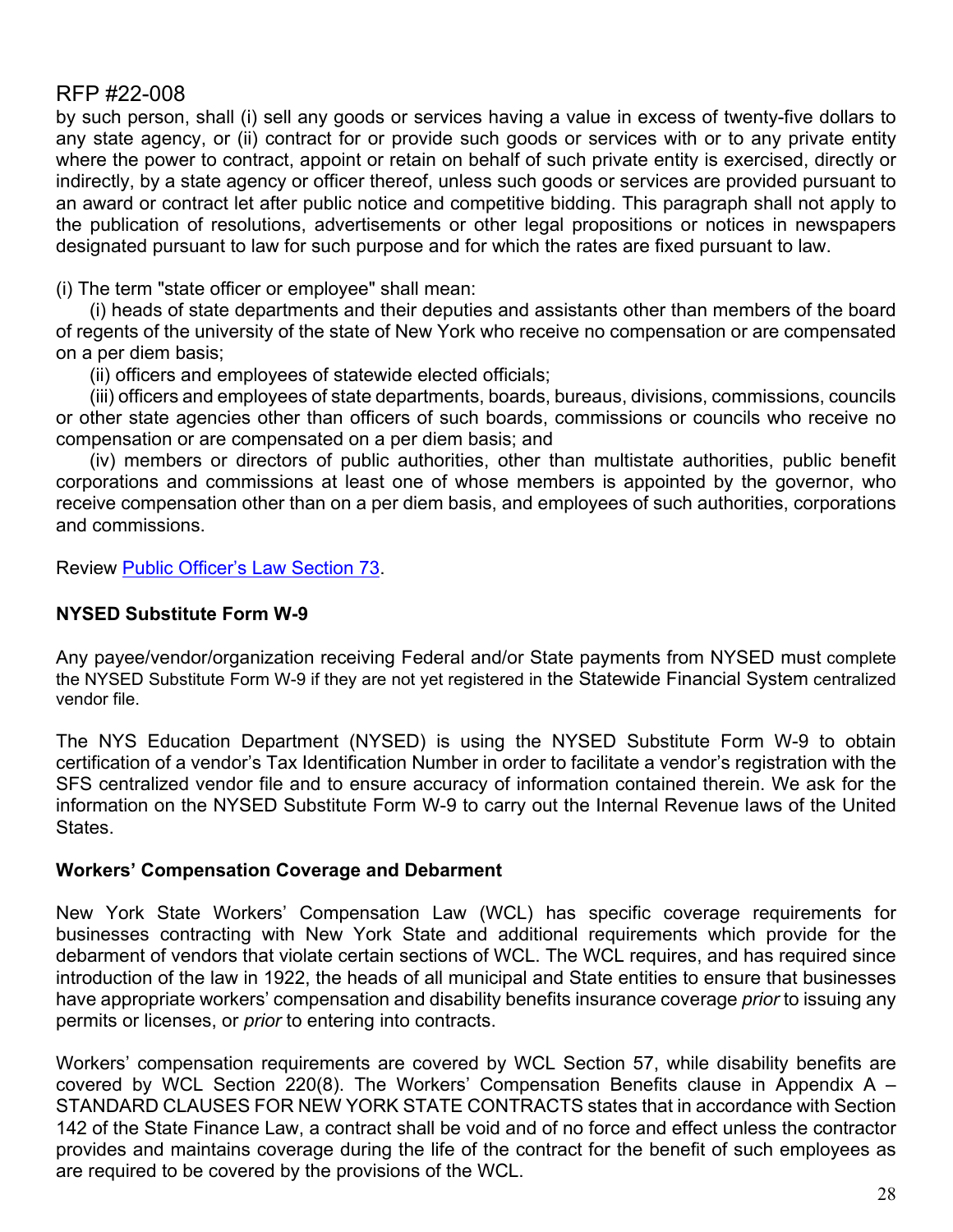Under provisions of the 2007 Workers' Compensation Reform Legislation (WCL Section 141-b), any person, or entity substantially owned by that person: subject to a final assessment of civil fines or penalties, subject to a stop-work order, or convicted of a misdemeanor for violation of Workers' Compensation laws Section 52 or 131, is barred from bidding on, or being awarded, any public work contract or subcontract with the State, any municipal corporation or public body for one year for each violation. The ban is five years for each felony conviction.

# **PROOF OF COVERAGE REQUIREMENTS**

The Workers' Compensation Board has developed several forms to assist State contracting entities in ensuring that businesses have the appropriate workers' compensation and disability insurance coverage as required by Sections 57 and 220(8) of the WCL.

#### *Please note – an ACORD form is not acceptable proof of New York State workers' compensation or disability benefits insurance coverage*.

## **Proof of Workers' Compensation Coverage**

To comply with coverage provisions of the WCL, the Workers' Compensation Board requires that a business seeking to enter into a State contract submit appropriate proof of coverage to the State contracting entity issuing the contract. For each new contract or contract renewal, the contracting entity must obtain ONE of the following forms from the contractor and submit to OSC to prove the contractor has appropriate workers' compensation insurance coverage:

- **Form C-105.2** Certificate of Workers' Compensation Insurance issued by private insurance carriers, or **Form U-26.3** issued by the State Insurance Fund; or
- **Form SI-12** Certificate of Workers' Compensation Self-Insurance; or **Form GSI-105.2** Certificate of Participation in Workers' Compensation Group Self-Insurance; or
- **CE-200** Certificate of Attestation of Exemption from NYS Workers' Compensation and/or Disability Benefits Coverage.

#### **Proof of Disability Benefits Coverage**

To comply with coverage provisions of the WCL regarding disability benefits, the Workers' Compensation Board requires that a business seeking to enter into a State contract must submit appropriate proof of coverage to the State contracting entity issuing the contract. For each new contract or contract renewal, the contracting entity must obtain ONE of the following forms from the contractor and submit to OSC to prove the contractor has appropriate disability benefits insurance coverage:

- **Form DB-120.1** Certificate of Disability Benefits Insurance; or
- **Form DB-155** Certificate of Disability Benefits Self-Insurance; or
- **CE-200** Certificate of Attestation of Exemption from New York State Workers' Compensation and/or Disability Benefits Coverage.

For additional information regarding workers' compensation and disability benefits requirements, please refer to the [New York State Workers' Compensation Board website.](http://www.wcb.ny.gov/content/main/Employers/Employers.jsp) Alternatively, questions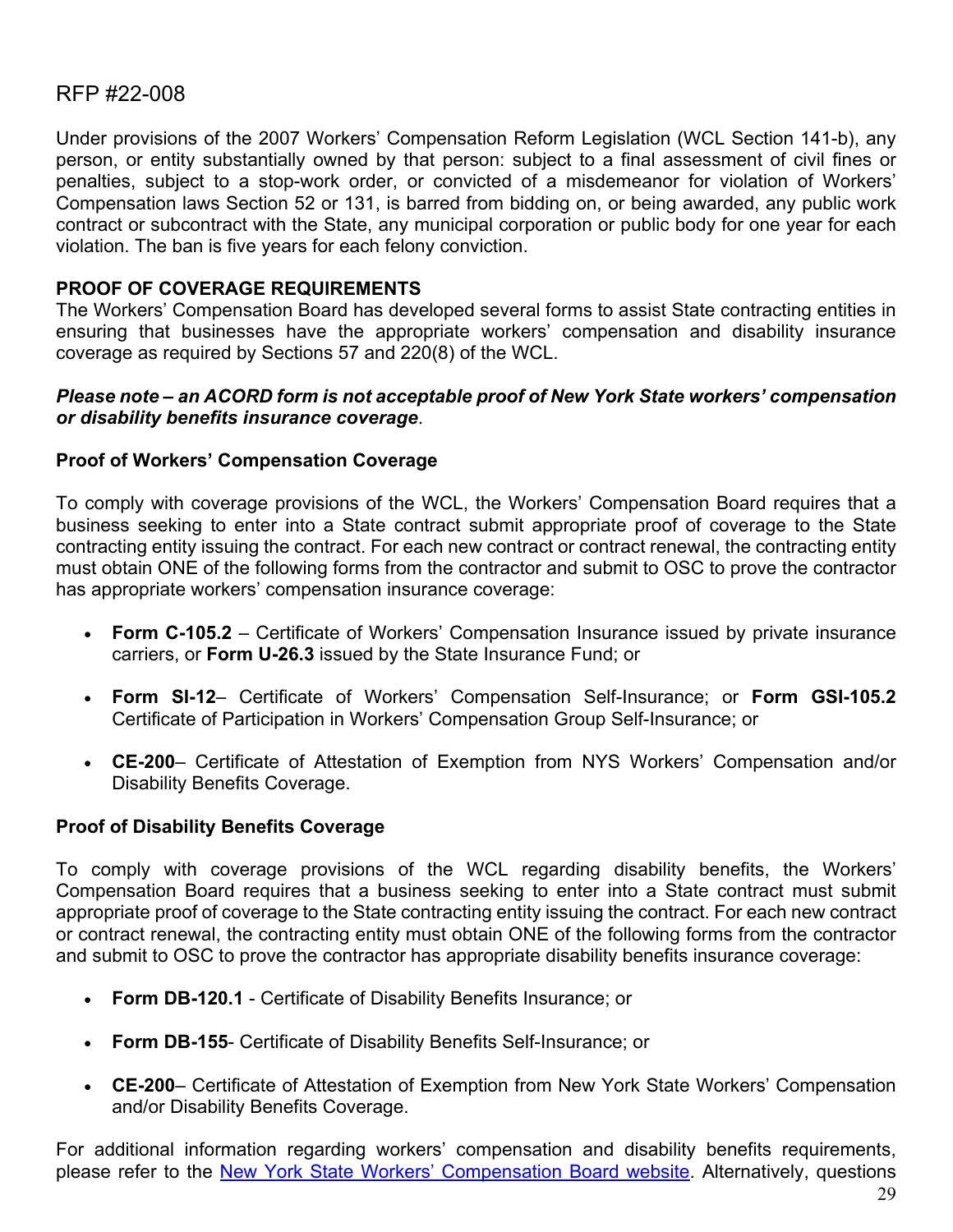relating to either workers' compensation or disability benefits coverage should be directed to the NYS Workers' Compensation Board, Bureau of Compliance at (518) 486-6307.

#### **Please note that although these forms are not required as part of the bid submissions, NYSED encourages bidders to include them in their bid submission to expedite contract execution if the bidder is awarded the contract. Note also that only the forms listed above are acceptable.**

# **Sales and Compensating Use Tax Certification (Tax Law, § 5-a)**

Tax Law § 5-a requires contractors awarded State contracts for commodities or services valued at more than \$100,000 over the full term of the contract to certify to the New York State Department of Taxation and Finance ("DTF") that they are registered to collect New York State and local sales and compensating use taxes, if they made sales delivered by any means to locations within New York State of tangible personal property or taxable services having a cumulative value in excess of \$300,000, measured over a specific period of time. The registration requirement applies if the contractor made a cumulative total of more than \$300,000 in sales during the four completed sales tax quarters which immediately precede the sales tax quarter in with the certification is made. Sales tax quarters are June – August, September – November, December – February, and March – May. In addition, contractors must certify to DTF that each affiliate and subcontractor of such contractor exceeding such sales threshold during a specified period is registered to collect New York State and local sales and compensating use taxes. Contractors must also certify to the procuring State entity that they filed the certification with the DTF and that it is correct and complete.

The selected bidder must file a properly completed Form ST-220-CA (with NYSED as the Contracting Agency) and Form ST-220-TD (with the DTF). These requirements must be met before a contract may take effect. Further information can be found at the New York State Department of Taxation and [Finance's w](https://www.tax.ny.gov/pdf/publications/sales/pub223.pdf)ebsite. Forms are available through these links:

- • [ST-220 CA](https://www.tax.ny.gov/pdf/current_forms/st/st220ca_fill_in.pdf)
- • [ST-220 TD](https://www.tax.ny.gov/pdf/current_forms/st/st220td_fill_in.pdf)

**Please note that although these forms are not required as part of the bid submissions, NYSED encourages bidders to include them with their bid submissions to expedite contract execution if the bidder is awarded the contract.**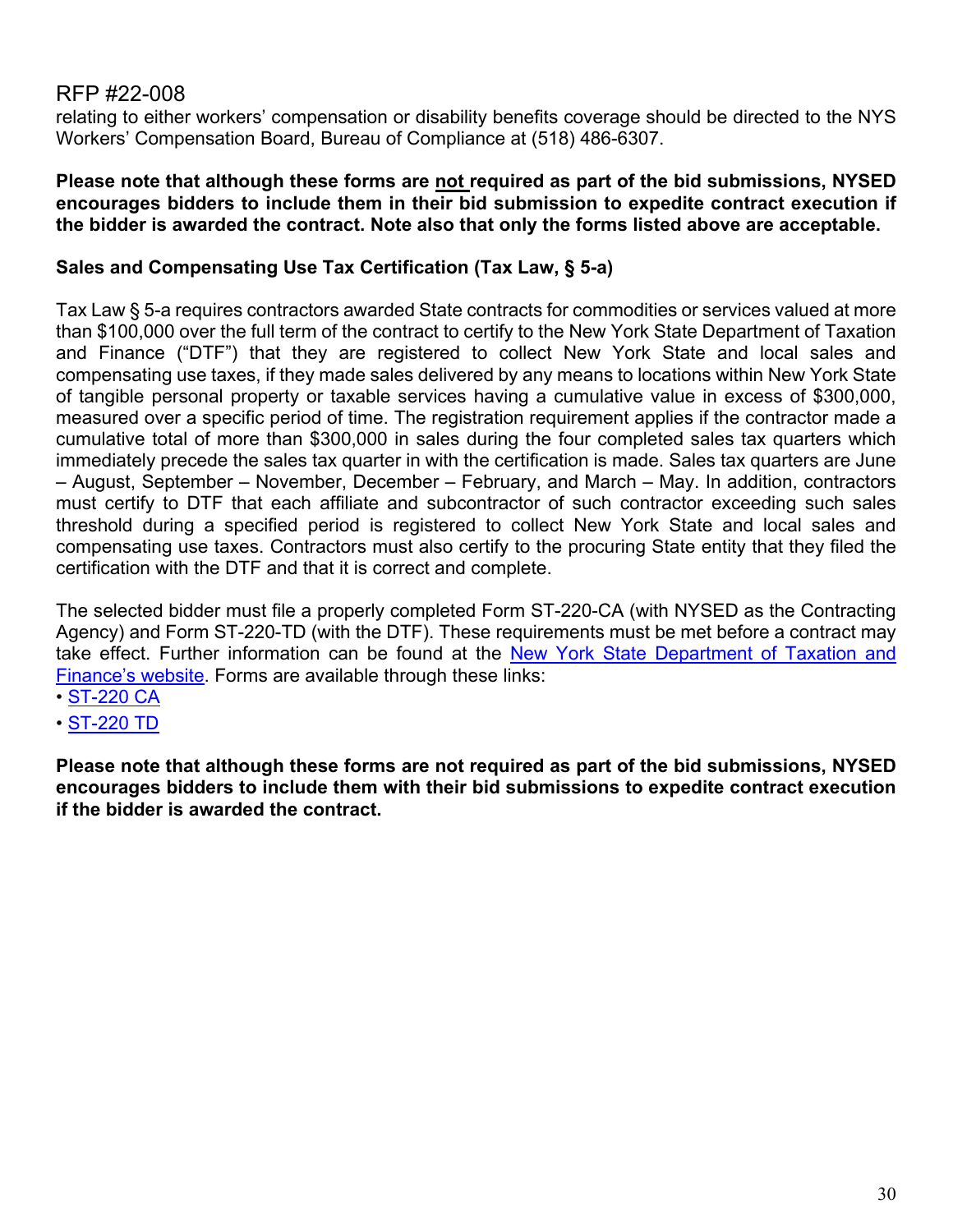# RFP #22-008 **4.) Assurances**

The State of New York Agreement, Appendix A (Standard Clauses for all New York State Contracts), Appendix A-1 (Agency-Specific Clauses), and Appendix R (Data Privacy Appendix) **will be included** in the contract that results from this RFP. Vendors who are unable to complete or abide by these assurances should not respond to this request.

The documents listed below are included in **5.) Submission Documents**, which must be signed by the Chief Administrative Officer. Please review the terms and conditions. Certain documents will become part of the resulting contract that will be executed between the successful bidder and the NYS Education Department.

- 1. Non-Collusion Certification
- 2. MacBride Certification
- 3. Certification-Omnibus Procurement Act of 1992
- 4. Certification Regarding Lobbying; Debarment and Suspension; and Drug-Free Workplace Requirements
- 5. Offerer Disclosure of Prior Non-Responsibility Determinations
- 6. NYSED Substitute Form W-9 (If bidder is not yet registered in the SFS centralized vendor file.)
- 7. Iran Divestment Act Certification
- 8. Sexual Harassment Policy Certification

M/WBE Documents **– (the forms below are included in 5.) Submission Documents)**  Please return the documents listed for the compliance method bidder has achieved:

# **Full Participation-No Request for Waiver**

- 1. M/WBE Cover Letter
- 2. **M/WBE 100** Utilization Plan
- 3. **M/WBE 102** Notice of Intent to Participate
- 4. **EEO 100** Staffing Plan

#### **Partial Participation-Request for Partial Waiver**

- 1. M/WBE Cover Letter
- 2. **M/WBE 100** Utilization Plan
- 3. **M/WBE 102** Notice of Intent to Participate
- 4. **EEO 100** Staffing Plan
- 5. **M/WBE 101** Request for Waiver
- 6. **M/WBE 105** Contractor's Good Faith Efforts

#### **No Participation-Request for Complete Waiver**

- 1. M/WBE Cover Letter
- 2. **EEO 100** Staffing Plan
- 3. **M/WBE 101** Request for Waiver
- 4. **M/WBE 105** Contractor's Good Faith Efforts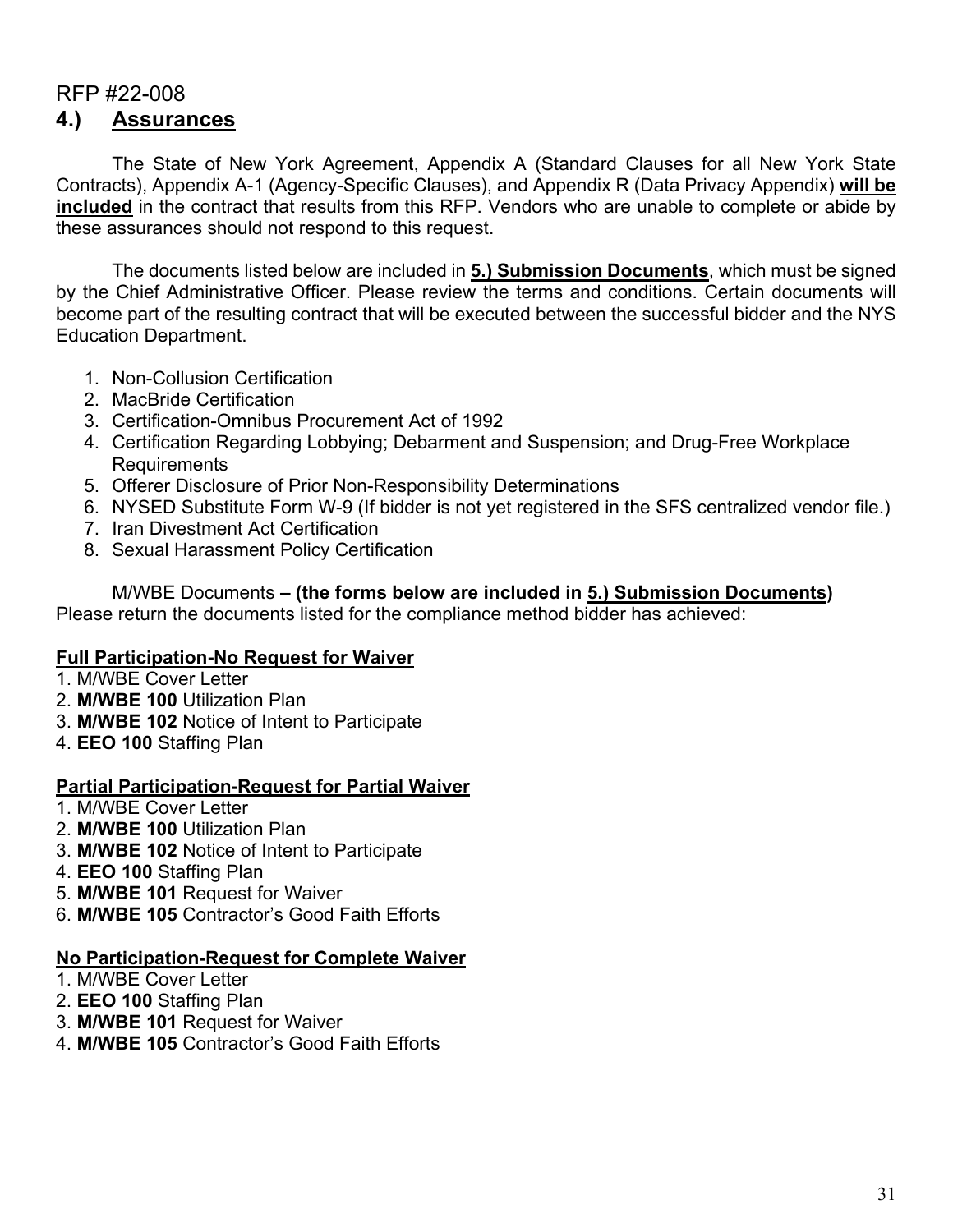### STATE OF NEW YORK AGREEMENT

This AGREEMENT is hereby made by and between the People of the State of New York, acting through Dr. Betty A. Rosa, Commissioner of Education of the State of New York, party of the first part, hereinafter referred to as the (STATE) and the public or private agency (CONTRACTOR) identified on the face page hereof.

#### WITNESSETH:

WHEREAS, the STATE has the authority to regulate and provide funding for the establishment and operation of program services and desires to contract with skilled parties possessing the necessary resources to provide such services; and

WHEREAS, the CONTRACTOR is ready, willing and able to provide such program services and possesses or can make available all necessary qualified personnel, licenses, facilities and expertise to perform or have performed the services required pursuant to the terms of this AGREEMENT;

NOW THEREFORE, in consideration of the promises, responsibilities and covenants herein, the STATE and the CONTRACTOR agree as follows:

#### I. Conditions of Agreement

A. This AGREEMENT may consist of successive periods (PERIOD), as specified within the AGREEMENT or within a subsequent Modification Agreement(s) (Appendix X). Each additional or superseding PERIOD shall be on the forms specified by the particular State agency and shall be incorporated into this AGREEMENT.

B. Funding for the first PERIOD shall not exceed the funding amount specified on the face page hereof. Funding for each subsequent PERIOD, if any, shall not exceed the amount specified in the appropriate appendix for that PERIOD.

C. This AGREEMENT incorporates the face pages attached and all of the marked appendices identified on the face page hereof.

D. For each succeeding PERIOD of this AGREEMENT, the parties shall prepare new appendices, to the extent that any require modification, and a Modification Agreement (The attached Appendix X is the blank form to be used). Any terms of this AGREEMENT not modified shall remain in effect for each PERIOD of the AGREEMENT.

To modify the AGREEMENT within an existing PERIOD, the parties shall revise or complete the appropriate appendix form(s). Any change in the amount of consideration to be paid, or change in the term, is subject to the approval of the Office of the State Comptroller. Any other modifications shall be processed in accordance with agency guidelines as stated in Appendix A1.

E. The CONTRACTOR shall perform all services to the satisfaction of the STATE. The CONTRACTOR shall provide services and meet the program objectives summarized in the Program Workplan (Appendix D) in accordance with: provisions of the AGREEMENT; relevant laws, rules and regulations, administrative and fiscal guidelines; and where applicable, operating certificates for facilities or licenses for an activity or program.

F. If the CONTRACTOR enters into subcontracts for the performance of work pursuant to this AGREEMENT, the CONTRACTOR shall take full responsibility for the acts and omissions of its subcontractors. Nothing in the subcontract shall impair the rights of the STATE under this AGREEMENT. No contractual relationship shall be deemed to exist between the subcontractor and the STATE.

G. Appendix A (Standard Clauses as required by the Attorney General for all State contracts) takes precedence over all other parts of the AGREEMENT.

#### II. Payment and Reporting

A. The CONTRACTOR, to be eligible for payment, shall submit to the STATE's designated payment office (identified in Appendix C) any appropriate documentation as required by the Payment and Reporting Schedule (Appendix C) and by agency fiscal guidelines, in a manner acceptable to the STATE.

B. The STATE shall make payments and any reconciliations in accordance with the Payment and Reporting Schedule (Appendix C). The STATE shall pay the CONTRACTOR, in consideration of contract services for a given PERIOD, a sum not to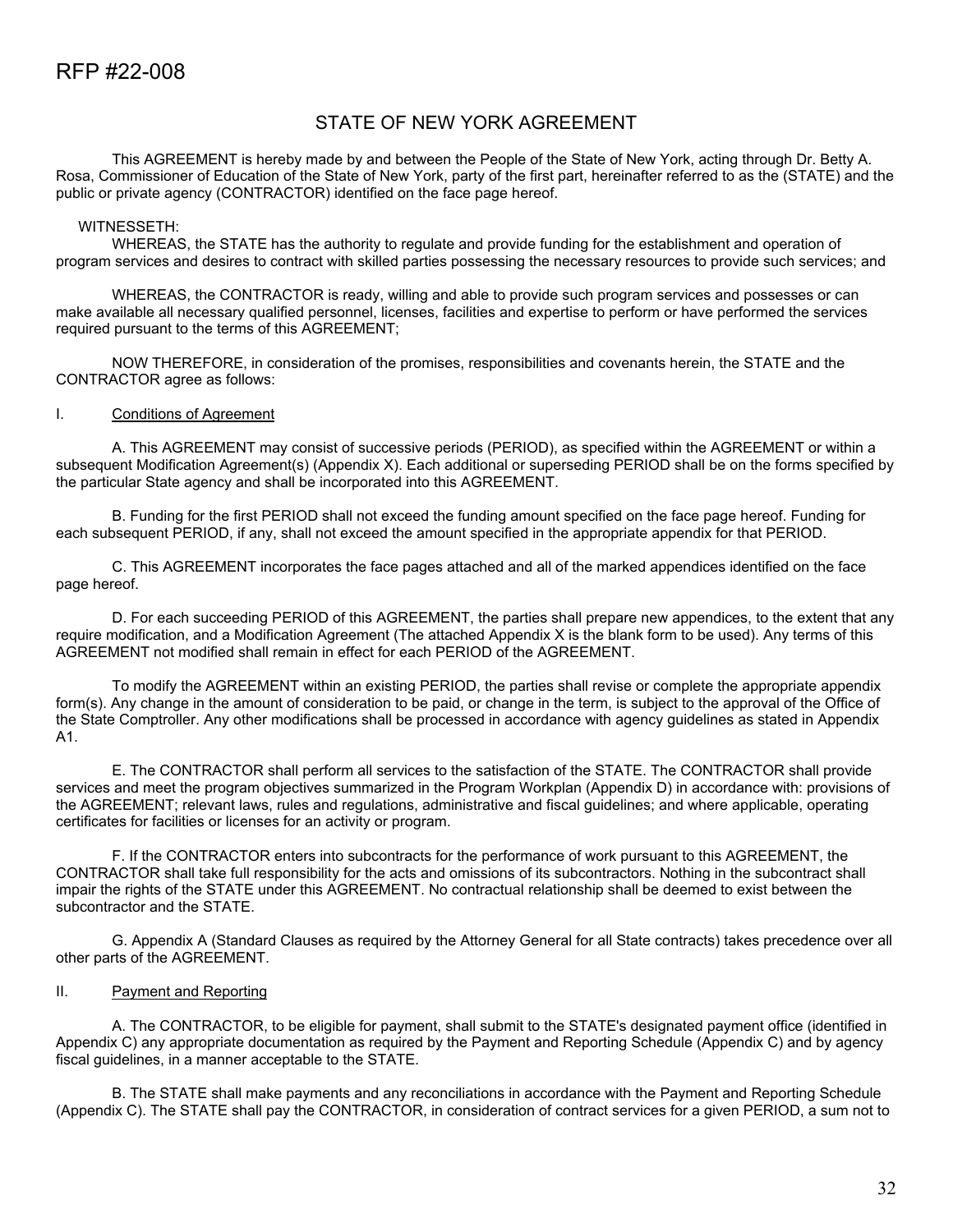exceed the amount noted on the face page hereof or in the respective Appendix designating the payment amount for that given PERIOD. This sum shall not duplicate reimbursement from other sources for CONTRACTOR costs and services provided pursuant to this AGREEMENT.

C. The CONTRACTOR shall meet the audit requirements specified by the STATE.

#### III. Terminations

A. This AGREEMENT may be terminated at any time upon mutual written consent of the STATE and the CONTRACTOR.

B. The STATE may terminate the AGREEMENT immediately, upon written notice of termination to the CONTRACTOR, if the CONTRACTOR fails to comply with the terms and conditions of this AGREEMENT and/or with any laws, rules, regulations, policies or procedures affecting this AGREEMENT.

C. The STATE may also terminate this AGREEMENT for any reason in accordance with provisions set forth in Appendix A1.

D. Written notice of termination, where required, shall be sent by personal messenger service or by certified mail, return receipt requested. The termination shall be effective in accordance with the terms of the notice.

E. Upon receipt of notice of termination, the CONTRACTOR agrees to cancel, prior to the effective date of any prospective termination, as many outstanding obligations as possible, and agrees not to incur any new obligations after receipt of the notice without approval by the STATE.

F. The STATE shall be responsible for payment on claims pursuant to services provided and costs incurred pursuant to terms of the AGREEMENT. In no event shall the STATE be liable for expenses and obligations arising from the program(s) in this AGREEMENT after the termination date.

#### IV. Indemnification

A. The CONTRACTOR shall be solely responsible and answerable in damages for any and all accidents and/or injuries to persons (including death) or property arising out of or related to the services to be rendered by the CONTRACTOR or its subcontractors pursuant to this AGREEMENT. The CONTRACTOR shall indemnify and hold harmless the STATE and its officers and employees from claims, suits, actions, damages and costs of every nature arising out of the provision of services pursuant to this AGREEMENT.

B. The CONTRACTOR is an independent contractor and may neither hold itself out nor claim to be an officer, employee or subdivision of the STATE nor make any claim, demand or application to or for any right based upon any different status.

#### V. Property

Any equipment, furniture, supplies or other property purchased pursuant to this AGREEMENT is deemed to be the property of the STATE except as may otherwise be governed by Federal or State laws, rules or regulations, or as stated in Appendix Al.

#### VI. Safeguards for Services and Confidentiality

A. Services performed pursuant to this AGREEMENT are secular in nature and shall be performed in a manner that does not discriminate on the basis of religious belief or promote or discourage adherence to religion in general or particular religious beliefs.

B. Funds provided pursuant to this AGREEMENT shall not be used for any partisan political activity, or for activities that may influence legislation or the election or defeat of any candidate for public office.

C. Information relating to individuals who may receive services pursuant to this AGREEMENT shall be maintained and used only for the purposes intended under the contract and in conformity with applicable provisions of laws and regulations, or specified in Appendix A1.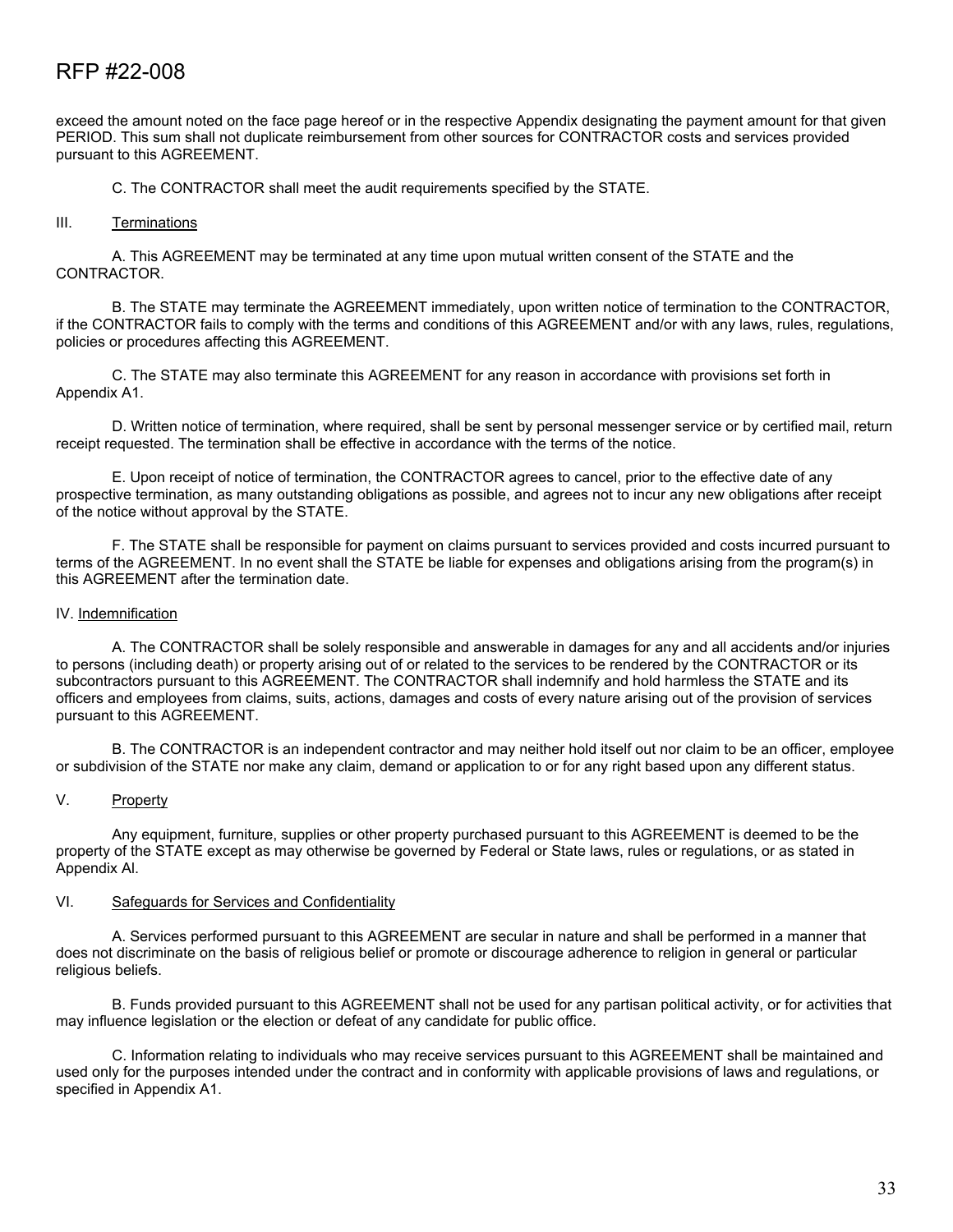#### **Appendix A STANDARD CLAUSES FOR NYS CONTRACTS**

The parties to the attached contract, license, lease, amendment or other agreement of any kind (hereinafter, "the contract" or "this contract") agree to be bound by the following clauses which are hereby made a part of the contract (the word "Contractor" herein refers to any party other than the State, whether a contractor, licenser, licensee, lessor, lessee or any other party):

**1. EXECUTORY CLAUSE.** In accordance with Section 41 of the State Finance Law, the State shall have no liability under this contract to the Contractor or to anyone else beyond funds appropriated and available for this contract.

**2. NON-ASSIGNMENT CLAUSE.** In accordance with Section 138 of the State Finance Law, this contract may not be assigned by the Contractor or its right, title or interest therein assigned, transferred, conveyed, sublet or otherwise disposed of without the State's previous written consent, and attempts to do so are null and void. Notwithstanding the foregoing, such prior written consent of an assignment of a contract let pursuant to Article XI of the State Finance Law may be waived at the discretion of the contracting agency and with the concurrence of the State Comptroller where the original contract was subject to the State Comptroller's approval, where the assignment is due to a reorganization, merger or consolidation of the Contractor's business entity or enterprise. The State retains its right to approve an assignment and to require that any Contractor demonstrate its responsibility to do business with the State. The Contractor may, however, assign its right to receive payments without the State's prior written consent unless this contract concerns Certificates of Participation pursuant to Article 5-A of the State Finance Law.

**3. COMPTROLLER'S APPROVAL.** In accordance with Section 112 of the State Finance Law (or, if this contract is with the State University or City University of New York, Section 355 or Section 6218 of the Education Law), if this contract exceeds \$50,000 (or the minimum thresholds agreed to by the Office of the State Comptroller for certain S.U.N.Y. and C.U.N.Y. contracts), or if this is an amendment for any amount to a contract which, as so amended, exceeds said statutory amount, or if, by this contract, the State agrees to give something other than money when the value or reasonably estimated value of such consideration exceeds \$25,000, it shall not be valid, effective or binding upon the State until it has been approved by the State Comptroller and filed in his office. Comptroller's approval of contracts let by the Office of General Services is required when such contracts exceed \$85,000 (State Finance Law § 163.6-a). However, such pre-approval shall not be required for any contract established as a centralized contract through the Office of General Services or for a purchase order or other transaction issued under such centralized contract.

**4. WORKERS' COMPENSATION BENEFITS.** In accordance with Section 142 of the State Finance Law, this contract shall be void and of no force and effect unless the Contractor shall provide and maintain coverage during the life of this contract for the benefit of such employees as are required to be covered by the provisions of the Workers' Compensation Law.

**5. NON-DISCRIMINATION REQUIREMENTS.** To the extent required by Article 15 of the Executive Law (also known as

the Human Rights Law) and all other State and Federal statutory and constitutional non-discrimination provisions, the Contractor will not discriminate against any employee or applicant for employment, nor subject any individual to harassment, because of age, race, creed, color, national origin, sexual orientation, gender identity or expression, military status, sex, disability, predisposing genetic characteristics, familial status, marital status, or domestic violence victim status or because the individual has opposed any practices forbidden under the Human Rights Law or has filed a complaint, testified, or assisted in any proceeding under the Human Rights Law. Furthermore, in accordance with Section 220-e of the Labor Law, if this is a contract for the construction, alteration or repair of any public building or public work or for the manufacture, sale or distribution of materials, equipment or supplies, and to the extent that this contract shall be performed within the State of New York, Contractor agrees that neither it nor its subcontractors shall, by reason of race, creed, color, disability, sex, or national origin: (a) discriminate in hiring against any New York State citizen who is qualified and available to perform the work; or (b) discriminate against or intimidate any employee hired for the performance of work under this contract. If this is a building service contract as defined in Section 230 of the Labor Law, then, in accordance with Section 239 thereof, Contractor agrees that neither it nor its subcontractors shall by reason of race, creed, color, national origin, age, sex or disability: (a) discriminate in hiring against any New York State citizen who is qualified and available to perform the work; or (b) discriminate against or intimidate any employee hired for the performance of work under this contract. Contractor is subject to fines of \$50.00 per person per day for any violation of Section 220-e or Section 239 as well as possible termination of this contract and forfeiture of all moneys due hereunder for a second or subsequent violation.

**6. WAGE AND HOURS PROVISIONS.** If this is a public work contract covered by Article 8 of the Labor Law or a building service contract covered by Article 9 thereof, neither Contractor's employees nor the employees of its subcontractors may be required or permitted to work more than the number of hours or days stated in said statutes, except as otherwise provided in the Labor Law and as set forth in prevailing wage and supplement schedules issued by the State Labor Department. Furthermore, Contractor and its subcontractors must pay at least the prevailing wage rate and pay or provide the prevailing supplements, including the premium rates for overtime pay, as determined by the State Labor Department in accordance with the Labor Law. Additionally, effective April 28, 2008, if this is a public work contract covered by Article 8 of the Labor Law, the Contractor understands and agrees that the filing of payrolls in a manner consistent with Subdivision 3-a of Section 220 of the Labor Law shall be a condition precedent to payment by the State of any State approved sums due and owing for work done upon the project.

**7. NON-COLLUSIVE BIDDING CERTIFICATION.** In accordance with Section 139-d of the State Finance Law, if this contract was awarded based upon the submission of bids, Contractor affirms, under penalty of perjury, that its bid was arrived at independently and without collusion aimed at restricting competition. Contractor further affirms that, at the time Contractor submitted its bid, an authorized and responsible person executed and delivered to the State a non-collusive bidding certification on Contractor's behalf.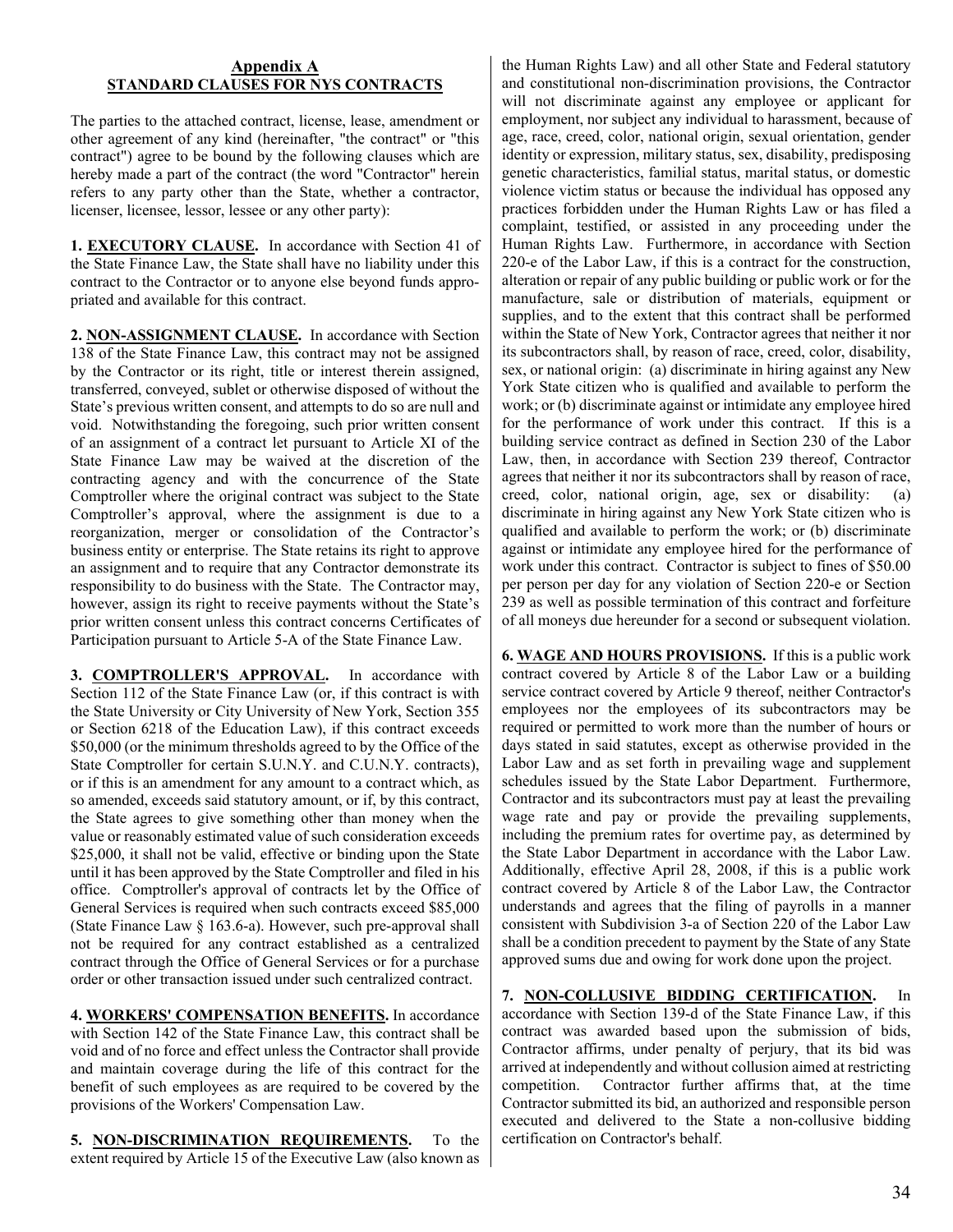#### **8. INTERNATIONAL BOYCOTT PROHIBITION.** In

accordance with Section 220-f of the Labor Law and Section 139 h of the State Finance Law, if this contract exceeds \$5,000, the Contractor agrees, as a material condition of the contract, that neither the Contractor nor any substantially owned or affiliated person, firm, partnership or corporation has participated, is participating, or shall participate in an international boycott in violation of the federal Export Administration Act of 1979 (50 USC App. Sections 2401 et seq.) or regulations thereunder. If such Contractor, or any of the aforesaid affiliates of Contractor, is convicted or is otherwise found to have violated said laws or regulations upon the final determination of the United States Commerce Department or any other appropriate agency of the United States subsequent to the contract's execution, such contract, amendment or modification thereto shall be rendered forfeit and void. The Contractor shall so notify the State Comptroller within five (5) business days of such conviction, determination or disposition of appeal (2 NYCRR § 105.4).

**9. SET-OFF RIGHTS.** The State shall have all of its common law, equitable and statutory rights of set-off. These rights shall include, but not be limited to, the State's option to withhold for the purposes of set-off any moneys due to the Contractor under this contract up to any amounts due and owing to the State with regard to this contract, any other contract with any State department or agency, including any contract for a term commencing prior to the term of this contract, plus any amounts due and owing to the State for any other reason including, without limitation, tax delinquencies, fee delinquencies or monetary penalties relative thereto. The State shall exercise its set-off rights in accordance with normal State practices including, in cases of set-off pursuant to an audit, the finalization of such audit by the State agency, its representatives, or the State Comptroller.

**10. RECORDS.** The Contractor shall establish and maintain complete and accurate books, records, documents, accounts and other evidence directly pertinent to performance under this contract (hereinafter, collectively, the "Records"). The Records must be kept for the balance of the calendar year in which they were made and for six (6) additional years thereafter. The State Comptroller, the Attorney General and any other person or entity authorized to conduct an examination, as well as the agency or agencies involved in this contract, shall have access to the Records during normal business hours at an office of the Contractor within the State of New York or, if no such office is available, at a mutually agreeable and reasonable venue within the State, for the term specified above for the purposes of inspection, auditing and copying. The State shall take reasonable steps to protect from public disclosure any of the Records which are exempt from disclosure under Section 87 of the Public Officers Law (the "Statute") provided that: (i) the Contractor shall timely inform an appropriate State official, in writing, that said records should not be disclosed; and (ii) said records shall be sufficiently identified; and (iii) designation of said records as exempt under the Statute is reasonable. Nothing contained herein shall diminish, or in any way adversely affect, the State's right to discovery in any pending or future litigation.

**11. IDENTIFYING INFORMATION AND PRIVACY NOTIFICATION.** (a) Identification Number(s). Every invoice or New York State Claim for Payment submitted to a New York State agency by a payee, for payment for the sale of goods or

services or for transactions (e.g., leases, easements, licenses, etc.) related to real or personal property must include the payee's identification number. The number is any or all of the following: (i) the payee's Federal employer identification number, (ii) the payee's Federal social security number, and/or (iii) the payee's Vendor Identification Number assigned by the Statewide Financial System. Failure to include such number or numbers may delay payment. Where the payee does not have such number or numbers, the payee, on its invoice or Claim for Payment, must give the reason or reasons why the payee does not have such number or numbers.

(b) Privacy Notification. (1) The authority to request the above personal information from a seller of goods or services or a lessor of real or personal property, and the authority to maintain such information, is found in Section 5 of the State Tax Law. Disclosure of this information by the seller or lessor to the State is mandatory. The principal purpose for which the information is collected is to enable the State to identify individuals, businesses and others who have been delinquent in filing tax returns or may have understated their tax liabilities and to generally identify persons affected by the taxes administered by the Commissioner of Taxation and Finance. The information will be used for tax administration purposes and for any other purpose authorized by law. (2) The personal information is requested by the purchasing unit of the agency contracting to purchase the goods or services or lease the real or personal property covered by this contract or lease. The information is maintained in the Statewide Financial System by the Vendor Management Unit within the Bureau of State Expenditures, Office of the State Comptroller, 110 State Street, Albany, New York 12236.

**12. EQUAL EMPLOYMENT OPPORTUNITIES FOR MINORITIES AND WOMEN.** In accordance with Section 312 of the Executive Law and 5 NYCRR Part 143, if this contract is: (i) a written agreement or purchase order instrument, providing for a total expenditure in excess of \$25,000.00, whereby a contracting agency is committed to expend or does expend funds in return for labor, services, supplies, equipment, materials or any combination of the foregoing, to be performed for, or rendered or furnished to the contracting agency; or (ii) a written agreement in excess of \$100,000.00 whereby a contracting agency is committed to expend or does expend funds for the acquisition, construction, demolition, replacement, major repair or renovation of real property and improvements thereon; or (iii) a written agreement in excess of \$100,000.00 whereby the owner of a State assisted housing project is committed to expend or does expend funds for the acquisition, construction, demolition, replacement, major repair or renovation of real property and improvements thereon for such project, then the following shall apply and by signing this agreement the Contractor certifies and affirms that it is Contractor's equal employment opportunity policy that:

(a) The Contractor will not discriminate against employees or applicants for employment because of race, creed, color, national origin, sex, age, disability or marital status, shall make and document its conscientious and active efforts to employ and utilize minority group members and women in its work force on State contracts and will undertake or continue existing programs of affirmative action to ensure that minority group members and women are afforded equal employment opportunities without discrimination. Affirmative action shall mean recruitment,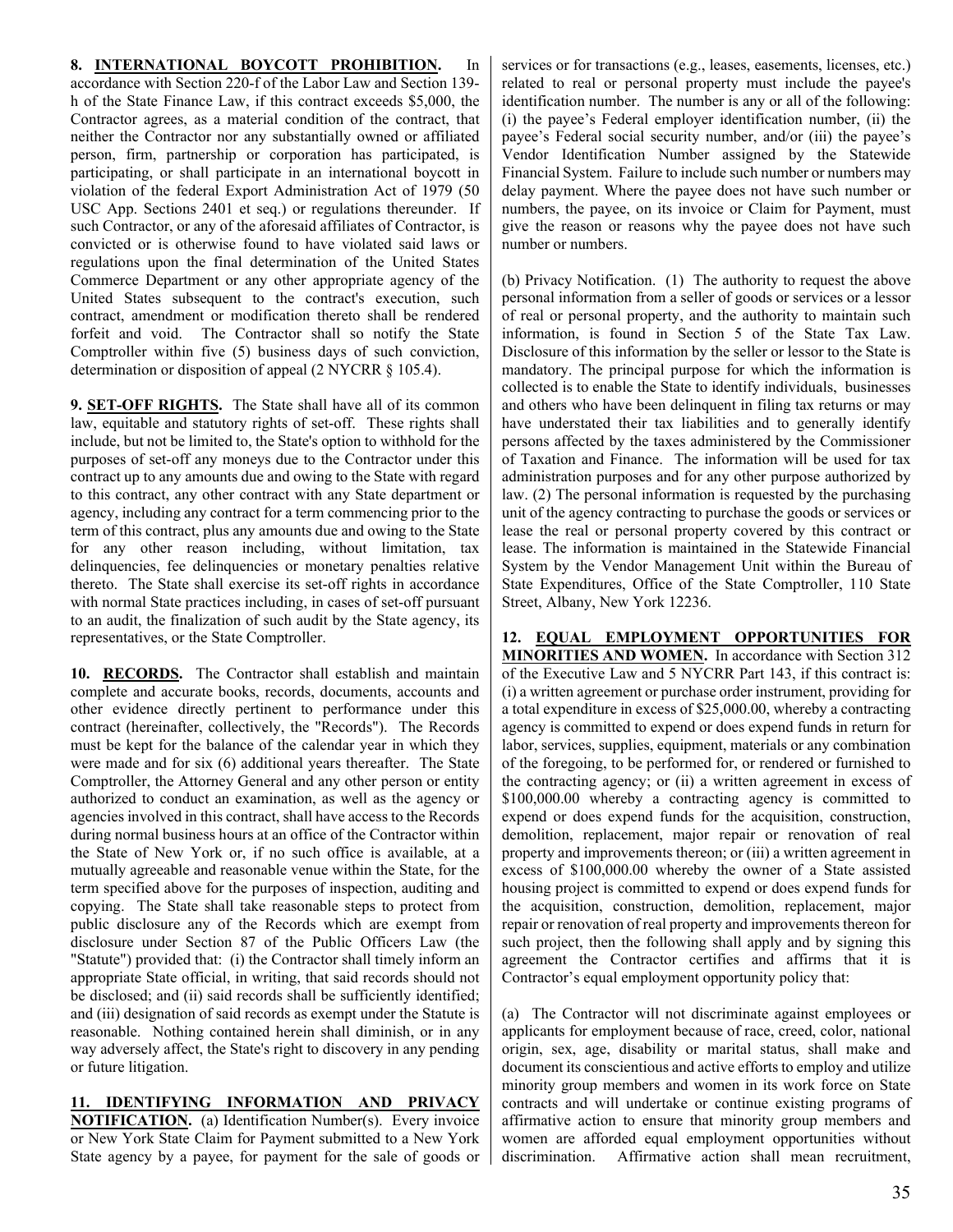employment, job assignment, promotion, upgradings, demotion, transfer, layoff, or termination and rates of pay or other forms of compensation;

(b) at the request of the contracting agency, the Contractor shall request each employment agency, labor union, or authorized representative of workers with which it has a collective bargaining or other agreement or understanding, to furnish a written statement that such employment agency, labor union or representative will not discriminate on the basis of race, creed, color, national origin, sex, age, disability or marital status and that such union or representative will affirmatively cooperate in the implementation of the Contractor's obligations herein; and

(c) the Contractor shall state, in all solicitations or advertisements for employees, that, in the performance of the State contract, all qualified applicants will be afforded equal employment opportunities without discrimination because of race, creed, color, national origin, sex, age, disability or marital status.

Contractor will include the provisions of "a," "b," and "c" above, in every subcontract over \$25,000.00 for the construction, demolition, replacement, major repair, renovation, planning or design of real property and improvements thereon (the "Work") except where the Work is for the beneficial use of the Contractor. Section 312 does not apply to: (i) work, goods or services unrelated to this contract; or (ii) employment outside New York State. The State shall consider compliance by a contractor or subcontractor with the requirements of any federal law concerning equal employment opportunity which effectuates the purpose of this clause. The contracting agency shall determine whether the imposition of the requirements of the provisions hereof duplicate or conflict with any such federal law and if such duplication or conflict exists, the contracting agency shall waive the applicability of Section 312 to the extent of such duplication or conflict. Contractor will comply with all duly promulgated and lawful rules and regulations of the Department of Economic Development's Division of Minority and Women's Business Development pertaining hereto.

**13. CONFLICTING TERMS.** In the event of a conflict between the terms of the contract (including any and all attachments thereto and amendments thereof) and the terms of this Appendix A, the terms of this Appendix A shall control.

**14. GOVERNING LAW.** This contract shall be governed by the laws of the State of New York except where the Federal supremacy clause requires otherwise.

**15. LATE PAYMENT.** Timeliness of payment and any interest to be paid to Contractor for late payment shall be governed by Article 11-A of the State Finance Law to the extent required by law.

**16. NO ARBITRATION.** Disputes involving this contract, including the breach or alleged breach thereof, may not be submitted to binding arbitration (except where statutorily authorized), but must, instead, be heard in a court of competent jurisdiction of the State of New York.

17. **SERVICE OF PROCESS.** In addition to the methods of service allowed by the State Civil Practice Law & Rules ("CPLR"), Contractor hereby consents to service of process upon it by registered or certified mail, return receipt requested. Service hereunder shall be complete upon Contractor's actual receipt of process or upon the State's receipt of the return thereof by the United States Postal Service as refused or undeliverable. Contractor must promptly notify the State, in writing, of each and every change of address to which service of process can be made. Service by the State to the last known address shall be sufficient. Contractor will have thirty (30) calendar days after service hereunder is complete in which to respond.

**18. PROHIBITION ON PURCHASE OF TROPICAL HARDWOODS.** The Contractor certifies and warrants that all wood products to be used under this contract award will be in accordance with, but not limited to, the specifications and provisions of Section 165 of the State Finance Law, (Use of Tropical Hardwoods) which prohibits purchase and use of tropical hardwoods, unless specifically exempted, by the State or any governmental agency or political subdivision or public benefit corporation. Qualification for an exemption under this law will be the responsibility of the contractor to establish to meet with the approval of the State.

In addition, when any portion of this contract involving the use of woods, whether supply or installation, is to be performed by any subcontractor, the prime Contractor will indicate and certify in the submitted bid proposal that the subcontractor has been informed and is in compliance with specifications and provisions regarding use of tropical hardwoods as detailed in § 165 State Finance Law. Any such use must meet with the approval of the State; otherwise, the bid may not be considered responsive. Under bidder certifications, proof of qualification for exemption will be the responsibility of the Contractor to meet with the approval of the State.

**19. MACBRIDE FAIR EMPLOYMENT PRINCIPLES.** In accordance with the MacBride Fair Employment Principles (Chapter 807 of the Laws of 1992), the Contractor hereby stipulates that the Contractor either (a) has no business operations in Northern Ireland, or (b) shall take lawful steps in good faith to conduct any business operations in Northern Ireland in accordance with the MacBride Fair Employment Principles (as described in Section 165 of the New York State Finance Law), and shall permit independent monitoring of compliance with such principles.

**20. OMNIBUS PROCUREMENT ACT OF 1992.** It is the policy of New York State to maximize opportunities for the participation of New York State business enterprises, including minority- and women-owned business enterprises as bidders, subcontractors and suppliers on its procurement contracts.

Information on the availability of New York State subcontractors and suppliers is available from:

NYS Department of Economic Development Division for Small Business Albany, New York 12245 Telephone: 518-292-5100 Fax: 518-292-5884 email: [opa@esd.ny.gov](mailto:opa@esd.ny.gov)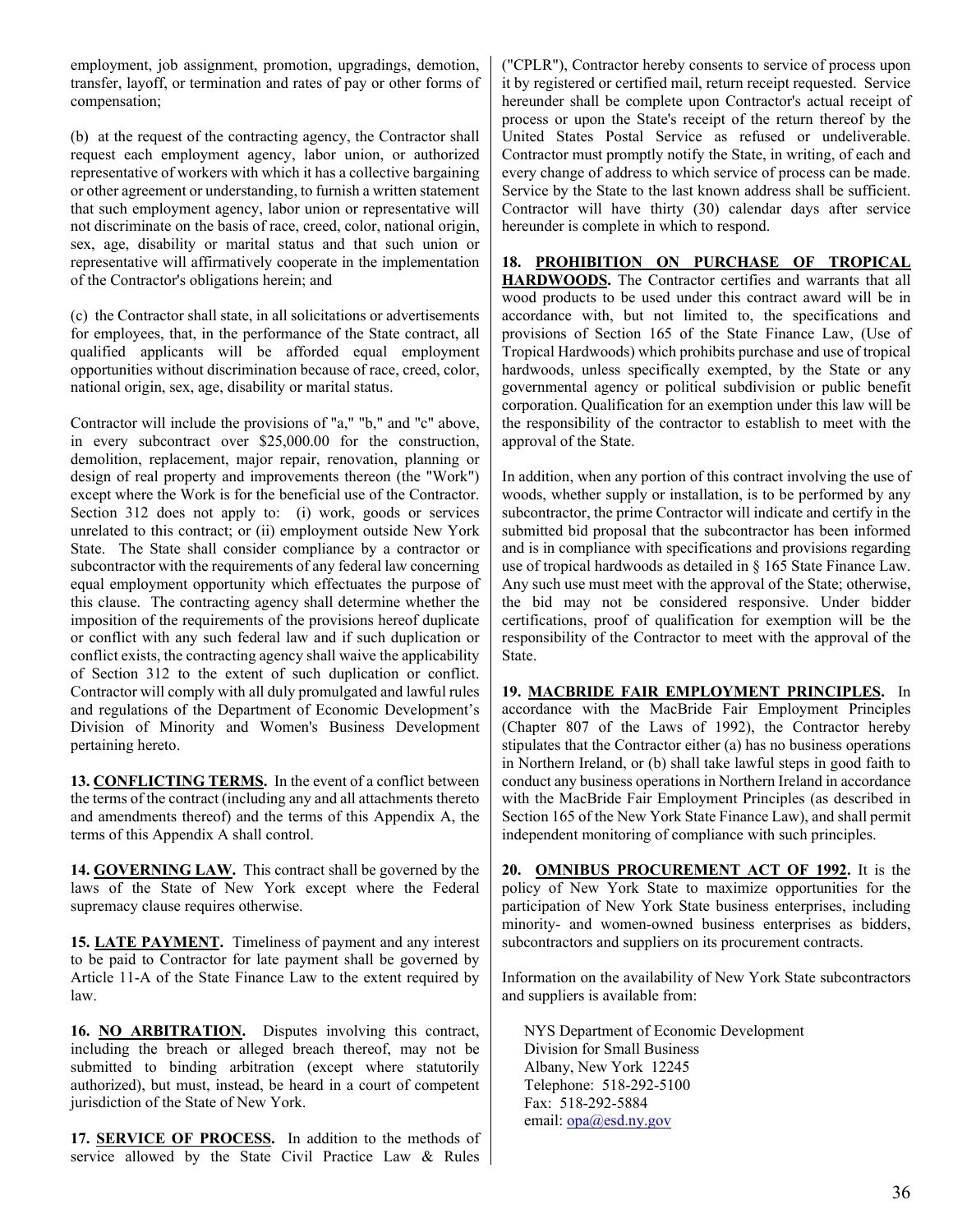A directory of certified minority- and women-owned business enterprises is available from:

NYS Department of Economic Development Division of Minority and Women's Business Development 633 Third Avenue New York, NY 10017 212-803-2414 email: [mwbecertification@esd.ny.gov](mailto:mwbecertification@esd.ny.gov) [NYS M/WBE Directory](https://ny.newnycontracts.com/FrontEnd/VendorSearchPublic.asp)

The Omnibus Procurement Act of 1992 (Chapter 844 of the Laws of 1992, codified in State Finance Law § 139-i and Public Authorities Law  $\S 2879(3)(n)$ –(p)) requires that by signing this bid proposal or contract, as applicable, Contractors certify that whenever the total bid amount is greater than \$1 million:

(a) The Contractor has made reasonable efforts to encourage the participation of New York State Business Enterprises as suppliers and subcontractors, including certified minority- and womenowned business enterprises, on this project, and has retained the documentation of these efforts to be provided upon request to the State;

(b) The Contractor has complied with the Federal Equal Opportunity Act of 1972 (P.L. 92-261), as amended;

(c) The Contractor agrees to make reasonable efforts to provide notification to New York State residents of employment opportunities on this project through listing any such positions with the Job Service Division of the New York State Department of Labor, or providing such notification in such manner as is consistent with existing collective bargaining contracts or agreements. The Contractor agrees to document these efforts and to provide said documentation to the State upon request; and

(d) The Contractor acknowledges notice that the State may seek to obtain offset credits from foreign countries as a result of this contract and agrees to cooperate with the State in these efforts.

#### **21. RECIPROCITY AND SANCTIONS PROVISIONS.**

Bidders are hereby notified that if their principal place of business is located in a country, nation, province, state or political subdivision that penalizes New York State vendors, and if the goods or services they offer will be substantially produced or performed outside New York State, the Omnibus Procurement Act 1994 and 2000 amendments (Chapter 684 and Chapter 383, respectively, codified in State Finance Law § 165(6) and Public Authorities Law  $\S 2879(5)$ ) require that they be denied contracts which they would otherwise obtain. NOTE: As of October 2019, the list of discriminatory jurisdictions subject to this provision includes the states of South Carolina, Alaska, West Virginia, Wyoming, Louisiana and Hawaii.

#### **22. COMPLIANCE WITH BREACH NOTIFICATION AND**

**DATA SECURITY LAWS.** Contractor shall comply with the provisions of the New York State Information Security Breach and Notification Act (General Business Law § 899-aa and State Technology Law § 208) and commencing March 21, 2020 shall also comply with General Business Law § 899-bb.

#### **23. COMPLIANCE WITH CONSULTANT DISCLOSURE**

**LAW.** If this is a contract for consulting services, defined for purposes of this requirement to include analysis, evaluation, research, training, data processing, computer programming, engineering, environmental, health, and mental health services, accounting, auditing, paralegal, legal or similar services, then, in accordance with Section 163  $(4)(g)$  of the State Finance Law (as amended by Chapter 10 of the Laws of 2006), the Contractor shall timely, accurately and properly comply with the requirement to submit an annual employment report for the contract to the agency that awarded the contract, the Department of Civil Service and the State Comptroller.

**24. PROCUREMENT LOBBYING.** To the extent this agreement is a "procurement contract" as defined by State Finance Law §§ 139-j and 139-k, by signing this agreement the contractor certifies and affirms that all disclosures made in accordance with State Finance Law §§ 139-j and 139-k are complete, true and accurate. In the event such certification is found to be intentionally false or intentionally incomplete, the State may terminate the agreement by providing written notification to the Contractor in accordance with the terms of the agreement.

#### **25. CERTIFICATION OF REGISTRATION TO COLLECT SALES AND COMPENSATING USE TAX BY CERTAIN STATE CONTRACTORS, AFFILIATES AND SUBCONTRACTORS.**

To the extent this agreement is a contract as defined by Tax Law § 5-a, if the contractor fails to make the certification required by Tax Law § 5-a or if during the term of the contract, the Department of Taxation and Finance or the covered agency, as defined by Tax Law  $\delta$  5-a, discovers that the certification, made under penalty of perjury, is false, then such failure to file or false certification shall be a material breach of this contract and this contract may be terminated, by providing written notification to the Contractor in accordance with the terms of the agreement, if the covered agency determines that such action is in the best interest of the State.

**26**. **IRAN DIVESTMENT ACT.** By entering into this Agreement, Contractor certifies in accordance with State Finance Law § 165-a that it is not on the "Entities Determined to be Non-Responsive Bidders/Offerers pursuant to the New York State Iran Divestment Act of 2012" (["Prohibited Entities List"](https://ogs.ny.gov/list-entities-determined-be-non-responsive-biddersofferers-pursuant-nys-iran-divestment-act-2012)).

Contractor further certifies that it will not utilize on this Contract any subcontractor that is identified on the Prohibited Entities List. Contractor agrees that should it seek to renew or extend this Contract, it must provide the same certification at the time the Contract is renewed or extended. Contractor also agrees that any proposed Assignee of this Contract will be required to certify that it is not on the Prohibited Entities List before the contract assignment will be approved by the State.

During the term of the Contract, should the state agency receive information that a person (as defined in State Finance Law § 165 a) is in violation of the above-referenced certifications, the state agency will review such information and offer the person an opportunity to respond. If the person fails to demonstrate that it has ceased its engagement in the investment activity which is in violation of the Act within 90 days after the determination of such violation, then the state agency shall take such action as may be appropriate and provided for by law, rule, or contract, including,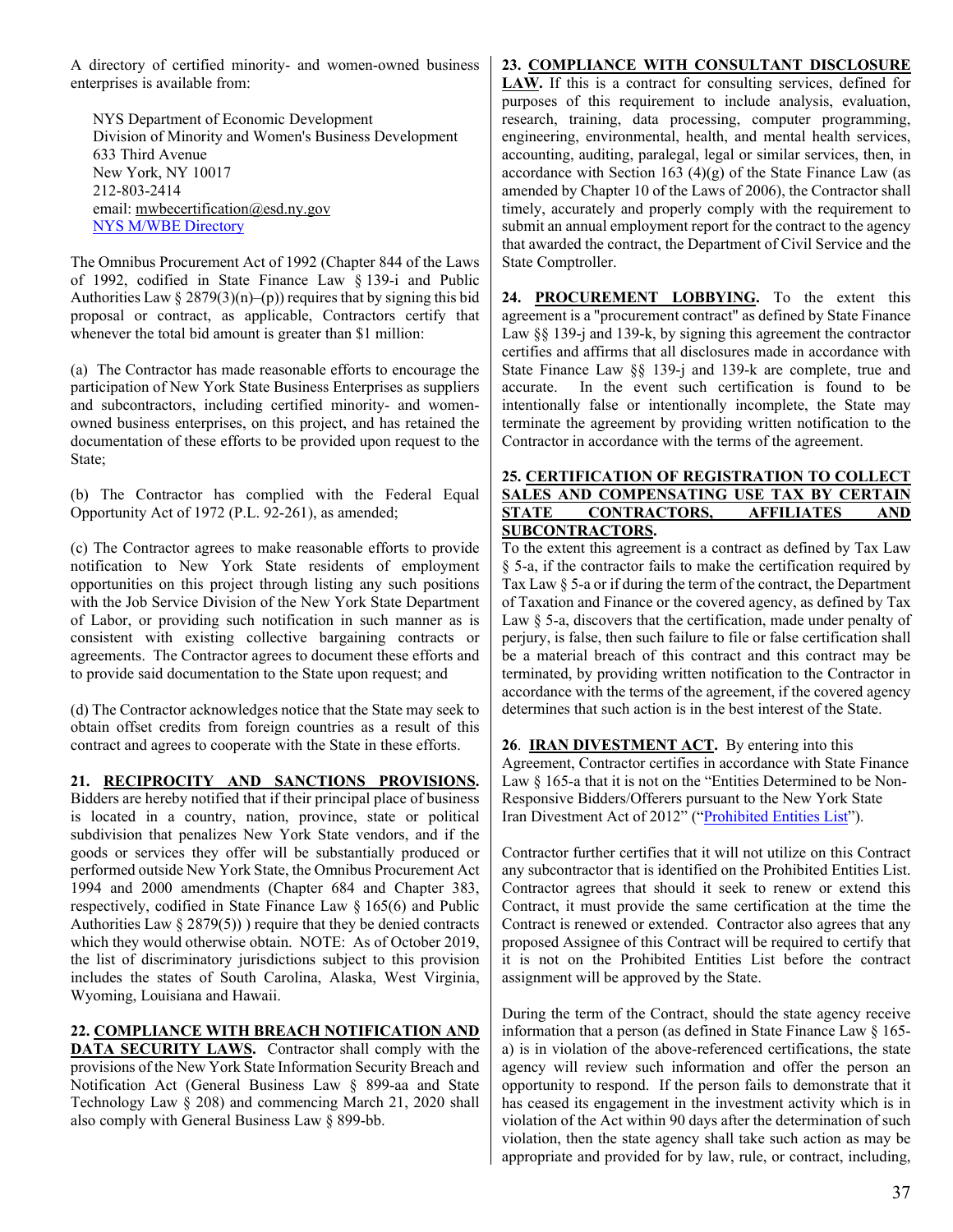but not limited to, imposing sanctions, seeking compliance, recovering damages, or declaring the Contractor in default.

The state agency reserves the right to reject any bid, request for assignment, renewal or extension for an entity that appears on the Prohibited Entities List prior to the award, assignment, renewal or extension of a contract, and to pursue a responsibility review with respect to any entity that is awarded a contract and appears on the Prohibited Entities list after contract award.

#### **27. ADMISSIBILITY OF REPRODUCTION OF**

**CONTRACT.** Notwithstanding the best evidence rule or any other legal principle or rule of evidence to the contrary, the Contractor acknowledges and agrees that it waives any and all objections to the admissibility into evidence at any court proceeding or to the use at any examination before trial of an electronic reproduction of this contract, in the form approved by the State Comptroller, if such approval was required, regardless of whether the original of said contract is in existence.

(October 2019)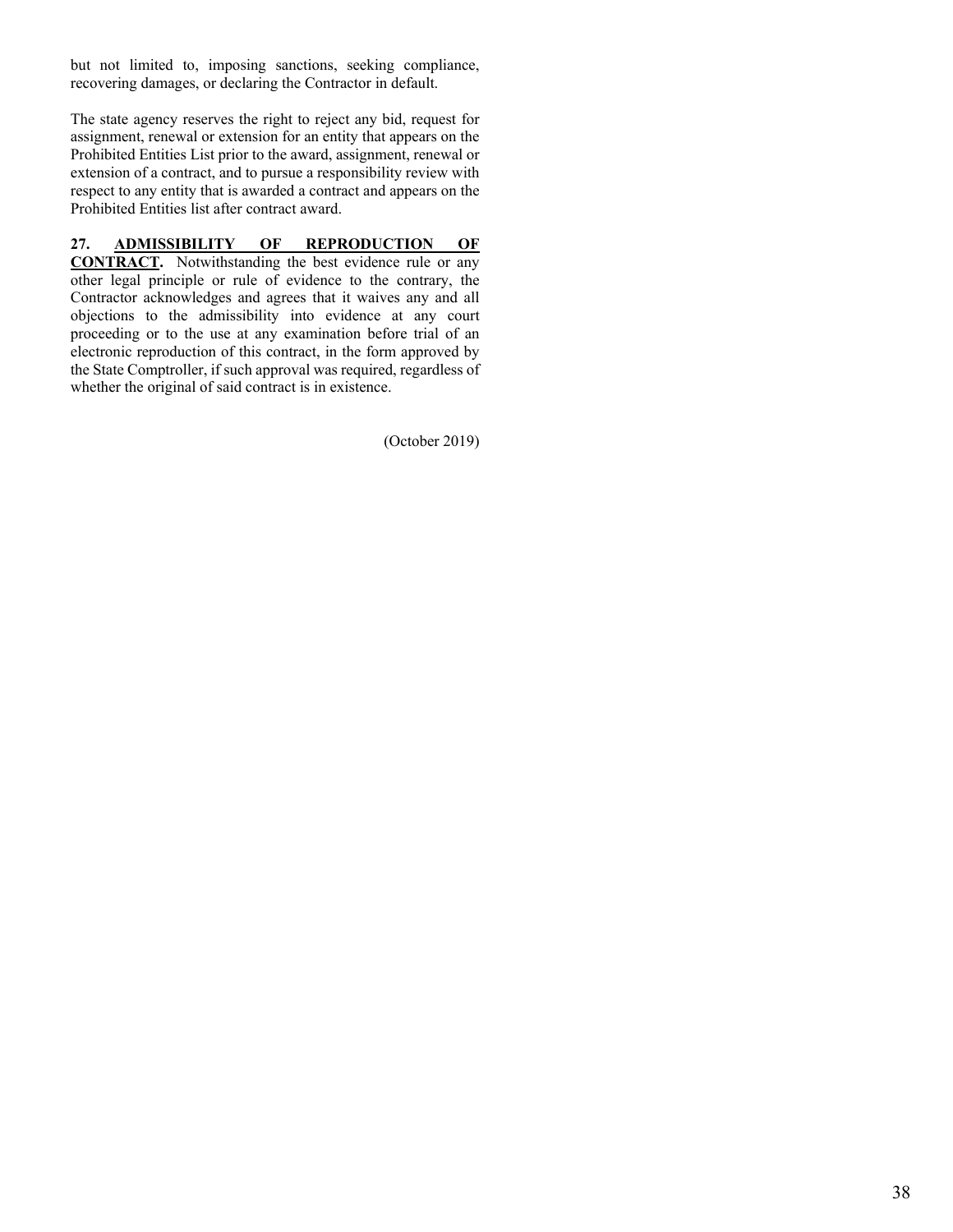#### APPENDIX A-1 AGENCY-SPECIFIC CLAUSES

#### Payment and Reporting

- A. In the event that Contractor shall receive, from any source whatsoever, sums the payment of which is in consideration for the same costs and services provided to the State, the monetary obligation of the State hereunder shall be reduced by an equivalent amount provided, however, that nothing contained herein shall require such reimbursement where additional similar services are provided and no duplicative payments are received.
- B. For each individual for whom costs are claimed under this agreement, the contractor warrants that the individual has been classified as an employee or as an independent contractor in accordance with 2 NYCRR 315 and all applicable laws including, but not limited to, the Internal Revenue Code, the New York Retirement and Social Security Law, the New York Education Law, the New York Labor Law, and the New York Tax Law. Furthermore, the contractor warrants that all project funds allocated to the proposed budget for Employee Benefits, represent costs for employees of the contractor only and that such funds will not be expended on any individual classified as an independent contractor.

#### Terminations

- A. The State may terminate this Agreement without cause by thirty (30) days prior written notice. In the event of such termination, the parties will adjust the accounts due and the Contractor will undertake no additional expenditures not already required. Upon any such termination, the parties shall endeavor in an orderly manner to wind down activities hereunder.
- B. SED reserves the right to terminate this Agreement in the event it is found that the certification by the Contractor in accordance with New York State Finance Law §139-k was intentionally false or intentionally incomplete. Upon such finding, SED may exercise its termination right by providing written notification to the Contractor in accordance with the written notification terms of this Agreement.

#### Responsibility Provisions

A. General Responsibility Language

The Contractor shall at all times during the Contract term remain responsible. The Contractor agrees, if requested by the Commissioner of Education or his or her designee, to present evidence of its continuing legal authority to do business in New York State, integrity, experience, ability, prior performance, and organizational and financial capacity.

B. Suspension of Work (for Non-Responsibility)

The Commissioner of Education or his or her designee, in his or her sole discretion, reserves the right to suspend any or all activities under this Contract, at any time, when he or she discovers information that calls into question the responsibility of the Contractor. In the event of such suspension, the Contractor will be given written notice outlining the particulars of such suspension. Upon issuance of such notice, the Contractor must comply with the terms of the suspension order. Contract activity may resume at such time as the Commissioner of Education or his or her designee issues a written notice authorizing a resumption of performance under the Contract.

C. Termination (for Non-Responsibility)

Upon written notice to the Contractor, and a reasonable opportunity to be heard with appropriate SED officials or staff, the Contract may be terminated by the Commissioner of Education or his or her designee at the Contractor's expense where the Contractor is determined by the Commissioner of Education or his or her designee to be non-responsible. In such event, the Commissioner or his or her designee may complete the contractual requirements in any manner he or she may deem advisable and pursue available legal or equitable remedies for breach.

#### Property

A. The Contractor shall maintain a complete inventory of all realty, equipment and other non-expendable assets including, but not limited to, books, paintings, artifacts, rare coins, antiques and other collectible items purchased, improved or developed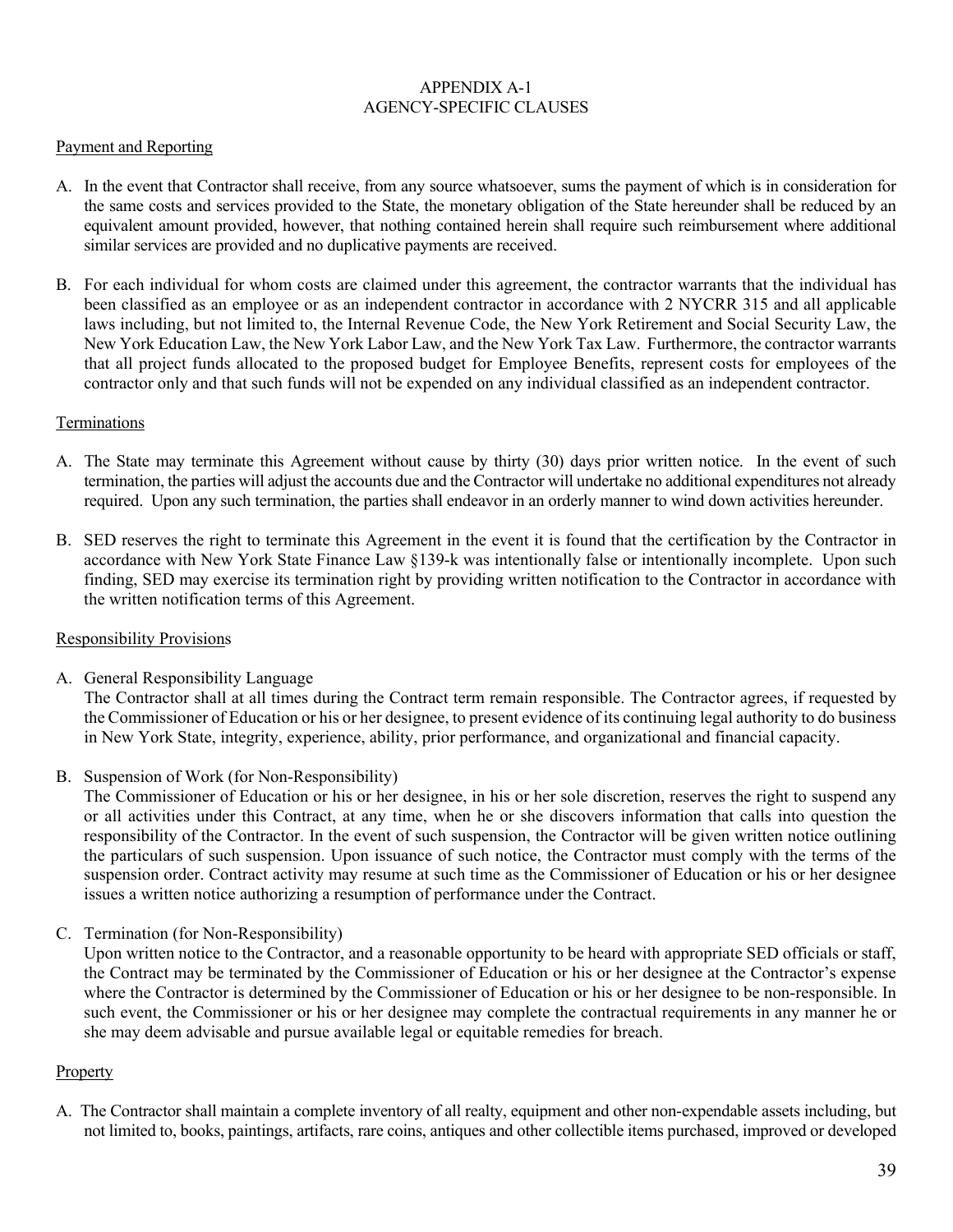under this agreement. The Contractor shall submit a copy of the inventory in a form identical to or essentially similar to, Exhibit A annexed hereto. The term "non-expendable assets" shall mean for the purposes of this agreement any and all assets which are not consumed during the term of this agreement and which have a cost of One Thousand Dollars (\$1,000) or more.

Inventories for non-expendable assets must be submitted with the final expenditure report. In addition to or as part of whatever rights the State may have with respect to the inspection of the Contractor, the State shall have the right to inspect the inventory without notice to the Contractor.

The Contractor shall not at any time sell, trade, convey or otherwise dispose of any non-expendable assets having a market value in excess of Two Thousand Dollars (\$2,000) at the time of the desired disposition without the express permission of the State. The Contractor may seek permission in writing by certified mail to the State.

The Contractor shall not at any time use or allow to be used any non-expendable assets in a manner inconsistent with the purposes of this agreement.

B. If the Contractor wishes to continue to use any of the non-expendable assets purchased with the funds available under this agreement upon the termination of this agreement, it shall request permission from the State in writing for such continued use within twenty-five (25) days of the termination of this agreement. The Contractor's request shall itemize the nonexpendable assets for which continued use is sought. The State may accept, reject or accept in part such request. If the request for continued use is allowed to any degree, it shall be conditioned upon the fact that said equipment shall continue to be used in accordance with the purposes of this agreement.

If after the State grants permission to the Contractor for "continued use" as set forth above the non-expendable assets are not used in accordance with the purposes of this agreement, the State in its discretion may elect to take title to such assets and may assert its right to possession upon thirty (30) days prior written notice by certified mail to the Contractor. The State upon obtaining such non-expendable assets may arrange for their further use in the public interest as it in its discretion may decide.

- C. Upon termination of this agreement, the State in its discretion may elect to take title and may assert its right to possession of any non-expendable assets upon thirty (30) days prior written notice by certified mail to the Contractor. The State's option to elect to take title shall be triggered by the termination of this agreement or by the State's rejection of continued use of non-expendable assets by the Contractor as set forth herein. The State upon obtaining such non-expendable assets may arrange for their further use in the public interest as it in its discretion may decide.
- D. The terms and conditions set forth herein regarding non-expendable assets shall survive the expiration or termination, for whatever reason, of this agreement.

### Safeguards for Services and Confidentiality

- A. Any copyrightable work produced pursuant to said agreement shall be the sole and exclusive property of the New York State Education Department. The material prepared under the terms of this agreement by the Contractor shall be prepared by the Contractor in a form so that it will be ready for copyright in the name of the New York State Education Department. Should the Contractor use the services of consultants or other organizations or individuals who are not regular employees of the Contractor, the Contractor and such organization or individual shall, prior to the performance of any work pursuant to this agreement, enter into a written agreement, duly executed, which shall set forth the services to be provided by such organization or individual and the consideration therefor. Such agreement shall provide that any copyrightable work produced pursuant to said agreement shall be the sole and exclusive property of the New York State Education Department and that such work shall be prepared in a form ready for copyright by the New York State Education Department. A copy of such agreement shall be provided to the State.
- B. Required Web Accessibility of Delivered Documents and Applications. If applicable, all documentation, applications development, or programming delivered pursuant to the contract or procurement, will comply with New York State Education Department IT Policy NYSED-WEBACC-001, Web Accessibility Policy, which requires that documents, web-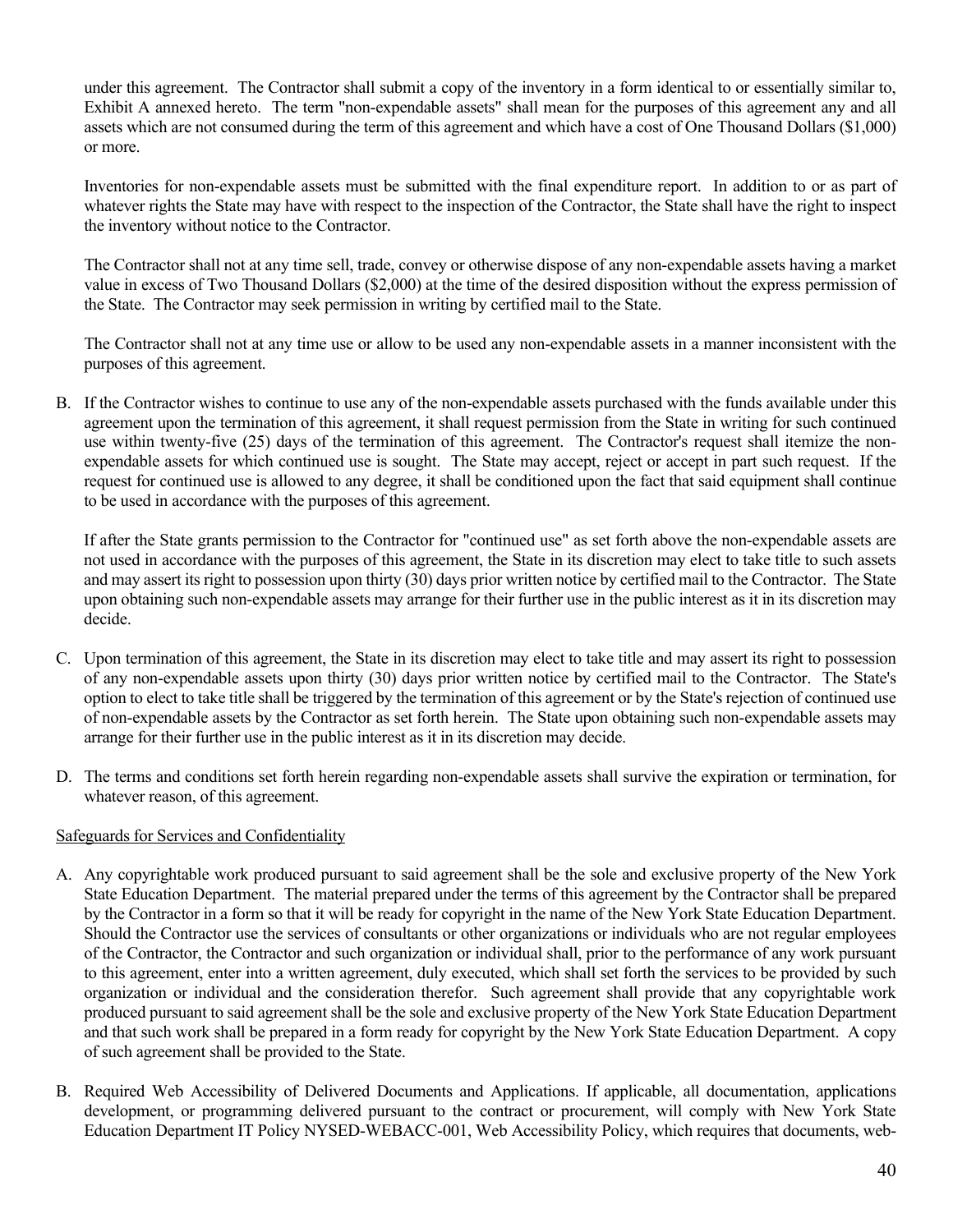based information and applications are accessible to persons with disabilities. All delivered documentation and applications must conform to NYSED-WEBACC-001 as determined by quality assurance testing. Such quality assurance testing will be conducted by NYSED employee or contractor and the results of such testing must be satisfactory to NYSED before documents and applications will be considered a qualified deliverable under the contract or procurement.

- C. All reports of research, studies, publications, workshops, announcements, and other activities funded as a result of this proposal will acknowledge the support provided by the State of New York.
- D. This agreement cannot be modified, amended, or otherwise changed except by a writing signed by all parties to this contract.
- E. No failure to assert any rights or remedies available to the State under this agreement shall be considered a waiver of such right or remedy or any other right or remedy unless such waiver is contained in a writing signed by the party alleged to have waived its right or remedy.
- F. Expenses for travel, lodging, and subsistence shall be reimbursed at the per diem rate in effect at the time for New York State Management/Confidential employees.
- G. No fees shall be charged by the Contractor for training provided under this agreement.
- H. Partisan Political Activity and Lobbying. Funds provided pursuant to this Agreement shall not be used for any partisan political activity or for activities that may influence legislation or the election or defeat of any candidate for public office.
- I. Nothing herein shall require the State to adopt the curriculum developed pursuant to this agreement.
- J. This agreement, including all appendices, is, upon signature of the parties and the approval of the Attorney General and the State Comptroller, a legally enforceable contract. Therefore, a signature on behalf of the Contractor will bind the Contractor to all the terms and conditions stated therein.

#### **The parties to this agreement intend the foregoing writing to be the final, complete, and exclusive expression of all the terms of their agreement.**

### Certifications

- A. Contractor certifies that it has met the disclosure requirements of State Finance Law §139-k and that all information provided to the State Education Department with respect to State Finance Law §139-k is complete, true and accurate.
- B. Contractor certifies that it has not knowingly and willfully violated the prohibitions against impermissible contacts found in State Finance Law §139-j.
- C. Contractor certifies that no governmental entity has made a finding of non-responsibility regarding the Contractor in the previous four years.
- D. Contractor certifies that no governmental entity or other governmental agency has terminated or withheld a procurement contract with the Contractor due to the intentional provision of false or incomplete information.
- E. Contractor affirms that it understands and agrees to comply with the procedures of the STATE relative to permissible contacts as required by State Finance Law  $\S 139$ -j  $(3)$  and  $\S 139$ -j  $(6)(b)$ .
- F. Contractor certifies that it is in compliance with NYS Public Officers Law, including but not limited to, §73(4)(a).

#### **Notices**

Any written notice or delivery under any provision of this AGREEMENT shall be deemed to have been properly made if sent by certified mail, return receipt requested to the address(es) set forth in this Agreement, except as such address(es) may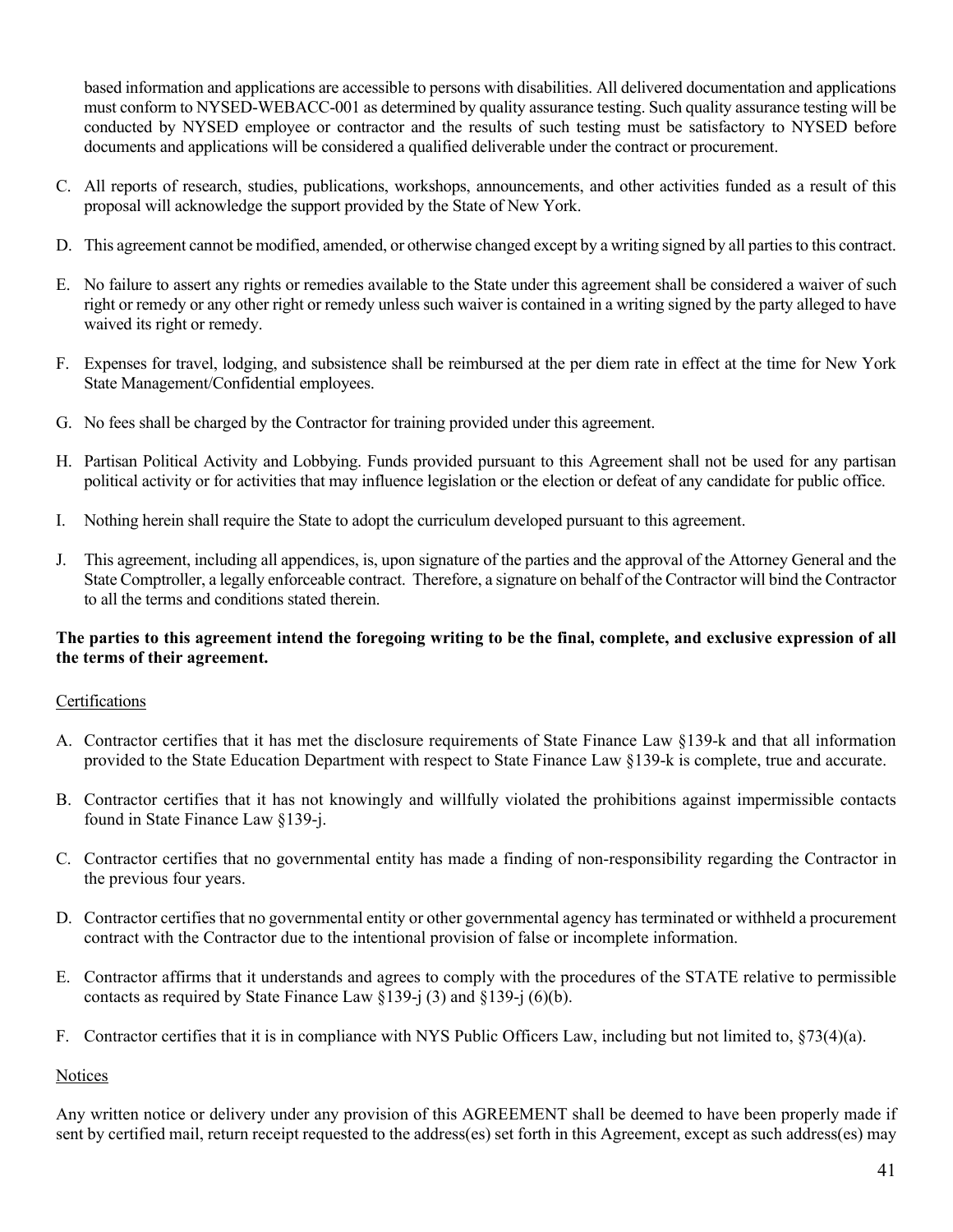be changed by notice in writing. Notice shall be considered to have been provided as of the date of receipt of the notice by the receiving party.

Miscellaneous

- A. Contractor shall comply with the provisions of the New York State Information Security Breach and Notification Act (General Business Law Section 899-aa; State Technology Law Section 208). Contractor shall be liable for the costs associated with such breach if caused by Contractor's negligent or willful acts or omissions, or the negligent or willful acts or omissions of Contractor's agents, officers, employees or subcontractors.
- B. If required by the Office of State Comptroller ("OSC") Bulletin G-226 and State Finance Law §§ 8 and 163, Contractor agrees to submit an initial planned employment data report on Form A and an annual employment report on Form B. State will furnish Form A and Form B to Contractor if required.

C.

The initial planned employment report must be submitted at the time of approval of this Agreement. The annual employment report on Form B is due by May 15th of each year and covers actual employment data performed during the prior period of April 1st to March 31st. Copies of the report will be submitted to the NYS Education Department, OSC and the NYS Department of Civil Service at the addresses below.

| By mail: | NYS Office of the State Comptroller  |
|----------|--------------------------------------|
|          | Bureau of Contracts                  |
|          | 110 State Street, $11th$ Floor       |
|          | Albany, NY 12236                     |
|          | Attn: Consultant Reporting           |
| By fax:  | $(518)$ 474-8030 or $(518)$ 473-8808 |
|          |                                      |

Reports to DCS are to be transmitted as follows:

By mail: NYS Department of Civil Service Office of Counsel Alfred E. Smith Office Building Albany, NY 12239

Reports to NYSED are to be transmitted as follows:

| NYS Education Department            |
|-------------------------------------|
| <b>Contract Administration Unit</b> |
| Room 505 W EB                       |
| Albany, NY 12234                    |
| $(518)$ 408-1716                    |
|                                     |

- C. Consultant Staff Changes. If this is a contract for consulting services, Contractor will maintain continuity of the consultant team staff throughout the course of the contract. All changes in staff will be subject to STATE approval. The replacement consultant(s) with comparable skills will be provided at the same or lower hourly rate.
- D. Order of Precedence. In the event of any discrepancy, disagreement, conflict or ambiguity between the various documents, attachments and appendices comprising this contract, they shall be given preference in the following order to resolve any such discrepancy, disagreement, conflict or ambiguity:
	- 1. Appendix A Standard Clauses for all State Contracts
	- 2. State of New York Agreement
	- 3. Appendix A-1 Agency Specific Clauses
	- 4. Appendix X Sample Modification Agreement Form (where applicable)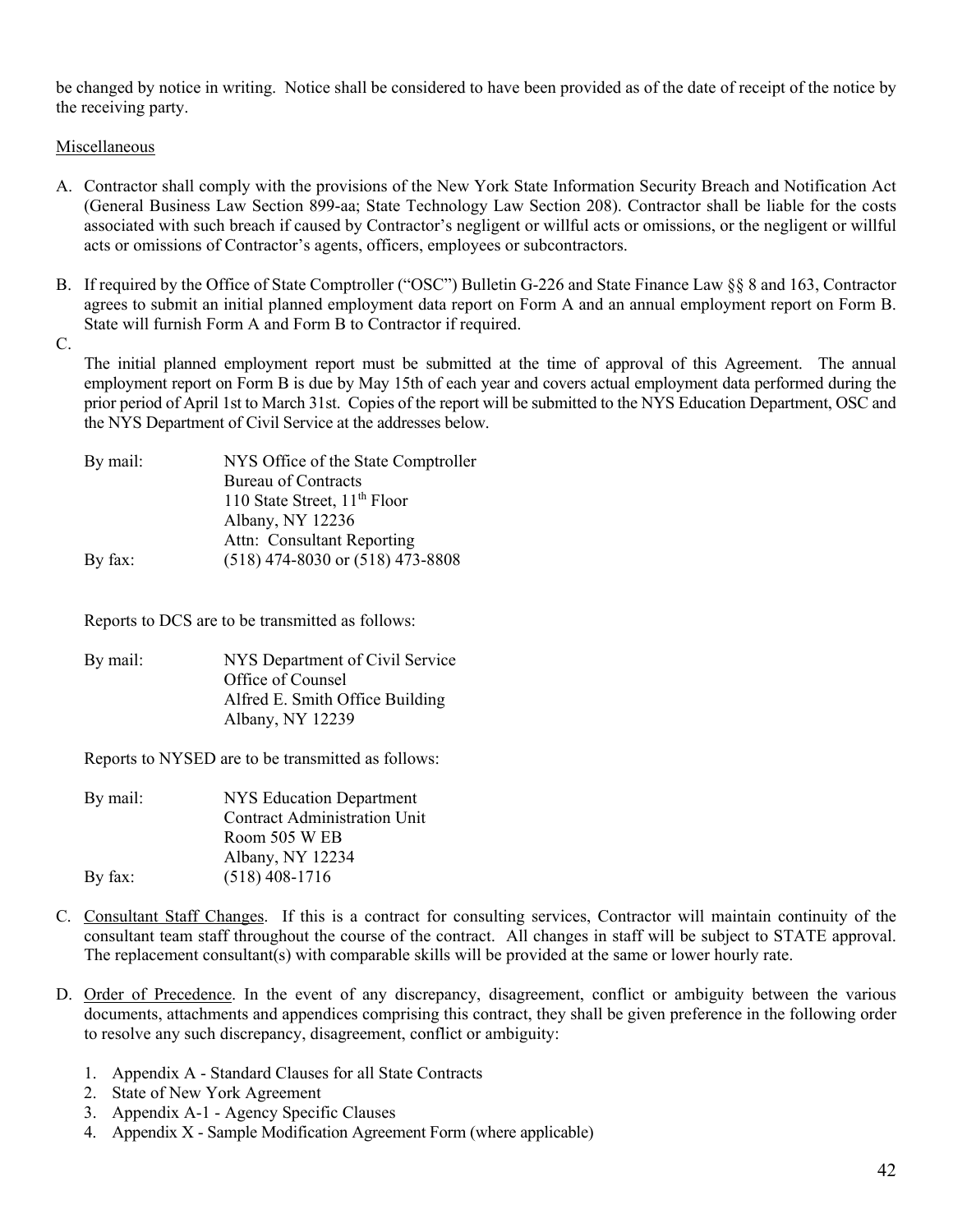- 5. Appendix A-3 Minority/Women-owned Business Enterprise Requirements (where applicable)
- 6. Appendix B Budget
- 7. Appendix C Payment and Reporting Schedule
- 8. Appendix R Data Privacy Appendix (where applicable)
- 9. Appendix D Program Work Plan

Revised 10/13/20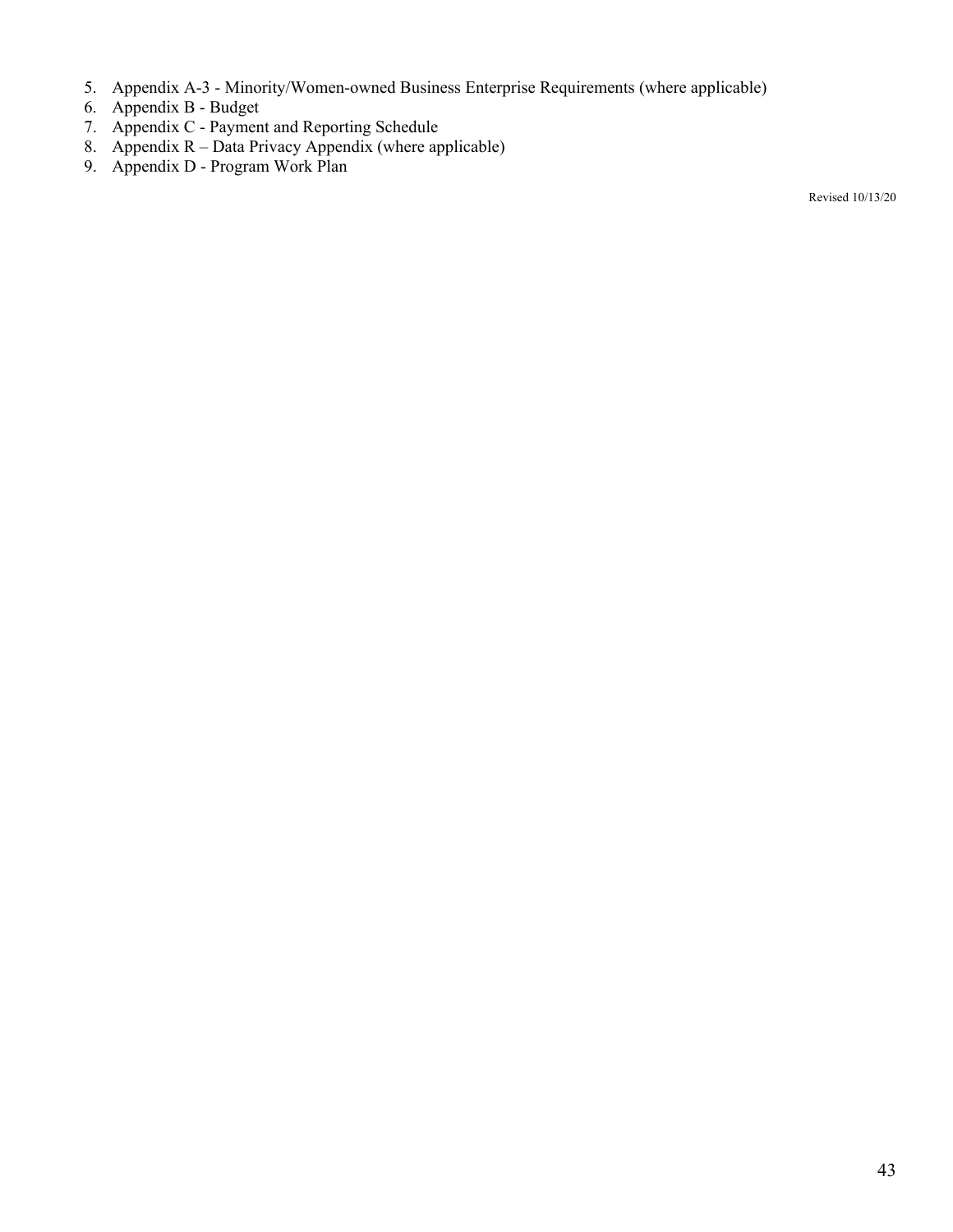# Appendix R NEW YORK STATE EDUCATION DEPARTMENT'S DATA PRIVACY APPENDIX

## ARTICLE I: DEFINITIONS

As used in this Data Privacy Appendix ("DPA"), the following terms shall have the following meanings:

- **1. Access:** The ability to view or otherwise obtain, but not copy or save, Student Data and/or APPR Data arising from the on-site use of an information system or from a personal meeting.
- **2. APPR Data**: Personally Identifiable Information from the records of an Educational Agency relating to the annual professional performance reviews of classroom teachers or principals that is confidential and not subject to release under the provisions of Education Law §§ 3012 c and 3012-d.
- **3. Breach:** The unauthorized Access, acquisition, Disclosure or use of Student Data or APPR Data that is (a) accomplished in a manner not permitted by New York State and federal laws, rules, and regulations, or in a manner that compromises its security or privacy, (b) executed by or provided to a person not authorized to acquire, access, use, or receive it, or (c) a Breach of Contractor's or Subcontractor's security that leads to the accidental or unlawful alteration, destruction, loss of, Access to or Disclosure of Student Data or APPR Data.
- **4. Commercial or Marketing Purpose:** The Disclosure, sale, or use of Student Data for the purpose of directly or indirectly receiving remuneration, including the Disclosure, sale, or use of Student Data for advertising purposes, or the Disclosure, sale, or use of Student Data to develop, improve, or market products or services to Students.
- **5. Disclose or Disclosure**: The intentional or unintentional communication, release, or transfer of Student Data and/or APPR Data by any means, including oral, written, or electronic.
- **6. Education Record:** An education record as defined in the Family Educational Rights and Privacy Act and its implementing regulations, 20 U.S.C. § 1232g and 34 C.F.R. Part 99, respectively.
- **7. Educational Agency**: As defined in Education Law § 2-d, a school district, board of cooperative educational services, school, or the New York State Education Department ("NYSED").
- **8. Eligible Student:** A Student who is eighteen years of age or older.
- **9. Encrypt or Encryption**: As defined in the Health Insurance Portability and Accountability Act of 1996 Security Rule at 45 CFR § 164.304, encrypt means the use of an algorithmic process to transform Personally Identifiable Information into an unusable, unreadable, or indecipherable form in which there is a low probability of assigning meaning without use of a confidential process or key.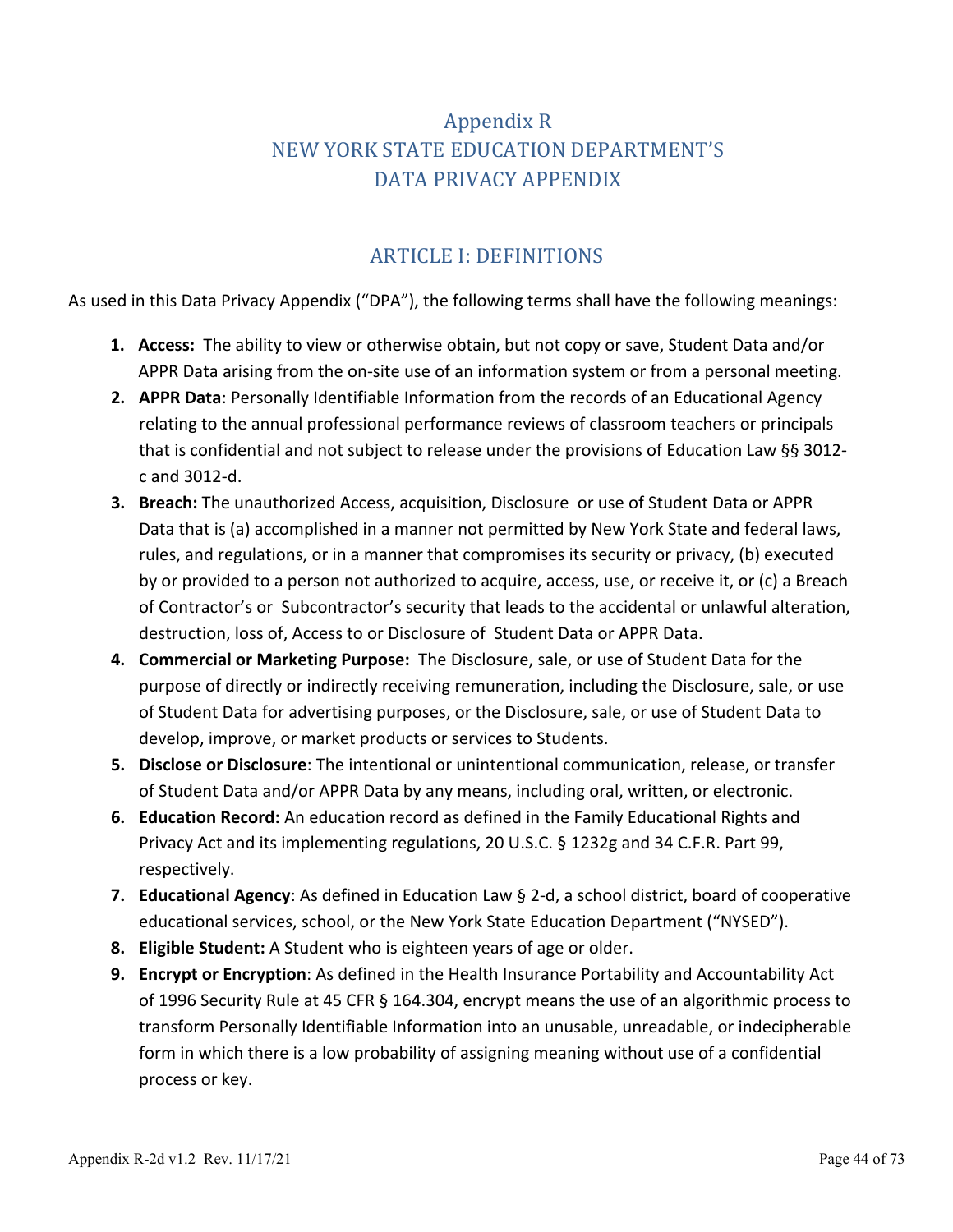- **10. Information:** Student Data and APPR Data from an Educational Agency that is Disclosed or made available to the Contractor pursuant to this contract with NYSED to which this DPA is attached and incorporated.
- **11. NIST Cybersecurity Framework**: The U.S. Department of Commerce National Institute for Standards and Technology Framework for Improving Critical Infrastructure Cybersecurity Version 1.1.
- **12. Parent:** A parent, legal guardian, or person in parental relation to the Student.
- **13. Personally Identifiable Information (PII):** Personally Identifiable Information, as defined in the Family Educational Rights and Privacy Act and its implementing regulations, 20 U.S.C. § 1232g and 34 C.F.R. Part 99, (§ 99.3), and Teacher or Principal APPR Data.
- **14. Release:** Shall have the same meaning as Disclose.
- **15. School:** As defined in Education Law § 2-d, any (a) public elementary or secondary school, including a charter school; (b) universal pre-kindergarten program authorized pursuant to Education Law § 3602-e; (c) an approved provider of preschool special education; (d) any other publicly funded pre-kindergarten program; (e) a school serving children in a special act school district as defined in Education Law § 4001; (f) an approved private school for the education of students with disabilities; (g) a State-supported school subject to the provisions of Article 85 of the Education Law; or (h) a State-operated school subject to the provisions of Articles 87 or 88 of the Education Law.
- **16. Services:** Services provided by Contractor pursuant to this contract with NYSED to which this DPA is attached and incorporated.
- **17. Student:** Any person attending or seeking to enroll in an Educational Agency.
- **18. Student Records:** An education record as defined in the Family Educational Rights and Privacy Act and its implementing regulations, 20 U.S.C. § 1232g and 34 C.F.R. Part 99, respectively.
- **19. Student Data:** PII from Student Records of an Educational Agency and PII regarding a Student provided to the Contractor by the Student or the Student's Parent.
- **20. Subcontractor:** Contractor's non-employee agents, consultants, volunteers, including student interns, and/or any natural person or entity funded through this contract who is engaged in the provision of Services pursuant to an agreement with or at the direction of the Contractor.

# ARTICLE II: PRIVACY AND SECURITY OF INFORMATION

## **1. Compliance with Law.**

When providing Services pursuant to this contract, Contractor may have Access to or receive Disclosure of Information that is regulated by one or more New York and/or federal laws and regulations, among them, but not limited to, the Family Educational Rights and Privacy Act ("FERPA") at 12 U.S.C. § 1232g (34 CFR Part 99); Children's Online Privacy Protection Act ("COPPA") at 15 U.S.C. §§ 6501-6502 (16 CFR Part 312); Protection of Pupil Rights Amendment ("PPRA") at 20 U.S.C. § 1232h (34 CFR Part 98); the Individuals with Disabilities Education Act ("IDEA") at 20 U.S.C. §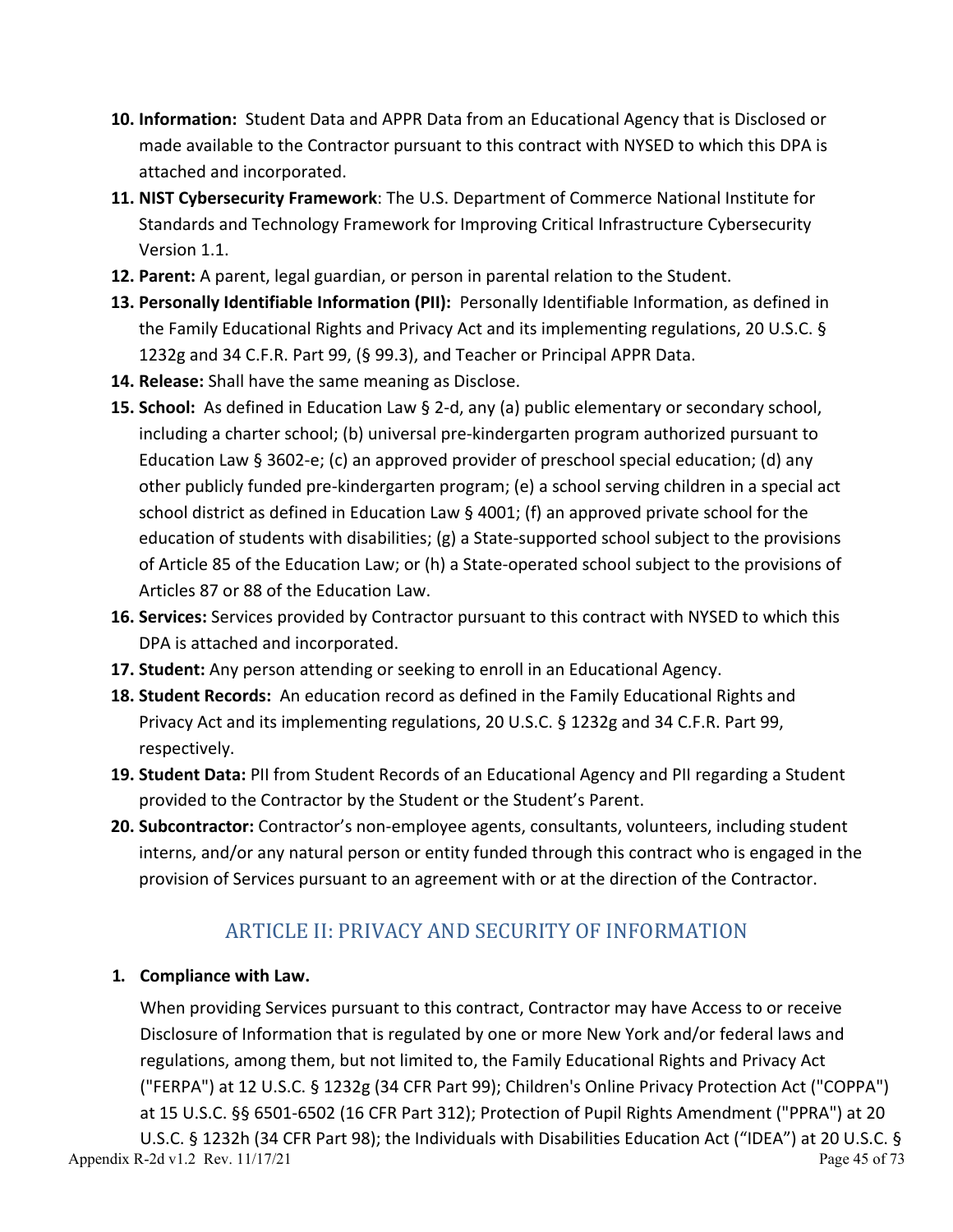1400 et seq. (34 CFR Part 300); New York Education Law § 2-d; and the Regulations of the Commissioner of Education at 8 NYCRR Part 121. Contractor agrees to maintain the confidentiality and security of Information in accordance with (a) applicable New York, federal and local laws, rules, and regulations, and (b) NYSED's Data Privacy and Security Policy. Contractor further agrees that neither the Services provided nor the manner in which such Services are provided shall violate New York, federal and/or local laws, rules, and regulations, or NYSED's Data Privacy and Security Policy.

## **2. Authorized Use.**

Contractor agrees and understands that Contractor has no property, licensing, or ownership rights or claims to Information Accessed by or Disclosed to Contractor for the purpose of providing Services, and Contractor shall not use such Information for any purpose other than to provide the Services. Contractor will ensure that its Subcontractors agree and understand that neither the Subcontractor nor Contractor has any property, licensing or ownership rights or claims to Information Accessed by or Disclosed to Subcontractor for the purpose of assisting Contractor in providing Services.

## **3. Contractor's Data Privacy and Security Plan**.

Contractor shall adopt and maintain administrative, technical, and physical safeguards, measures, and controls to manage privacy and security risks and protect Information in a manner that complies with New York State, federal and local laws, rules, and regulations, and the NYSED policies. Education Law § 2-d requires that Contractor provide NYSED with a Data Privacy and Security Plan that outlines the safeguards, measures, and controls, that the Contractor will employ, including how the Contractor will implement such safeguards, measures, and controls, to comply with (a) the terms of this DPA, (b) all applicable state, federal and local data privacy and security requirements, (c) the parents bill of rights for data privacy and security that is attached hereto and incorporated herein as DPA Exhibit 2, and (d) applicable NYSED policies. Contractor's Data Privacy and Security Plan is attached to and incorporated in this DPA as Exhibit 1.

## **4. NYSED's Data Privacy and Security Policy**

State law and regulation require NYSED to adopt a data privacy and security policy that complies with Part 121 of the Regulations of the Commissioner of Education and aligns with the NIST Cyber Security Framework. Contractor shall comply with NYSED's Data Privacy and Security Policy located at [http://www.nysed.gov/data-privacy-security/nysed-data-privacy](http://www.nysed.gov/data-privacy-security/nysed-data-privacy-and-security-policy)[and-security-policy](http://www.nysed.gov/data-privacy-security/nysed-data-privacy-and-security-policy) and other applicable NYSED policies and agrees to contractually require its Subcontractors to comply with NYSED's Data Privacy and Security Policy.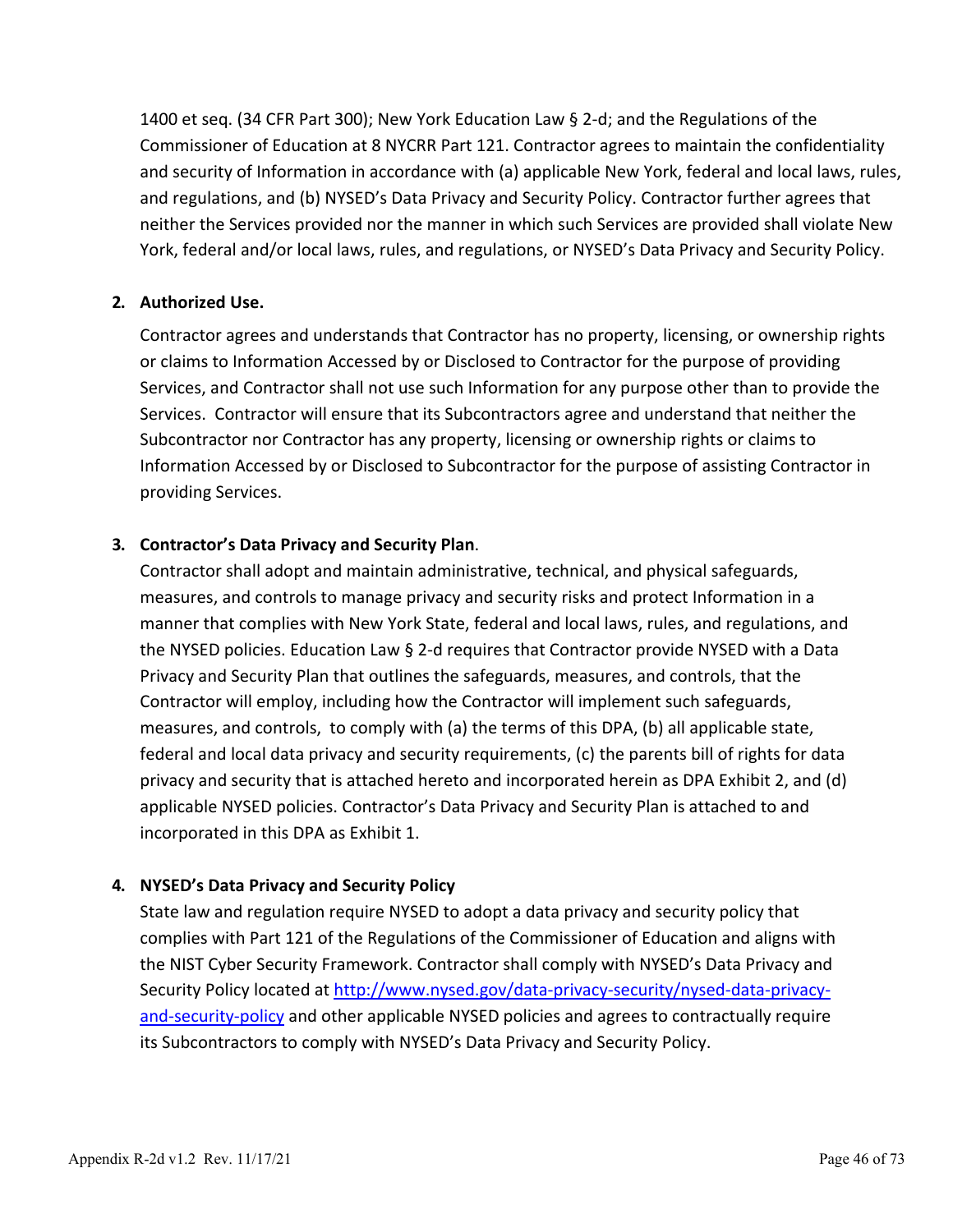## **5. Right of Review and Audit.**

Upon NYSED's request, Contractor shall provide NYSED with copies of its policies and related procedures that pertain to the protection of Information. In addition, NYSED may require Contractor to undergo an audit of its privacy and security safeguards, measures, and controls as they pertain to alignment with the requirements of New York State laws and regulations, NYSED's policies applicable to Contractor, and alignment with the NIST Cybersecurity Framework. Any audit required by NYSED must be performed by an independent third party at Contractor's expense and the audit report must be provided to NYSED. In lieu of being subject to a required audit, Contractor may provide NYSED with an industry standard independent audit report of Contractor's privacy and security practices that was issued no more than twelve months before the date that NYSED informed Contractor that it required Contractor to undergo an audit.

## **6. Contractor's Employees and Subcontractors**.

- (a) Access to or Disclosure of Information shall only be provided to Contractor's employees and Subcontractors who need to know the Information to provide the Services and such Access and/or Disclosure of Information shall be limited to the extent necessary to provide such Services. Contractor shall ensure that all such employees and Subcontractors comply with the terms of this DPA.
- (b) Contractor must ensure that each Subcontractor performing Services where the Subcontractor will have Access to and/or receive Disclosed Information is contractually bound by a written agreement that includes confidentiality and data security obligations equivalent to, consistent with, and no less protective than, those found in this DPA.
- (c) Contractor shall examine the data privacy and security measures of its Subcontractors. If at any point a Subcontractor fails to materially comply with the requirements of this DPA, Contractor shall: (i) notify NYSED, (ii) as applicable, remove such Subcontractor's Access to Information; and (iii) as applicable, retrieve all Information received or stored by such Subcontractor and/or ensure that Information has been securely deleted or securely destroyed in accordance with this DPA. In the event there is an incident in which Information held, possessed, or stored by the Subcontractor is compromised, unlawfully Accessed, or unlawfully Disclosed, Contractor shall follow the Data Breach reporting requirements set forth in Section 11 of this DPA.
- (d) Contractor shall take full responsibility for the acts and omissions of its employees and Subcontractors.
- (e) Other than Contractor's employees and Subcontractors who have a need to know the Information, Contractor must not provide Access to or Disclose Information to any other party unless such Disclosure is required by statute, court order or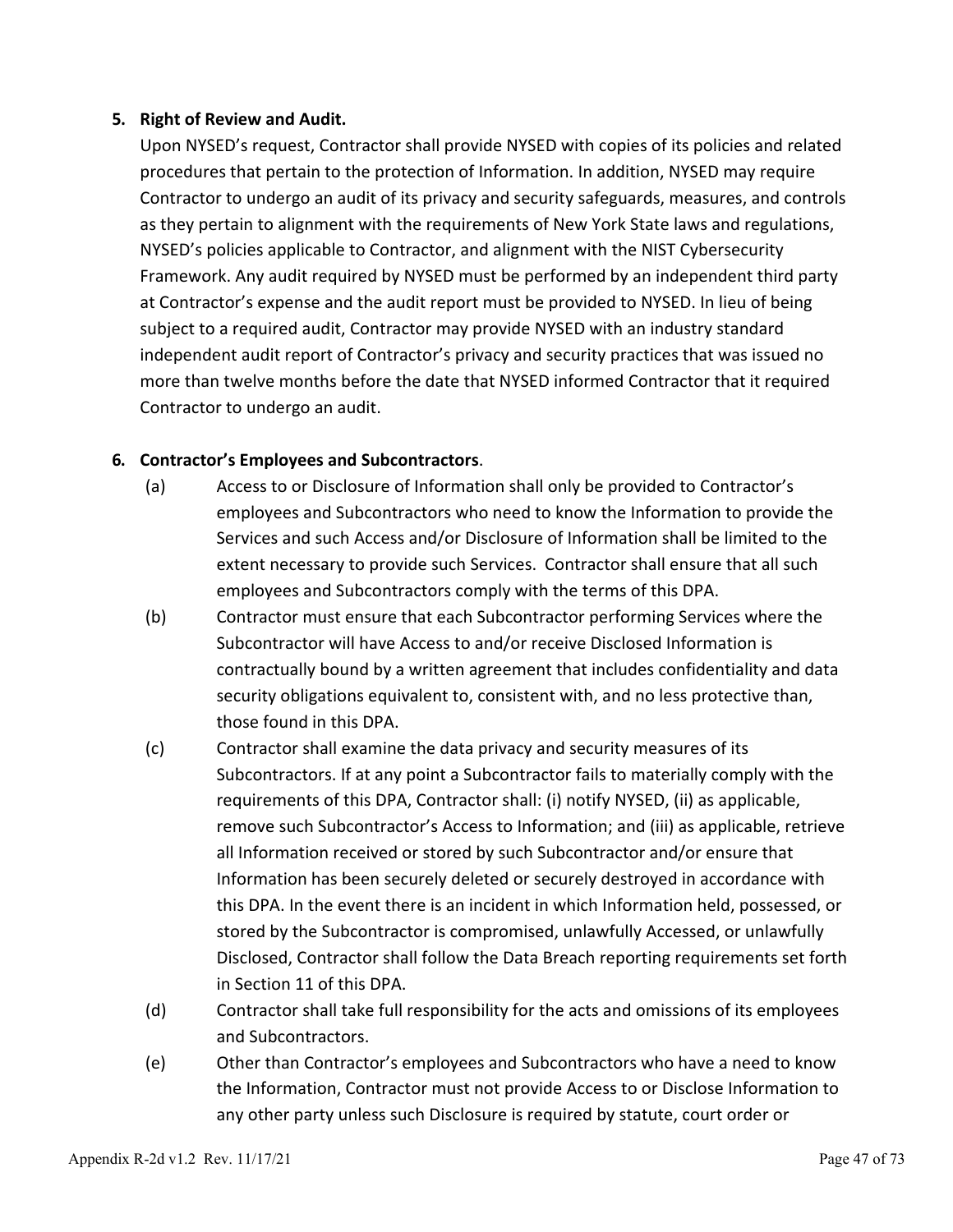subpoena, and Contractor notifies NYSED of the court order or subpoena no later than the time the Information is Disclosed, unless such Disclosure to NYSED is expressly prohibited by the statute, court order or subpoena. Notification shall be made in accordance with the Notice provisions of this contract and shall also be provided to the Office of the Chief Privacy Officer, NYS Education Department, 89 Washington Avenue, Albany, New York 12234.

(f) Contractor shall ensure that its Subcontractors know that they cannot provide Access to or Disclose Information to any other party unless such Access or Disclosure is required by statute, court order or subpoena. If a Subcontractor is required to provide Access to or Disclose Information pursuant to a court order or subpoena, the Subcontractor shall, unless prohibited by statute, court order or subpoena, notify Contractor no later than two (2) days before any Information is Accessed or Disclosed. Upon receipt of notice from a Subcontractor, Contractor shall provide notice to NYSED no later than the time that the Subcontractor is scheduled to provide Access or Disclose the Information.

## **7. Training**.

Contactor shall ensure that all its employees and Subcontractors who have Access to or will receive Information will be trained on the federal and state laws governing confidentiality of such Information prior to receipt.

### **8. Data Return and Destruction of Data**.

- (a) Contractor is prohibited from retaining Disclosed Information or continuing to Access Information , including any copy, summary, or extract of Information, on any storage medium (including, without limitation, hard copies and storage in secure data centers and/or cloud-based facilities) beyond the term of this contract unless such retention is expressly authorized for a prescribed period by this contract, necessary for purposes of facilitating the transfer of Disclosed Information to NYSED, or expressly required by law. As applicable, upon expiration or termination of this contract, Contractor shall transfer the Disclosed Information to NYSED in a format and manner agreed to by the Parties.
- (b) When the purpose that necessitated Contractor's Access to and/or Disclosure of Information has been completed or Contractor's authority to have Access to Information or retain Disclosed Information has expired, Contractor shall ensure that, as applicable, (1) all privileges providing Access to Information are revoked, and (2) all Information (including without limitation, all hard copies, archived copies, electronic versions, electronic imaging of hard copies) retained by Contractor or its Subcontractors and/or all Information maintained on behalf of Contractor or its Subcontractors in a secure data center and/or cloud-based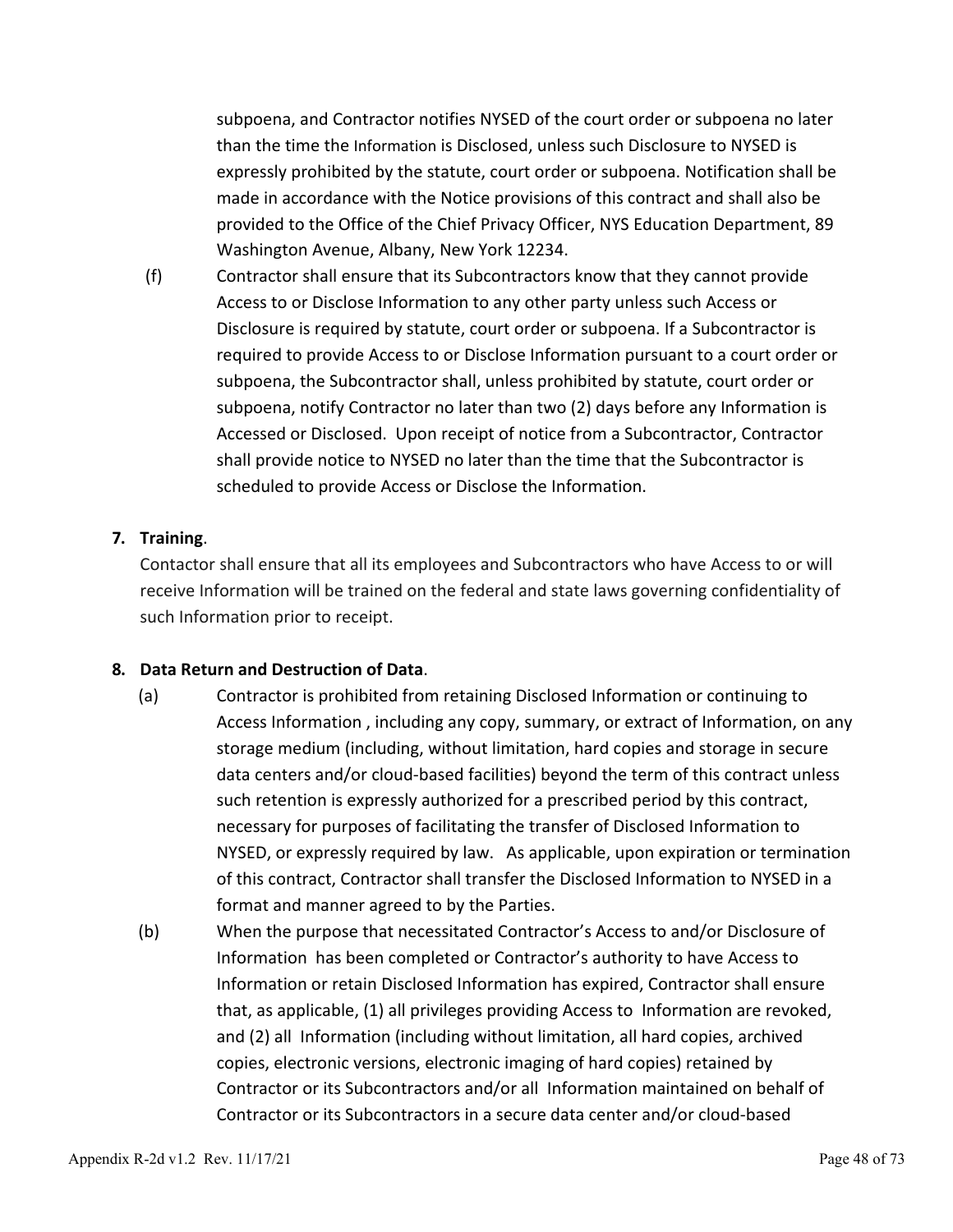facilities is securely deleted and/or destroyed in a manner that does not allow it to be retrieved or retrievable, read or reconstructed. Hard copy media must be shredded or destroyed such that Information cannot be read, or otherwise reconstructed, and electronic media must be cleared, purged, or destroyed such that the Information cannot be retrieved. Only the destruction of paper Information, and not redaction, will satisfy the requirements for data destruction. Redaction is specifically excluded as a means of data destruction.

- (c) Contractor shall provide NYSED with a written certification of, as applicable, (1) revocation of Access to Information granted by Contractor and/or its Subcontractors, and (2) the secure deletion and/or secure destruction of Information held by the Contractor or Subcontractors to the contract at the address for notifications set forth in this contract.
- (d) To the extent that Contractor and/or its Subcontractors continue to be in possession of any de-identified data (i.e., data that has had all direct and indirect identifiers removed), Contractor agrees that it will not attempt to re-identify deidentified data and/or transfer de-identified data to any person or entity, except as provided in subsection (a) of this section and that it will contractually prohibit its Subcontractors from the same.

### **9. Commercial or Marketing Use Prohibition.**

Contractor agrees that it will not sell, use, or Disclose Student Data for a Commercial or Marketing Purpose and that it will contractually prohibit its Subcontractors from the same.

#### **10. Encryption.**

Contractor shall use industry standard security measures including encryption protocols that comply with New York law and regulations to preserve and protect Information. Contractor must encrypt Information at rest and in transit in accordance with applicable New York laws and regulations.

#### **11. Breach**.

Contractor shall promptly notify NYSED of any Breach of Information, regardless of whether Contractor or a Subcontractor suffered the Breach, without delay and in the most expedient way possible, but in no circumstance later than seven (7) calendar days after discovery of the Breach. Notifications shall be made in accordance with the notice provisions of this contract and shall also be provided to the office of the Chief Privacy Officer, NYS Education Department 89 Washington Avenue, Albany, New York 12234, and must, include a description of the Breach which includes the date of the incident and the date of discovery, the types of Information affected, and the number of records affected; a description of Contractor's investigation; and the name of a point of contact. Violations of the requirement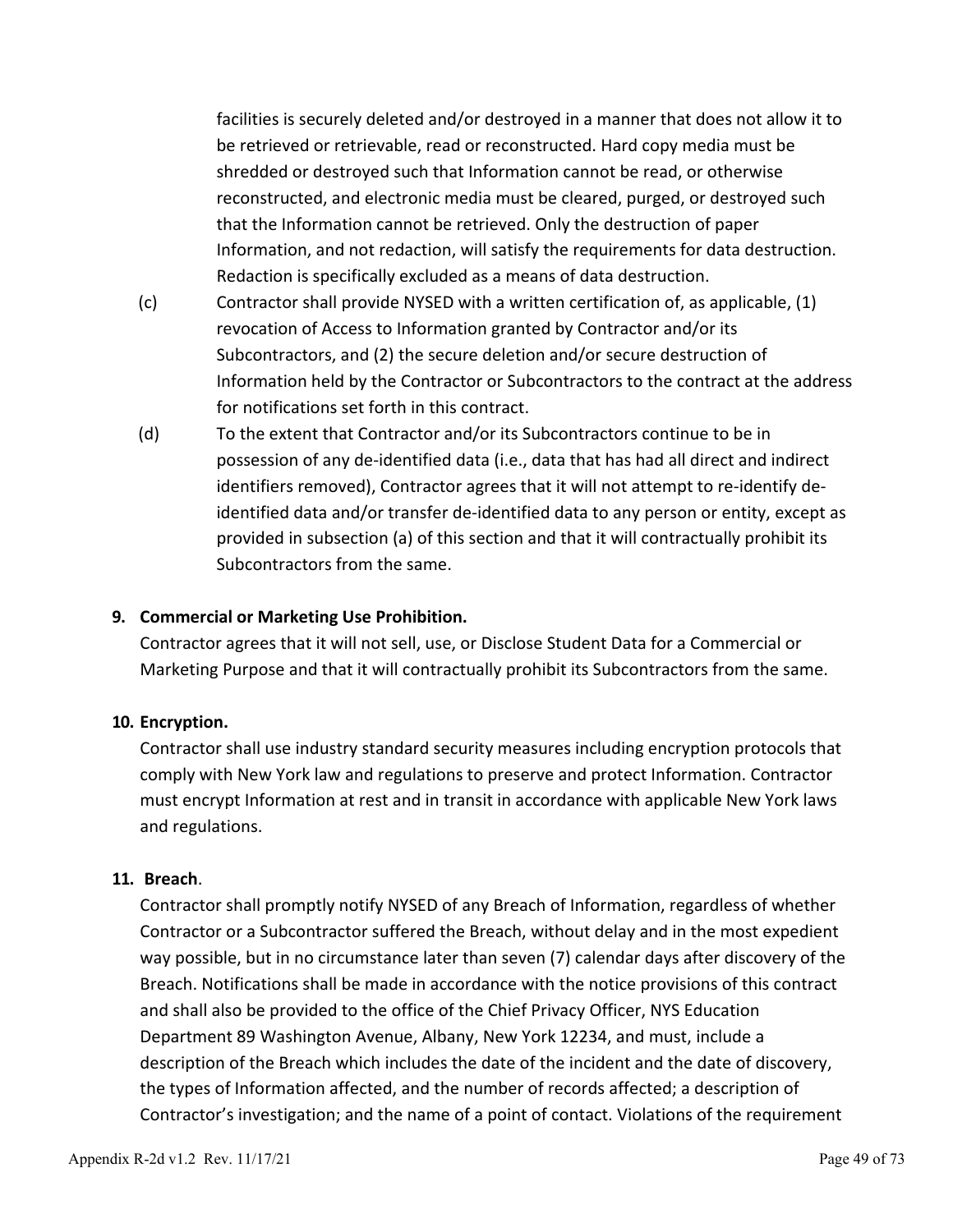to notify NYSED shall be subject to a civil penalty pursuant to Education Law § 2-d. The Breach of certain Information protected by Education Law § 2-d may subject the Contractor to additional penalties.

## **12. Cooperation with Investigations.**

Contractor and its Subcontractors will cooperate with NYSED, and law enforcement where necessary, in any investigations into a Breach. Any costs incidental to the required cooperation or participation of the Contractor will be the sole responsibility of the Contractor if such Breach is attributable to Contractor or its Subcontractors.

## **13. Notification to Individuals.**

Where a Breach of Information occurs that is attributable to Contractor and/or its Subcontractors, Contractor shall pay for or promptly reimburse NYSED the full cost of NYSED's notification to Parents, Eligible Students, teachers, and/or principals, in accordance with Education Law § 2-d and 8 NYCRR Part 121. NYSED will be reimbursed by Contractor within 30 days of a demand for payment under this section.

## **14. Termination**.

The confidentiality and data security obligations of Contractor under this DPA shall survive any termination of this contract to which this DPA is attached but shall terminate upon Contractor's certifying that it and its' Subcontractors, as applicable (a) no longer have the ability to Access any Information provided to Contractor pursuant to this contract to which this DPA is attached and/or (b) that Contractor and its' Subcontractors have destroyed all Disclosed Information provided to Contractor pursuant to this contract to which this DPA is attached.

## ARTICLE III: PARENT AND ELIGIBLE STUDENT PROVISIONS

## **1. Parent and Eligible Student Access**.

Education Law § 2-d and FERPA provide Parents and Eligible Students the right to inspect and review their child's or the Eligible Student's Student Data stored or maintained by NYSED. To the extent Student Data is held by Contractor pursuant to the Contract, Contractor shall respond within thirty (30) calendar days to NYSED's requests for access to Student Data necessary for NYSED to facilitate such inspection and review by a Parent or Eligible Student, and shall facilitate corrections, as necessary. If a Parent or Eligible Student contacts Contractor or a Subcontractor directly to review any of the Student Data held by Contractor or a Subcontractor pursuant to the Contract, Contractor shall refer the Parent or Eligible Student to NYSED and notify NYSED.

## **2. Bill of Rights for Data Privacy and Security**.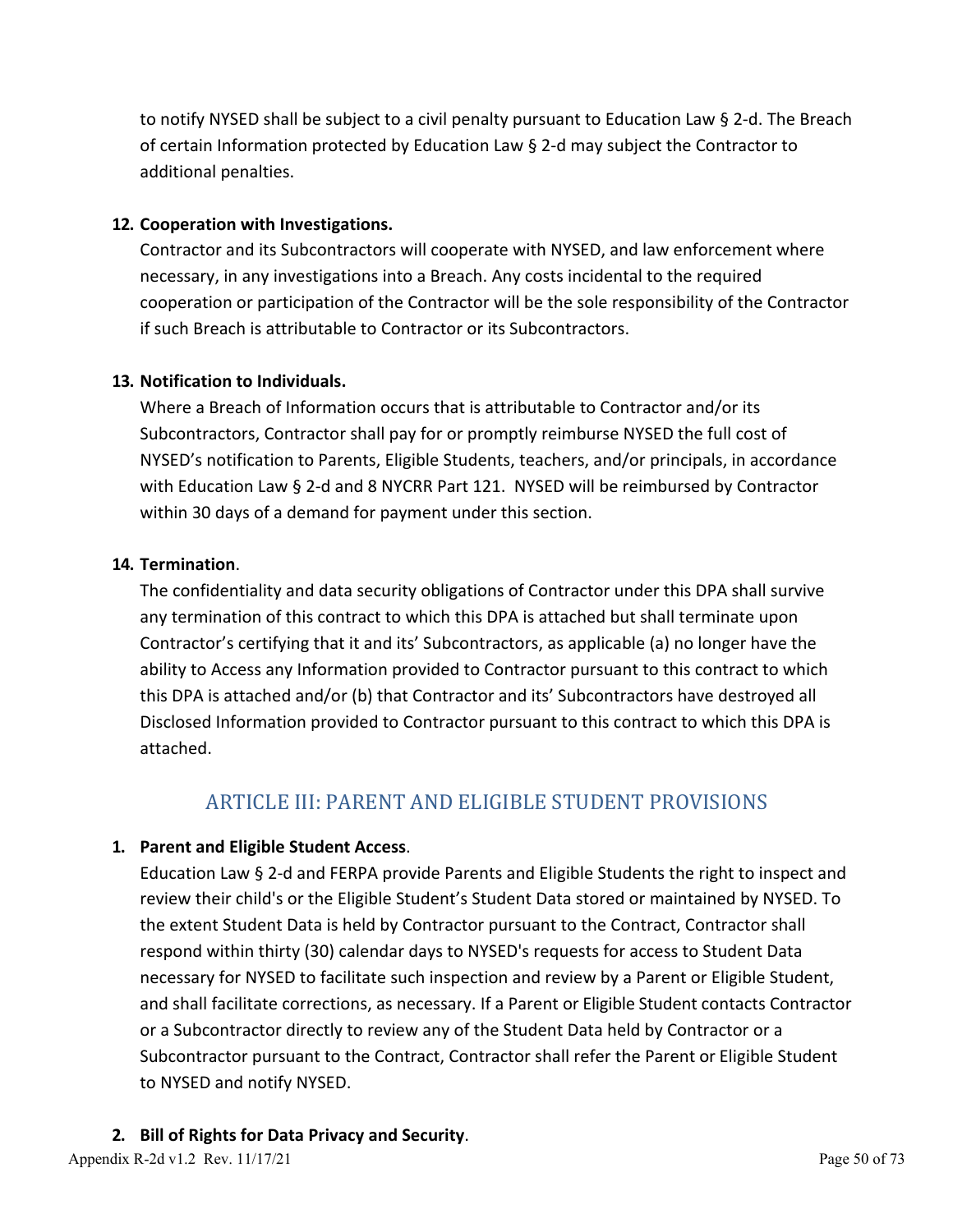As required by Education Law § 2-d, the Parents Bill of Rights for Data Privacy and Security and the Supplemental Information for this contract is attached to and incorporated in this DPA as Exhibit 2 Contractor understands and agrees that, as an agreement with a third party contractor who will receive Access to and/or Disclosure of Student Data, Education Law § 2-d requires NYSED to post Exhibit 2 to its website.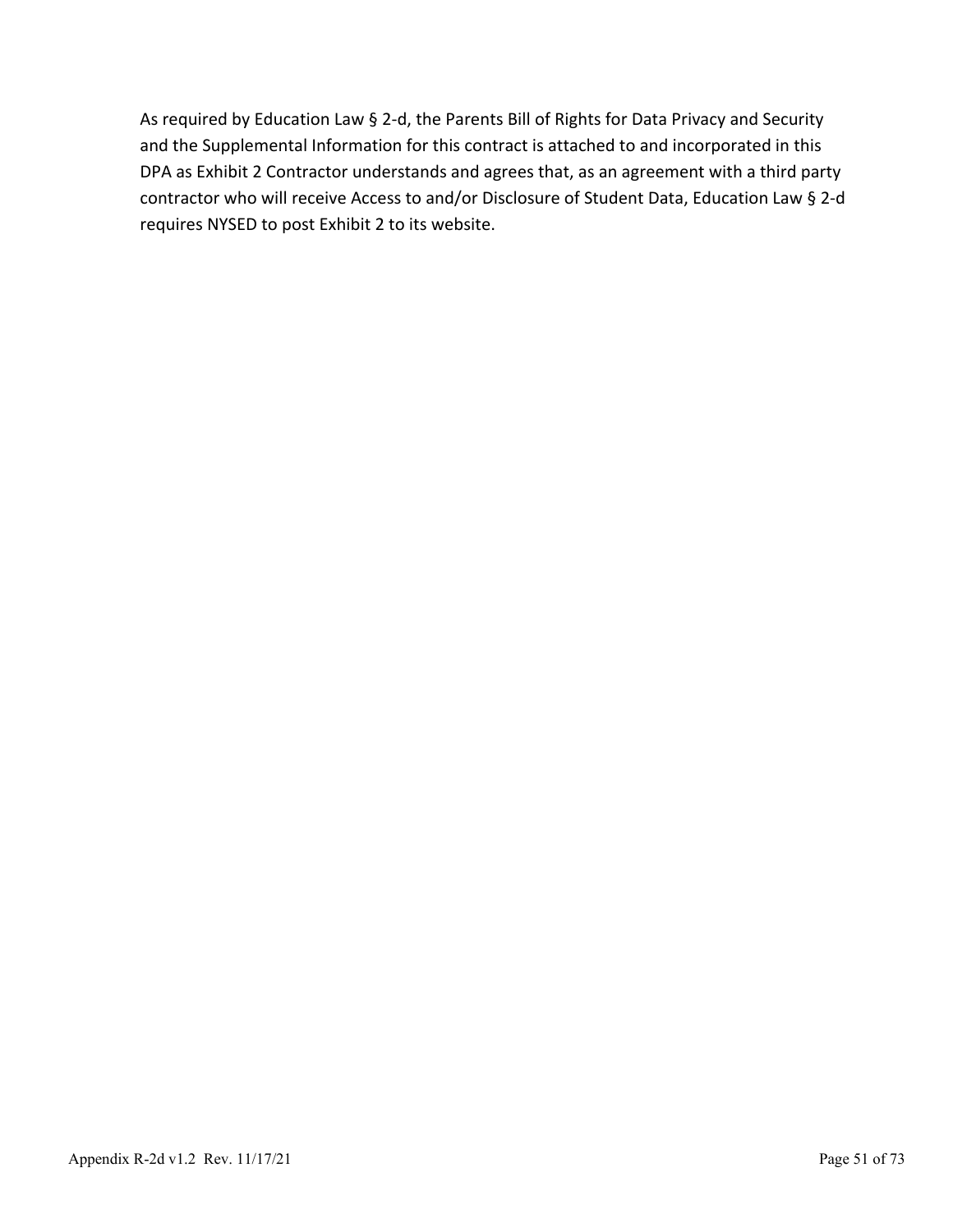## EXHIBIT 1 - Contractor's Data Privacy and Security Plan

Pursuant to Education Law § 2-d and § 121.6 of the Regulations of the Commissioner of Education, NYSED is required to ensure that all contracts with a third-party contractor that has Access to or receives Information include a Data Privacy and Security Plan. For every contract, the Contractor must complete the following or provide a plan that materially addresses its requirements, including alignment with the NIST Cybersecurity Framework, which is the standard for educational agency data privacy and security policies in New York state**. While this plan is not required to be posted to NYSED's website, contractors should nevertheless ensure that they do not include information that could compromise the security of their data and data systems.**

**1. Contractor Name:**

**2. Outline how you will implement applicable data privacy and security contract requirements over the life of the Contract.**

**3. Specify the administrative, operational, and technical safeguards and practices that you have in place to protect Information.**

**4. Address the training received by your employees and any Subcontractors engaged in the provision of services under the Contract on the federal and state laws that govern the confidentiality of Information.**

**5. Outline how you will ensure that your employees and any Subcontractors are bound by written agreement to the requirements of this contract.**

**6. Specify how you will manage any data privacy and security incidents that implicate Information, including a description of any specific plans you have in place to identify data Breaches, unauthorized Access to Information and unauthorized Disclosure of Information, to meet your obligation to report such incidents to the NYSED.** 

**7. If applicable, describe how Disclosed Information will be transitioned to NYSED when either (a) it is no longer needed by you to meet your obligations under this contract or (b) your authorization to Access Information or use Disclosed Information has terminated.**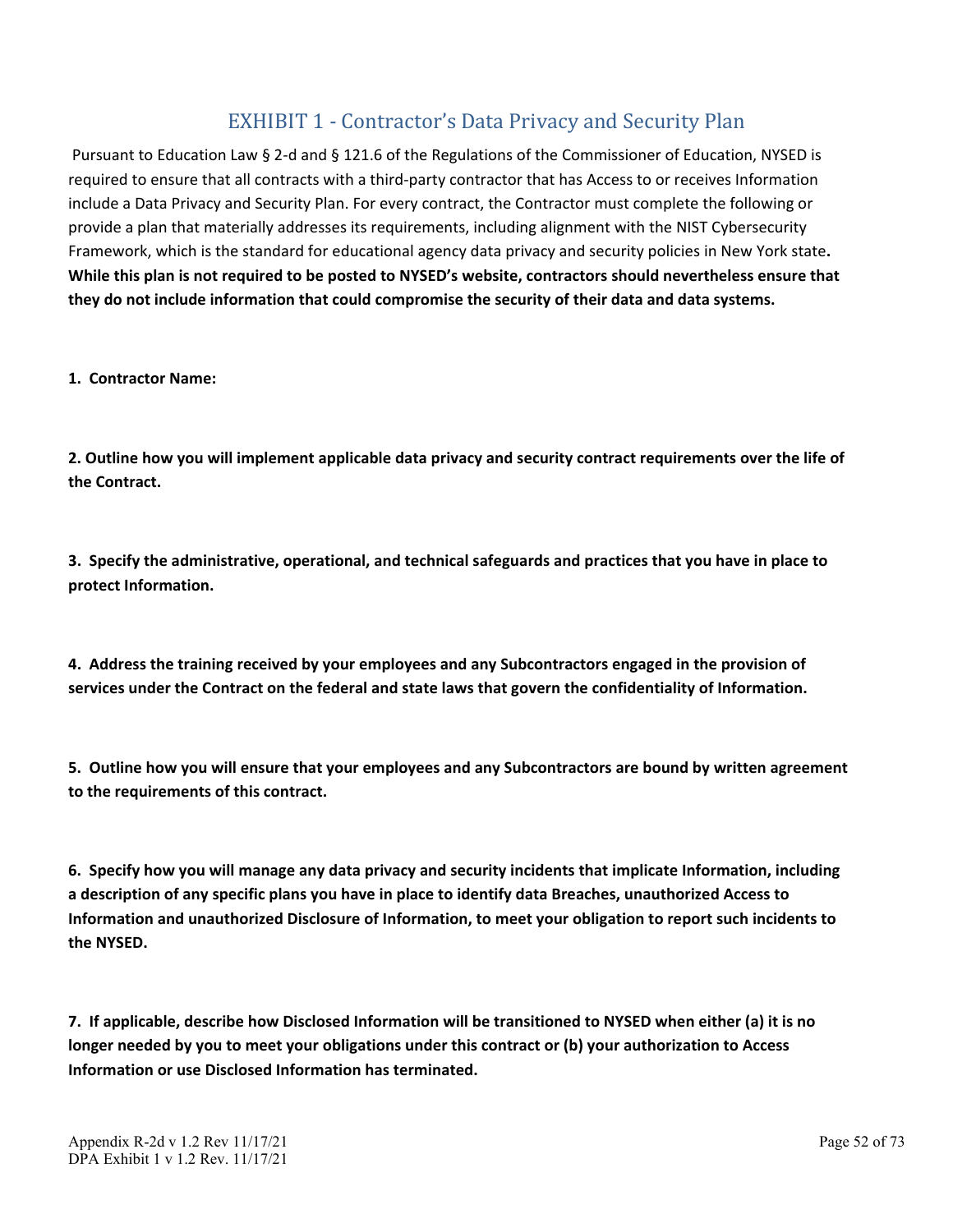**8. Describe your secure destruction and secure deletion practices and how you will certify to NYSED that all Access to Information has been revoked by you and, as applicable, your Subcontractors and that all Disclosed Information has been either securely deleted or securely destroyed by you and your Subcontractors.**

**9. Outline how your data privacy and security program/practices align with NYSED's applicable policies.**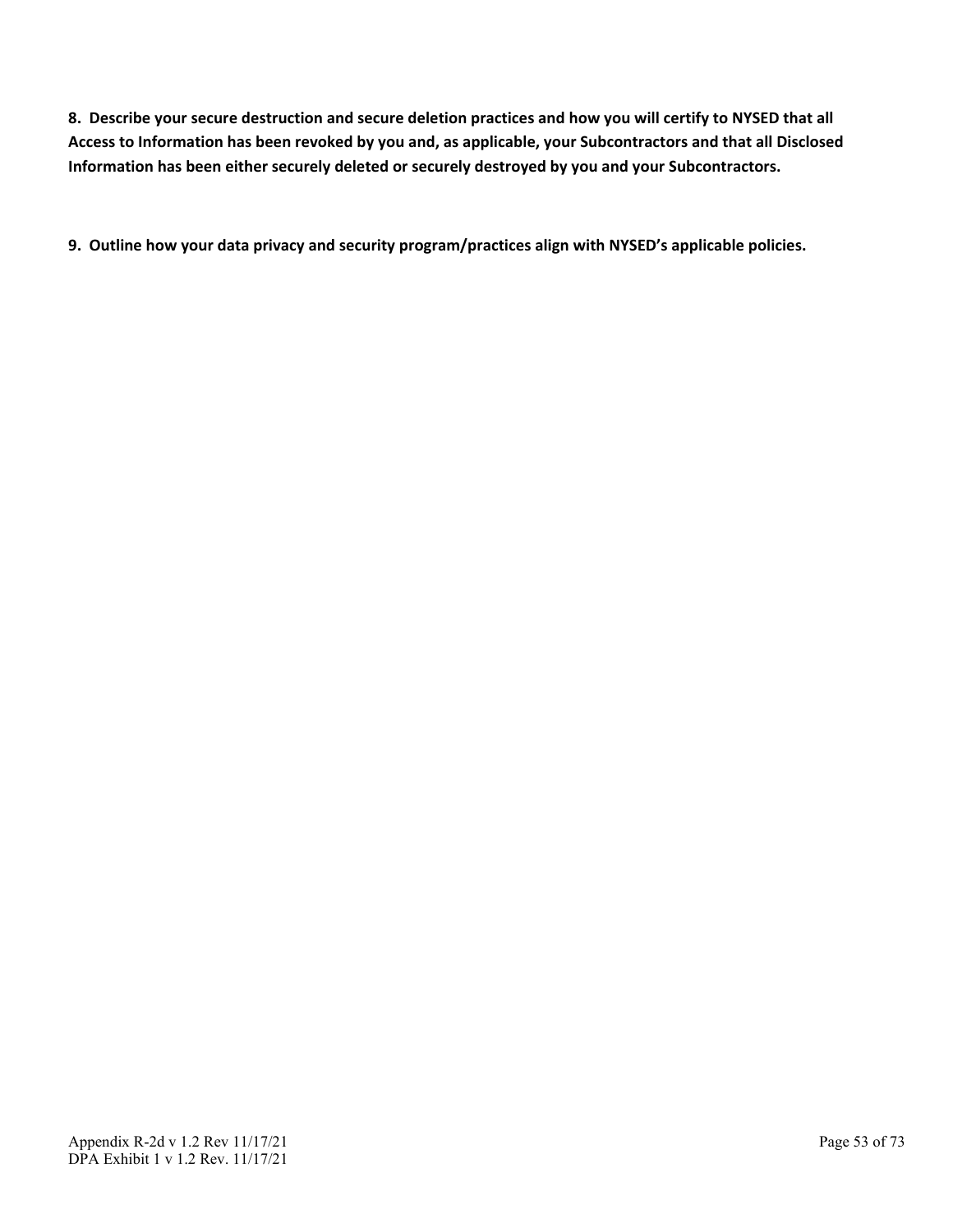# EXHIBIT 2 - Education Law § 2-d Bill of Rights for Data Privacy and Security and Supplemental Information for Contracts that Utilize Personally Identifiable Information

Parents (including legal guardians or persons in parental relationships) and Eligible Students (students 18 years and older) can expect the following:

- **1.** A Student's Personally Identifiable Information ("Student PII") cannot be sold or released for any Commercial or Marketing purpose. Student PII, as defined by Education Law § 2-d and the Family Educational Rights and Privacy Act ("FERPA"), includes direct identifiers such as a student's name or identification number, parent's name, or address; and indirect identifiers such as a student's date of birth, which when linked to or combined with other information can be used to distinguish or trace a student's identity. Please see FERPA's regulations at 34 CFR § 99.3 for a more complete definition.
- **2.** The right to inspect and review the complete contents of the student's education record stored or maintained by an educational agency. This right may not apply to Parents of an Eligible Student.
- **3.** State and federal laws such as Education Law § 2-d; the Regulations of the Commissioner of Education at 8 NYCRR Part 121, FERPA at 12 U.S.C. § 1232g (34 CFR Part 99); Children's Online Privacy Protection Act ("COPPA") at 15 U.S.C. §§ 6501-6502 (16 CFR Part 312); Protection of Pupil Rights Amendment ("PPRA") at 20 U.S.C. § 1232h (34 CFR Part 98); and the Individuals with Disabilities Education Act ("IDEA") at 20 U.S.C. § 1400 et seq. (34 CFR Part 300) protect the confidentiality of Student PII.
- **4.** Safeguards associated with industry standards and best practices including, but not limited to, encryption, firewalls and password protection must be in place when Student PII is stored or transferred.
- **5.** A complete list of all student data elements collected by New York State Education Department ("NYSED") is available at [www.nysed.gov/data-privacy-security/student-data-inventory](http://www.nysed.gov/data-privacy-security/student-data-inventory) and by writing to: Chief Privacy Officer, New York State Education Department, 89 Washington Avenue, Albany, NY 12234.
- **6.** The right to have complaints about possible breaches and unauthorized disclosures of Student PII addressed. Complaints should be submitted to the NYS Education Department at [www.nysed.gov/data](http://www.nysed.gov/data-privacy-security/report-improper-disclosure)[privacy-security/report-improper-disclosure,](http://www.nysed.gov/data-privacy-security/report-improper-disclosure) by mail to: Chief Privacy Officer, New York State Education Department, 89 Washington Avenue, Albany, NY 12234; by email to [privacy@nysed.gov; o](mailto:Privacy@nysed.gov)r by telephone at 518-474-0937.
- **7.** To be notified in accordance with applicable laws and regulations if Student PII is either unlawfully accessed or unlawfully disclosed.
- **8.** NYSED workers that have access to or receive disclosure of Student PII will receive training on applicable state and federal laws, policies, and safeguards associated with industry standards and best practices that protect PII.
- **9.** NYSED contracts with vendors that receive Student PII will address statutory and regulatory data privacy and security requirements.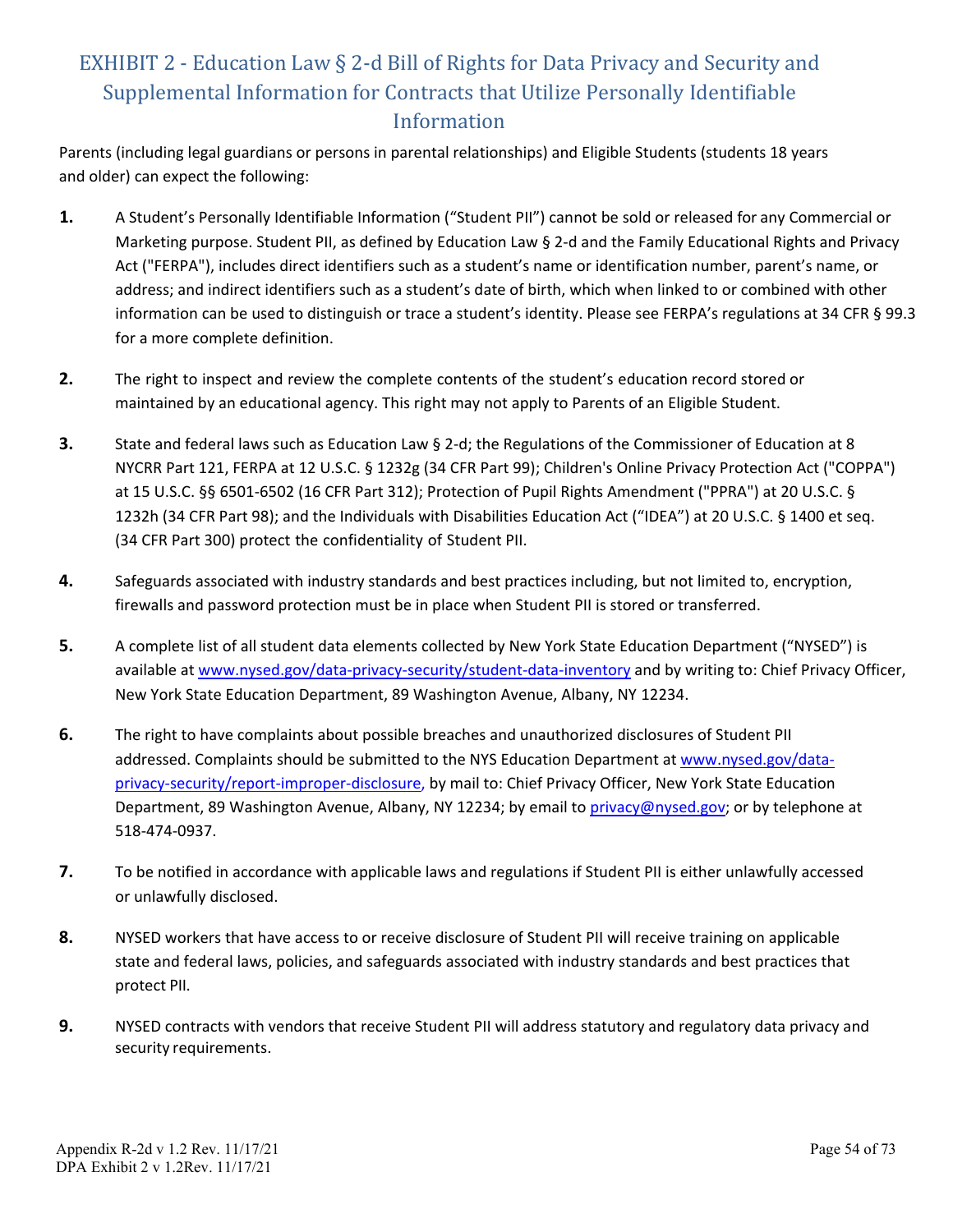#### *Supplemental Information*

Pursuant to Education Law § 2-d and § 121.3 of the Regulations of the Commissioner of Education, NYSED is required to post information to its website about its contracts with third-party contractors that will be provided Access to or receive Disclosure of Student Data and/or APPR Data.

#### **1. Name of Contractor:**

**2. Description of the exclusive purpose(s) for which the Student Data and/or APPR Data will be used:**

#### **3. Type(s) of Data that Contractor will be provided Access to or Disclosure of:**

| Student Data □ Yes □ No |  |
|-------------------------|--|
|                         |  |

APPR Data  $\Box$  Yes  $\Box$  No

#### **4. Contract Term:**

Contract Start Date: Contract End Date:

#### **5. Subcontractor use and written agreement requirement:**

| <b>Contractor will use Subcontractors</b>     | □ Yes □ No |  |
|-----------------------------------------------|------------|--|
| <b>Contractor will not use Subcontractors</b> | □ Yes □ No |  |

If Contractor plans to use Subcontractors, Contractor will not utilize Subcontractors without a written contract that requires the Subcontractors to adhere to, at a minimum, materially similar data protection obligations imposed on the Contractor by state and federal laws and regulations and this contract.

| Contractor agrees to bind its Subcontractors by written agreement. | $\Box$ Yes $\Box$ No |  |
|--------------------------------------------------------------------|----------------------|--|
| Not Applicable because Contractor will not use Subcontractors.     | $\Box$ Yes $\Box$ No |  |

#### **6. Data Transition and Secure Destruction**

 $\Box$  Yes  $\Box$  No Contractor agrees that the confidentiality and data security obligations under this DPA will survive the expiration or termination of this contract but shall terminate upon Contractor's certifying, that Contractor and it's Subcontractors:

• Are unable to Access any Information provided to Contractor pursuant to this contract

• Securely transfer Disclosed Student Data and APPR Data to NYSED, or at NYSED's option and written discretion, a successor contractor in a format agreed to by the Parties**.**

• Securely delete and destroy Disclosed Student Data and APPR Data.

#### 7. **Challenges to Data Accuracy**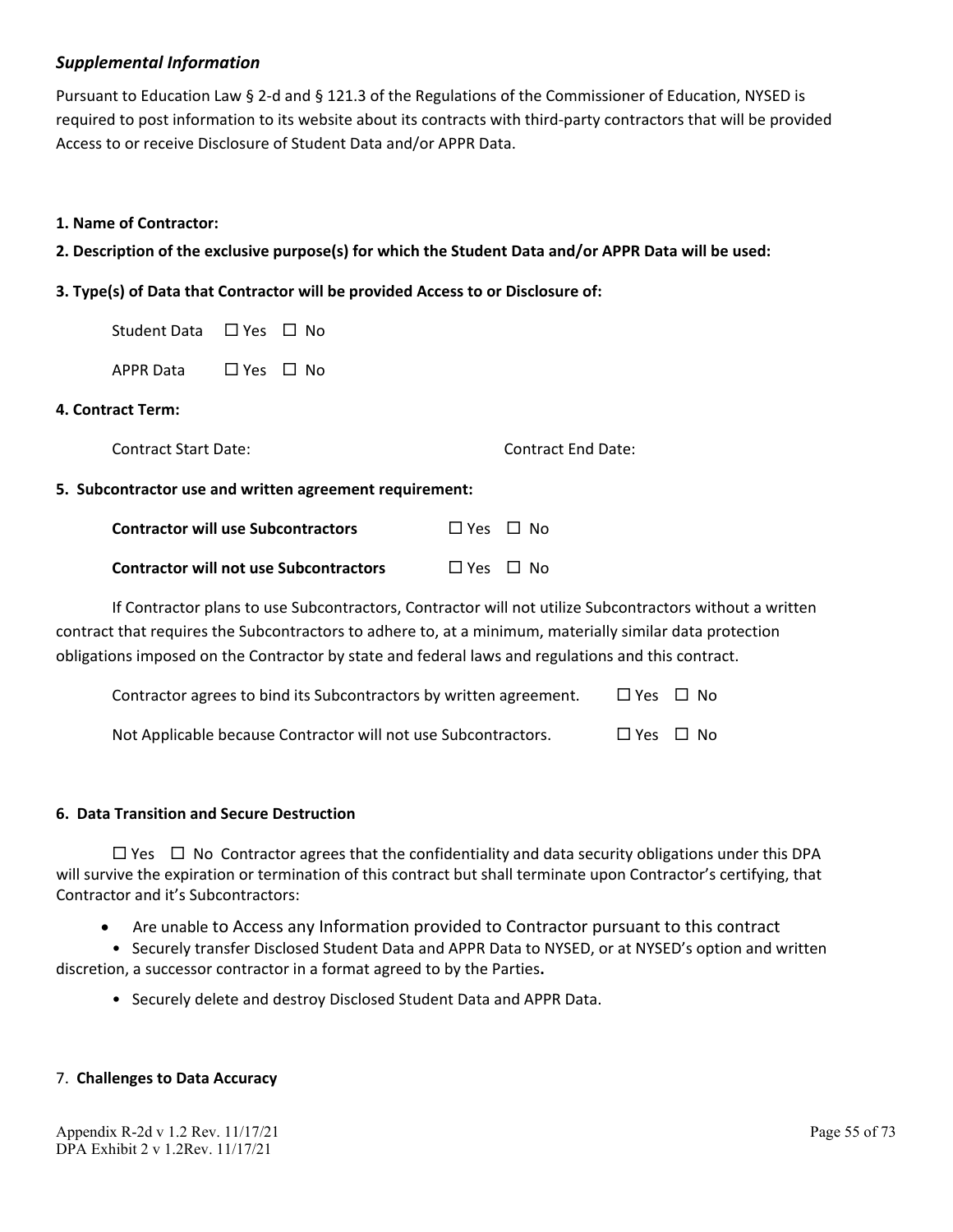$\Box$  Yes  $\Box$  No Contractor agrees that parents, eligible students, teachers, or principals who seek to challenge the accuracy of Student Data or APPR Data will be referred to NYSED and if a correction to data is deemed necessary, NYSED will notify Contractor. Contractor further agrees to facilitate such corrections within 21 days of receiving NYSED's written request.

#### **8. Secure Storage and Data Security**

Please indicate where Student Data and/or APPR Data will be stored:

- $\Box$  Yes  $\Box$  No Using a cloud or infrastructure owned and hosted by a third party.
- $\Box$  Yes  $\Box$  No Using Contractor owned and hosted solution
- $\Box$  Yes  $\Box$  No Other:

**Please describe how data privacy and security risks will be mitigated in a manner that does not compromise the security of the data:**

#### **9. Encryption requirement**

Contractor agrees that Student Data and APPR Data will be encrypted while in motion and at rest.

 $\Box$  Yes  $\Box$  No.

#### **10. Contractor Certification.**

Contractor certifies that Contractor will comply with, and require its Subcontractors to comply with, applicable State and Federal laws, rules, and regulations and NYSED policies.

Contractor's Name

Signature

Printed Name

Title

Date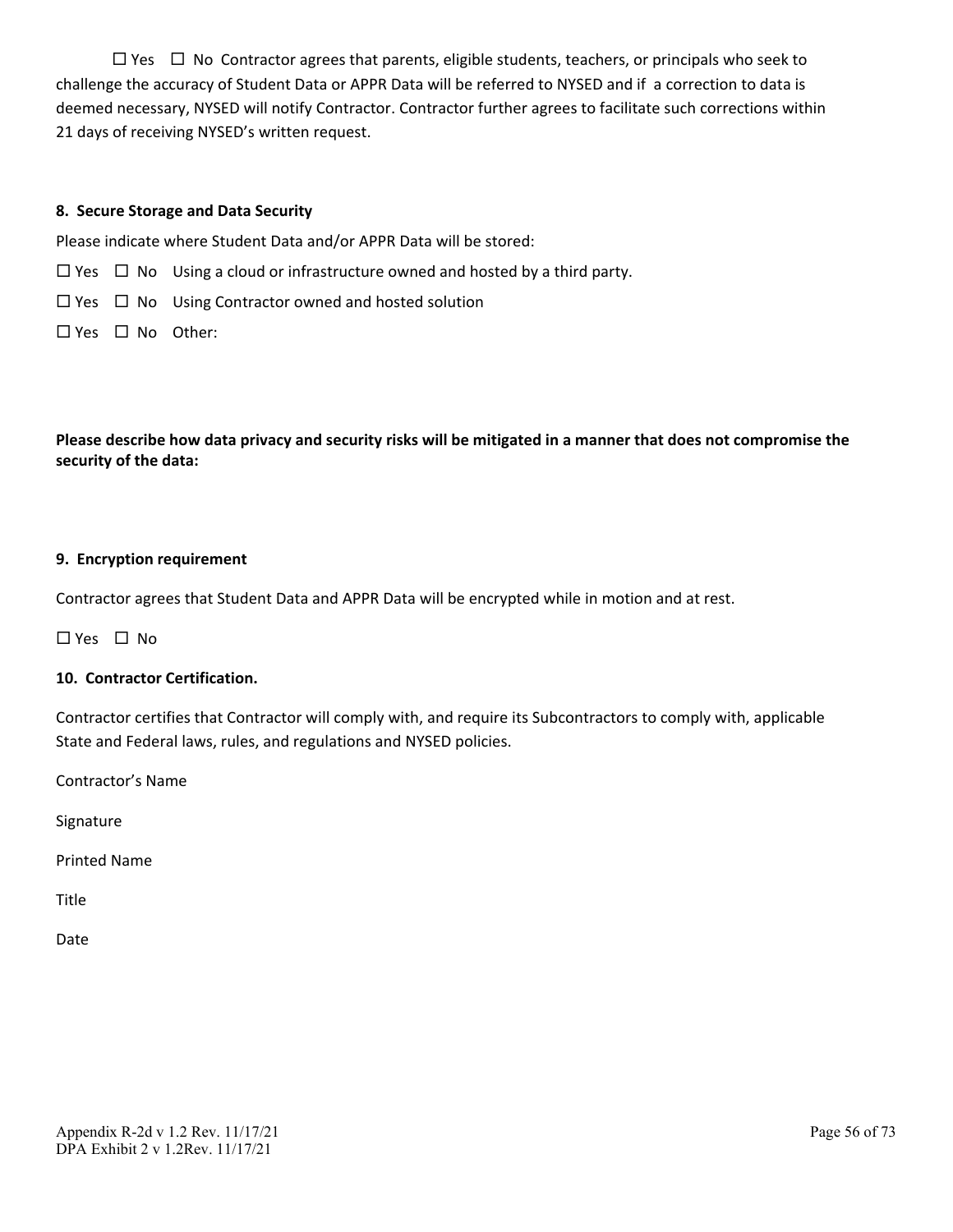# **Attachment 1**

# **21st Century Community Learning Centers Goals and Objectives**

- 1) **Objective 1: 21st Century Community Learning Centers will offer a range of high-quality educational, developmental, and recreational services for students and their families.**
	- a) *Sub-Objective 1.1: Core educational services. 100% of Centers will offer high quality services in core academic areas, e.g., reading and literacy, mathematics, and science.*
	- b) *Sub-Objective 1.2*: *Enrichment and support activities. 100% of Centers will offer enrichment and youth development activities such as nutrition and health, art, music, technology and recreation.*
	- c) *Sub-Objective 1.3: Community Involvement***.** *100% of Centers will establish and maintain partnerships within the community that continue to increase levels of community collaboration in planning, implementing and sustaining programs.*
	- d) *Sub-Objective 1.4: Services to parents and other adult community members. 100% of Centers will offer services to parents of participating children.*
	- e) *Sub-Objective 1.5: Extended hours. More than 75% of Centers will offer services at least 15 hours a week on average and provide services when school is not in session, such as during the summer and on holidays.*
- 2) **Objective 2: Participants of 21st Century Community Learning Center Programs will demonstrate educational and social benefits and exhibit positive behavioral changes.**
	- a) *Sub-Objective 2.1: Achievement. Students regularly participating in the program will show continuous improvement in achievement through measures such as test scores, grades and/or teacher reports.*
	- *b) Sub-Objective 2.2: Behavior. Regular attendees in the program will show continuous improvements on measures such as school attendance, classroom performance and decreased disciplinary actions or other adverse behaviors.*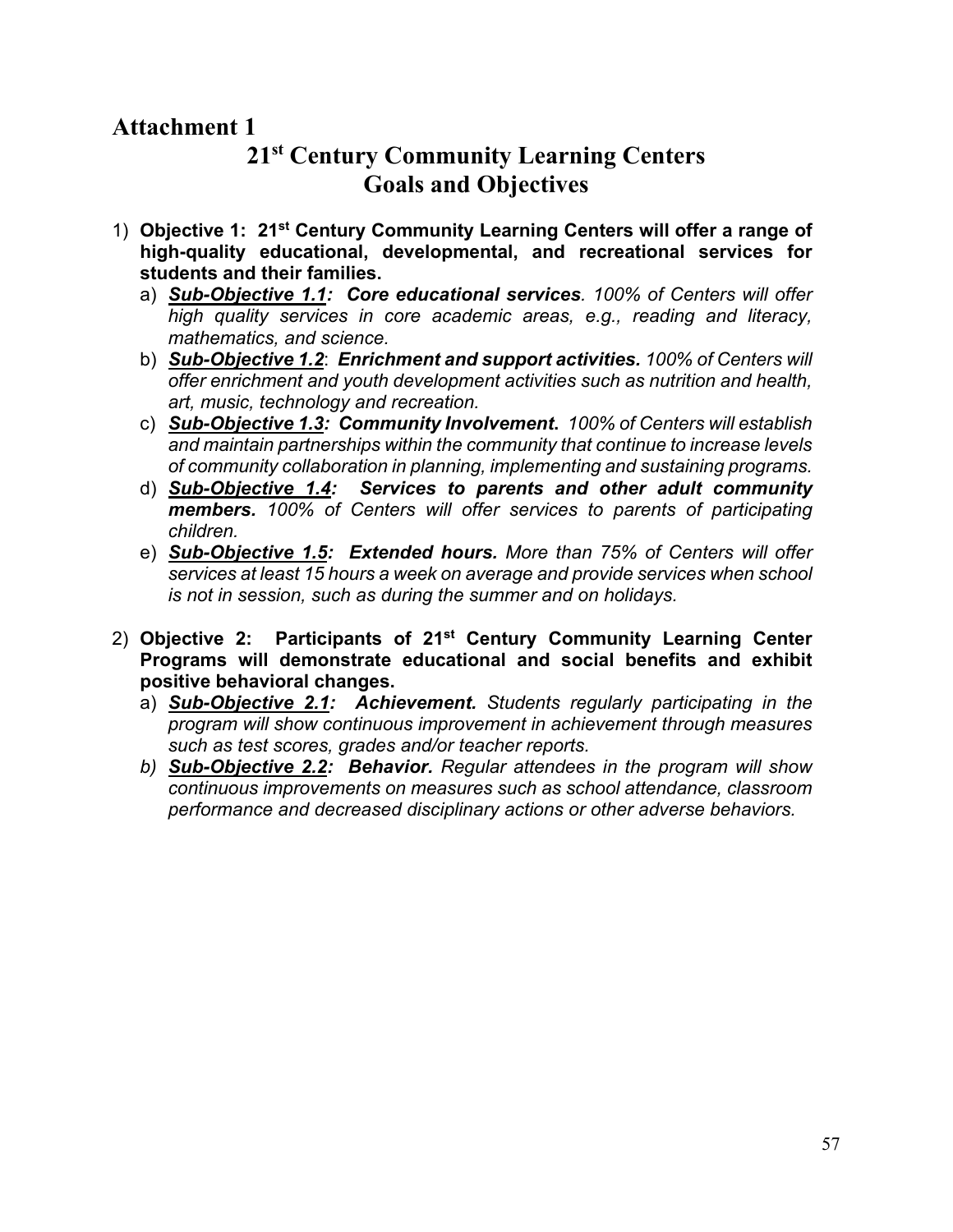Attachment  $2$  – Services provided by the 21<sup>st</sup> Century Community Learning Centers Technical Assistance Resource Centers

The purpose of the 21<sup>st</sup> CCLC Resource Centers (RCs) is to provide ongoing support to all 21<sup>st</sup> CCLC subgrantees to improve the quality of their programs and, in turn, improve the academic, social and emotional outcomes of the students and the literacy of their families. There will be one RC providing services to New York City subgantees and one providing services to subgrantees in the rest of the state (RoS). The RCs will provide a variety of technical assistance, resources and professional development activities for the subgrantees to help them attain the 10 essential indicators of high quality after school programs listed below and as identified in the **Program Quality Self-Assessment** (QSA) Tool that includes performance indicators for each.

- 1. Environment and Climate
- 2. Administrative and Organization
- 3. Relationships
- 4. Staffing and Professional Development
- 5. Programming and Activities
- 6. Linkages Between the School Day and After School Programs
- 7. Youth Participation and Engagement
- 8. Parent, Family and Community Partnerships
- 9. Program Sustainability and Growth
- 10. Measuring Outcomes and Evaluation

Supplemental Element: Informal STEM Learning

In addition, all activities of the RCs will reflect the following best practices to educate and develop students to become healthy, safe, engaged, supported and challenged:

- Be evidence-based and grounded in research;
- Incorporate continuing evaluation, identification, and implementation of improvement strategies for the work of the Center;
- Provide high-quality professional development, technical assistance and support to 21<sup>st</sup> CCLC subgrantees;
- Help schools coordinate and align 21<sup>st</sup> CCLC activities with their regular school day programs and practices;
- Establish organizational supports and policies that assure the Center's success - i.e., leadership, broad participation of stakeholders, adequate time and resources to meet the Center's responsibilities, and alignment with the existing requirements of the contract;
- Support the involvement of families and communities as partners in the 21<sup>st</sup> CCLC programs; and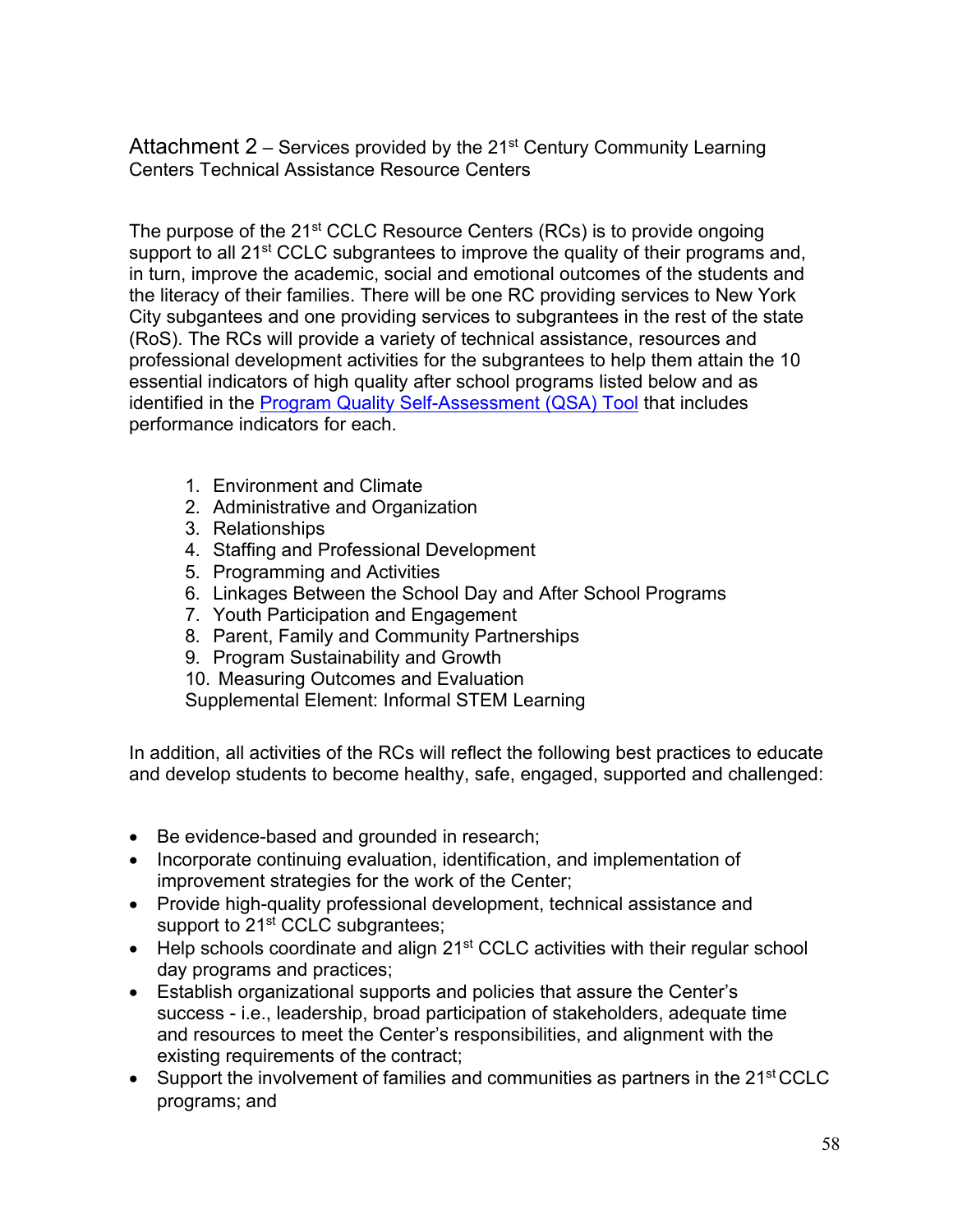• Ensure that technical assistance and professional development products and services are developmentally and culturally responsive to the needs of the subgrantees, the students and their families.

## **The NYC RC's work plan must include the following activities:**

- 1. **Website**. Collaborate with the ROS RC to support its statewide web-based support system by providing information and resources that are specific to New York City subgrantees as well as those that are applicable to all 21<sup>st</sup> CCLC subgrantees. See **Part B (ROS)** #1.
- 2. **Manual for Program Administrators**. In the first year of the contract, as the lead on this deliverable, collaborate with the ROS RC, develop a manual for 21<sup>st</sup> CCLC program directors/managers parallel to the Evaluation Manual, but adaptable (as appropriate) to specific program variations (staffing, type of recipient, # of sites etc.). The Manual for Program Administrators should cover all essential areas of knowledge that program administrators must have in order to ensure that all Federal and State compliance indicators will be met under their direction. It should include a timeline for all reporting requirements, both fiscal and programmatic, as established by NYSED. The Manual should be reviewed and updated annually for approval by NYSED. Distinctions for ROS vs NYC, or rural vs. urban, school district [non-School Age Child Care registered (SACC)] vs. Community Based Organization (CBO) – SACC registered, or other variations in program type should be addressed as appropriate.
- 3. **Technical Assistance**. Provide and document technical assistance to NYC 21<sup>st</sup> CCLC subgrantees via phone, email, telephone/videoconferencing and site visits related to implementing and improving programs.
	- a. At least one RC staff will be available for communication with subgrantees on regular business days, Monday through Friday, 8:30 a.m. – 4:30 p.m. when other RC staff members are conducting business in the field, i.e. on-site/virtual TA or SMV. The NYSED program office must be notified if there is time when at least one RC staff will not be available during those times due to vacations or other personal reasons. NYSED must also be notified when any full-time staff member will not be at work.
	- b. RC staff, and consultants as necessary, will become familiar with individual 21st CCLC programs and develop more collaborative and supportive relationships with them in order to facilitate the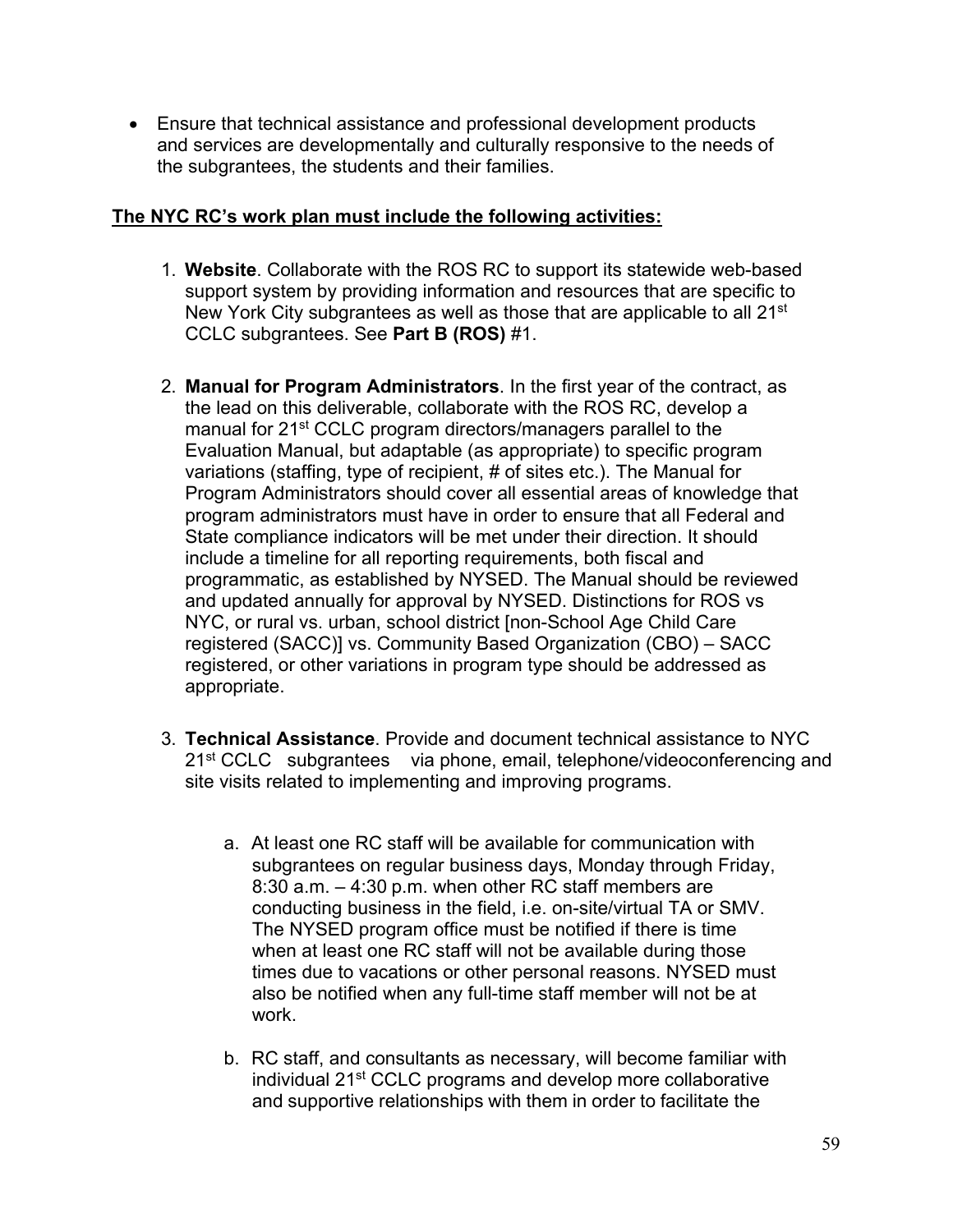identification and implementation of strategies to improve student outcomes and the operation of the program.

- c. RC staff, and consultants as necessary, will be familiar with various documents and data sources and kept abreast of critical program policies and guidance, including but not limited to EZReports content, Mid-Year Reports (MYRs) content, Annual Evaluation Reports (AERs), Risk Assessment (RA), Master Accountability File (MAF), Manual for Program Administrators, etc.) to inform *ongoing* technical assistance and other communications between RCs and subgrantees.
- d. Ensure that all NYC 21st CCLC program sites conduct the Quality Self-Assessment Tool (QSA) two times each year, preferably in the fall and spring, in order to identify and implement strategies for program improvement. Assist programs by telephone or e-mail, as needed, to ensure that the QSA is conducted as required.
- e. RC staff or consultants must conduct on-site technical assistance (TA) visits when more intense assistance is necessary, provided a pandemic or other catastrophic event does not prevent such activity. If such an event prevents on-site TA, virtual TA may suffice. It is anticipated that approximately 10%-15% of programs require an on-site TA visit during any program year. TA visits are targeted assistance visits and may not be combined with a monitoring visit. The three-hour technical assistance site visits shall be based on the needs of the individual program as requested by the program or identified by NYSED. Areas of technical assistance may include alignment of program activities with the regular school day, academic curricula, and program objectives; effective communication with building administrators and faculty; professional development for staff; engagement of parents, families and the community; recruitment and retention of student participants; use of the Quality Self-Assessment Tool; collection and entry of data for the federal Annual Performance Report and Statewide Data system; other NYSED priorities such as target enrollment, fiscal compliance, new program leaders, and other program administration issues.
- 4. **Professional Development**. In coordination with NYSED and the ROS deliver relevant, research-based professional development to the 21<sup>st</sup> CCLCs, the content of which will be targeted to subgrantees' needs as identified by RC, developed fall and spring needs assessment surveys of the subgrantees, information gathered by NYSED from the subgrantees' mid- year reports, and consultation with the NYSED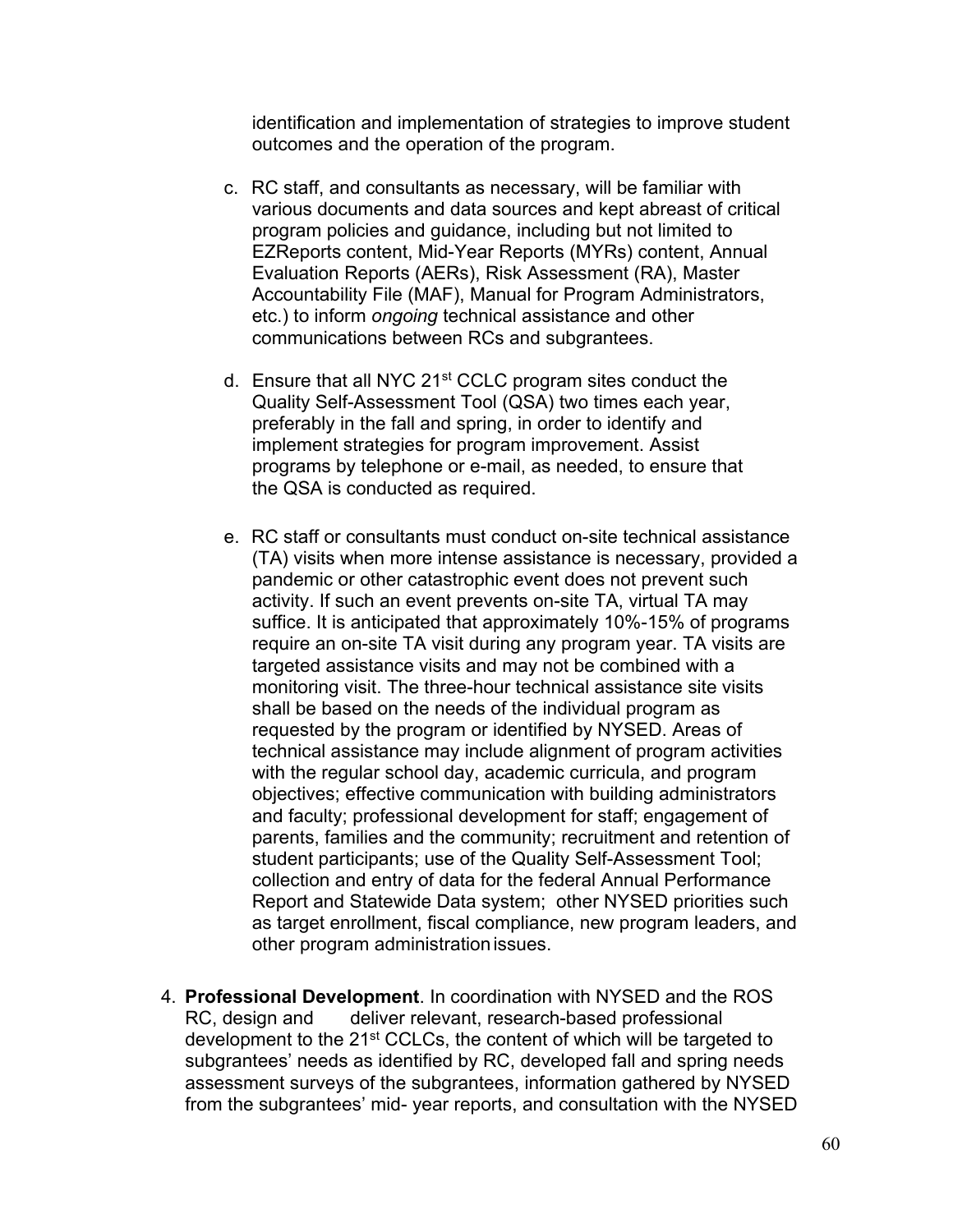State-level evaluator who conducts analyses of APR and other data sources. Professional development (PD) activities will reflect effective practices of expanded learning opportunity programming and social and emotional development and learning.

- a. Professional development (PD) activities that address the identified needs of the subgrantees and reflect effective practices in expanded learning opportunity programming and social and emotional development and learning will take place quarterly.
- b. Four quarterly PD events; including annual fall and annual spring events, as well as two additional quarterly events. The annual fall and spring events may be approved to take place either in person or virtually. If conditions for in-person events are not optimal, the NYSED program office will determine allowing the event to take place virtually. Either the fall or spring events can also be a joint event with ROS RC, to be determined at the discretion of NYSED. The annual fall and spring events, if conducted in person, will take place in the New York City area at reasonably centralized locations for approximately 175 participants each. All programs located in the New York City area are expected to be represented at these two annual events. NYC subgrantees that are unable to attend either of these events may request to attend the ROS annual fall and/or spring event to meet attendance requirements at the discretion of the NYC and ROS RC directors. The RC is expected to make every effort to find low or no cost sites  $-$  e.g., institutions of higher education, a 21st CCLC program facility or other venue. Please note that these events must be conducted at no charge to the participants and that contract funds cannot be used to purchase food for these events. Subgrantees may use program funds for travel and per diem while in travel status at the [GSA rates for NYS.](https://www.gsa.gov/travel/plan-book/per-diem-rates) The other two quarterly PD events, planned and implemented in collaboration with the RoS RC and NYSED, and may be provided in a variety of formats – e.g., webinars, web casts, or videoconferences. In collaboration with NYSED, the State Evaluator and the NYC and RoS RC, the need may arise to provide up to six  $(6)$  additional webinar-type events for 21<sup>st</sup> CCLC grantees statewide on topics that arise for which subgrantees may need additional support.
- c.The RC will conduct follow-up surveys following the fall and spring professional development events, compile the results and include them in the next quarterly report.
- 5. **Monitoring.** Conduct 25 site monitoring visits (SMVs) for New York City 21<sup>st</sup> CCLC subgrantees each year. NYSED reserves the right to require the number of SMVs to be conducted per quarter. All programs will be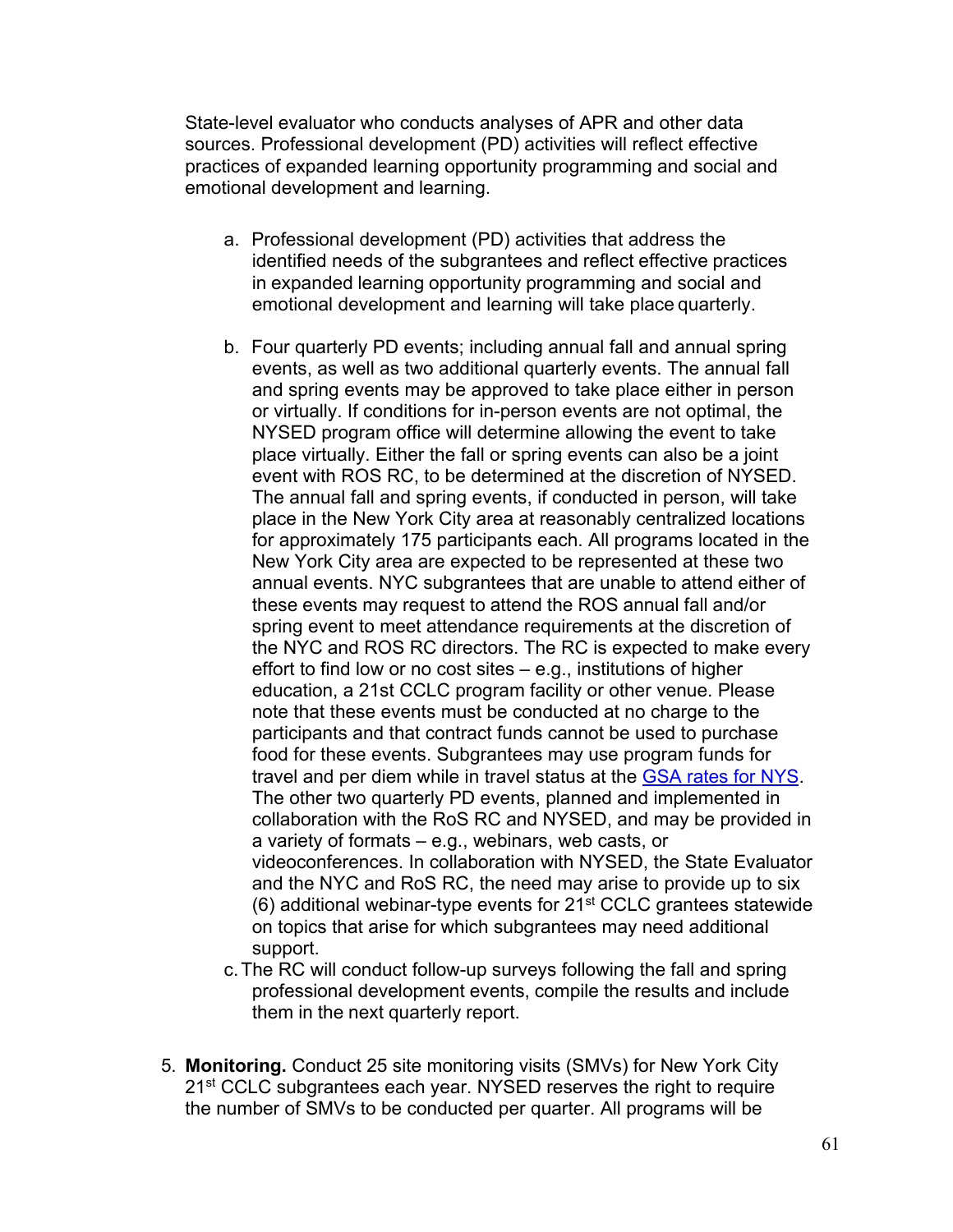selected in collaboration with NYSED and determined by NYSED's Risk Assessment process. A NYSED staff member may accompany Center staff on some of these visits.

- a. [SMVs will be conducted using the SMV protocols](http://p1232.nysed.gov/sss/documents/SiteMonitoringVisitReportwithCFRreferences12.9.20.pdf) and these typically take four to five hours depending on the situation. All SMVs will be conducted by two RC staff working together to allow one staff member to lead questioning while the other takes notes. In the case of unforeseen circumstances, SMVs may be conducted virtually with prior approval by NYSED. SMVs may not be scheduled on back to back days to allow for adequate SMV preparation (document review) and report writing time.
- b. Written reports will be prepared and submitted to NYSED within 14 days of the completed SMV for approval by the NYSED program office. NYSED will approve within 14 days and the report and cover letter must be sent to the subgrantee within 30 days of the visit. SMV reports will be prepared using the NYSED approved [SMV report template](http://p1232.nysed.gov/sss/21stCCLC/sitevisit/home.html) and cover letter template. The SMV report will identify Summary of Actions to be taken (with suggested timelines for corrective actions), Recommendations to Strengthen Practice, and Promising Practices.
- c. An [Action Plan template](http://www.p12.nysed.gov/sss/documents/ActionPlanTemplate8.24.20_000.pdf) will be sent with the SMV Report if there are areas of partial and non-compliance identified on the SMV report and the suggested dates by which remedial action is to be completed. Subgrantees must then complete the AP by describing their plan, including those individuals responsible for carrying it out, and return it to the RC for approval within one week of receiving it. While full compliance of all areas must be completed by the subgrantee within six months of receiving their report, some out of compliance indicators may need to be addressed more immediately and should be indicated when that is the case. RCs must keep track of all AP deadlines and determine when the subgrantee is in full compliance, at which time they will send an email compliance letter. The compliance letter along with completed AP will be sent, with the NYSED program office copied, so that there is a record of the subgrantee's full compliance with this program.
- 6. **Collaboration**. Maintain a collaborative working relationship with NYSED, the ROS RC, and the State Evaluator and other entities as described below through regularly scheduled communications and ongoing contact to ensure that Centers' activities are aligned with NYSED policies and initiatives to improve students' academic achievement and social and emotional development.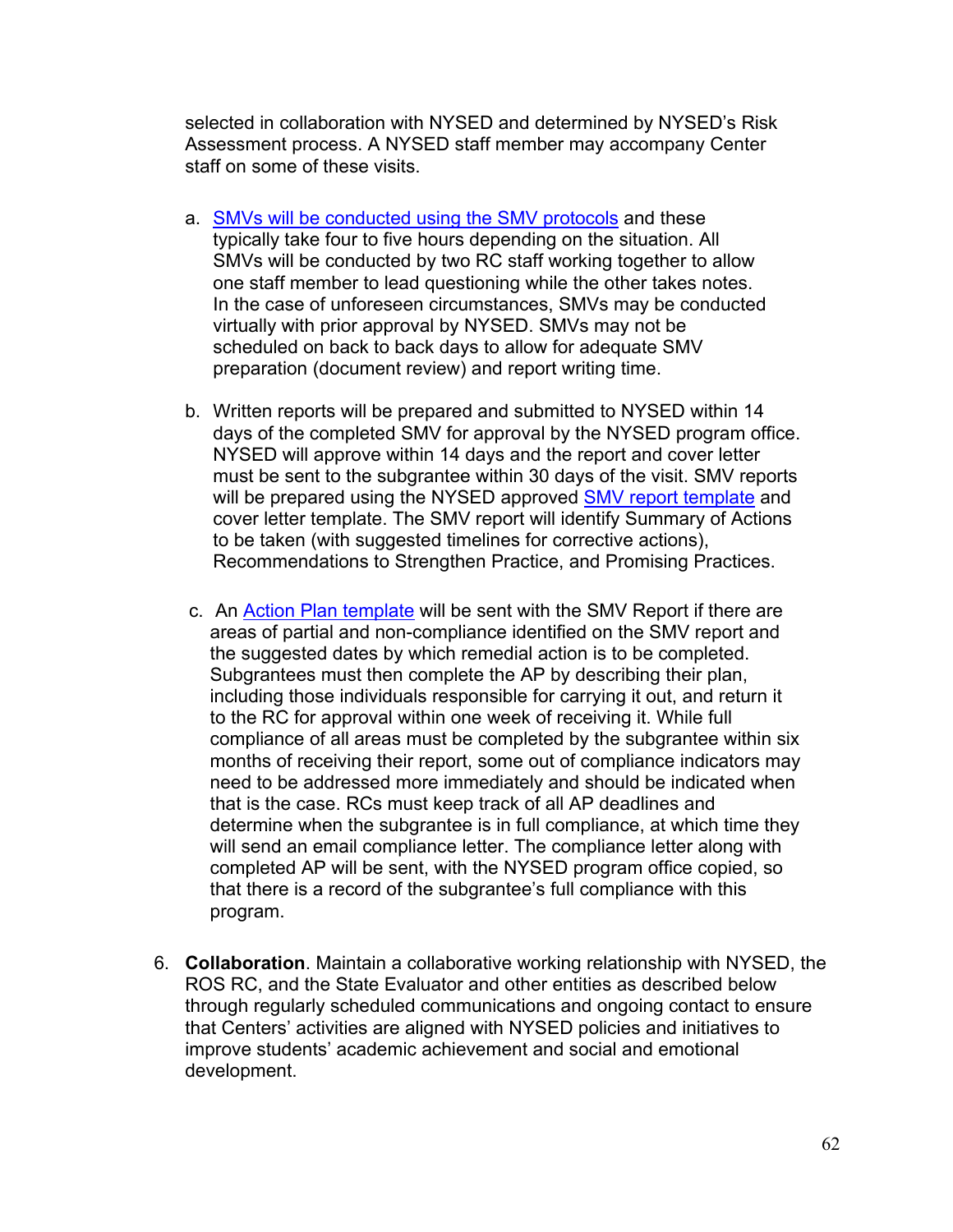- a. NYSED program staff will schedule and conduct with both RCs monthly conference calls of approximately one hour
- b. NYSED, RCs and the State Evaluator will participate in quarterly meetings of approximately two to four hours duration to discuss the RCs' activities and to address emerging issues of concern. At least one quarterly meeting, at NYSED's discretion, will be in person in Albany, and the remaining three may be either in person or via teleconference. Part of the quarterly meetings will include participation of the State evaluation team representation.
- c. The RC and NYSED program staff will communicate frequently and informally on an ongoing basis.
- d. Actively participate with the [Network for Youth Success](https://networkforyouthsuccess.org/) Committee on Capacity Building. The Network for Youth Success serves as the federally required advisory committee for NYSED's 21st CCLC program. Note that NYSED program staff also participate in the activities of the Network for Youth Success's Steering, Capacity Building, and Policy Committees.
	- i. The RC will collaborate with the Network for Youth Success in efforts to improve student outcomes.
	- ii. A designated RC staff member will attend in-person/virtually the Capacity Building Committee's quarterly meetings (2 to 3 hours each) in New York City.
- e. The RC will be familiar with the [US DOE's Professional Development](https://y4y.ed.gov/)  [and Technical assistance website](https://y4y.ed.gov/) and resources to share with subgrantees.
- f. Work in cooperation with the independent State evaluator. The State-level evaluation is responsible for measuring the effectiveness of NYSED's administration of the 21st CCLC program as well as measuring the RCs' effectiveness in supporting 21st CCLC subgrantees.
	- i. The RCs are expected to comply with any and all requests for data by compiling requested data, responding to the evaluator's inquiries about the Center's work, and submitting Quarterly and Annual reports to both the NYSED and the State-level evaluator. The results of this evaluation that is required by the United States Department of Education will be used to guide NYSED's efforts to improve its administration of the program and the assistance it provides to local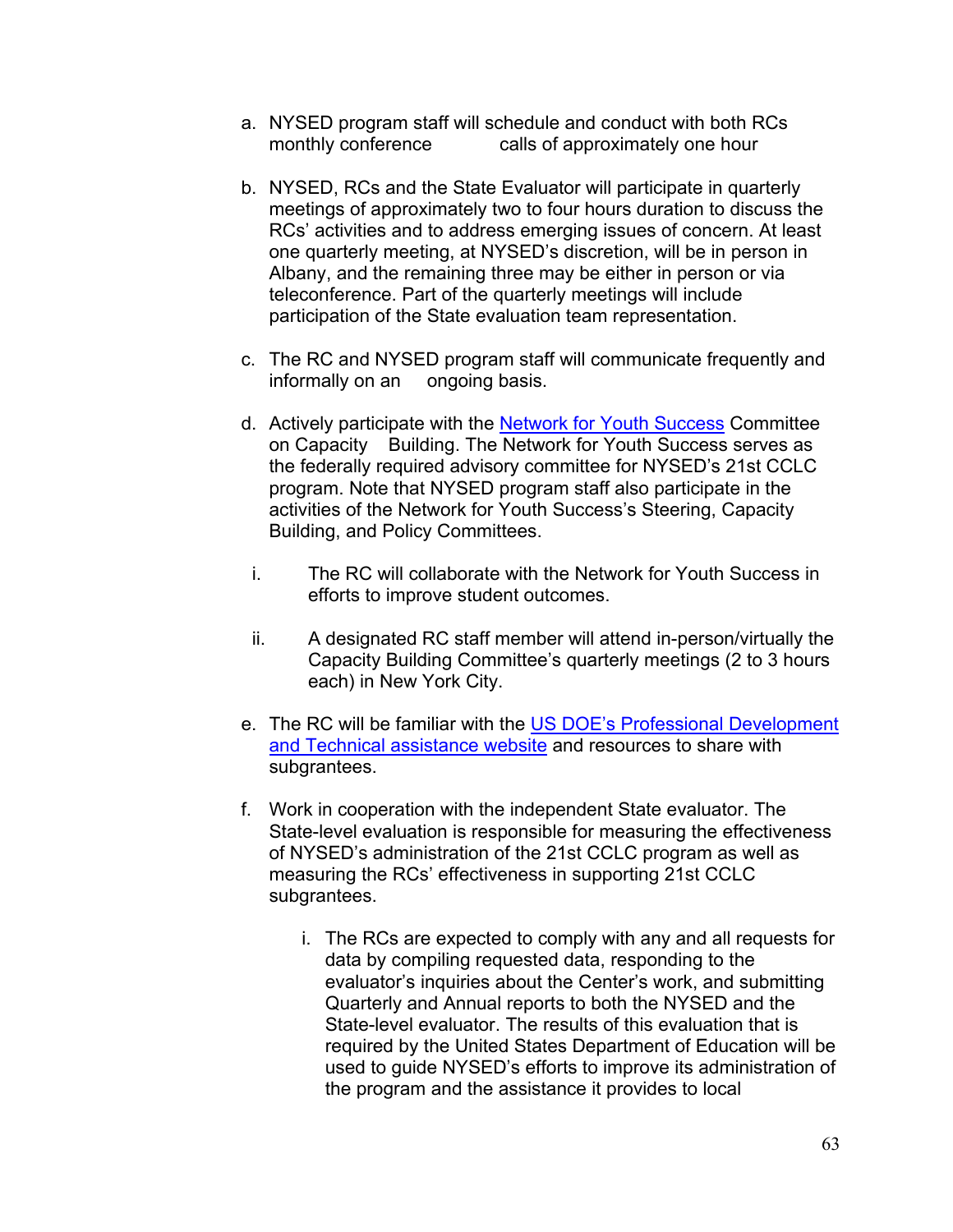subgrantees to improve program quality and outcomes for participating students. Provide information as requested by the NYSED independent evaluator in a timely manner.

- ii. Activities required to provide the State evaluator with requested information are not expected to exceed two hours each month.
- g. Participate, either in person, or virtually if offered, in the annual USDOE sponsored Summer Institute for 21st Century State Education Agency (SEA) coordinators, technical assistance providers and subgrantees. One RC professional staff member will attend. The Institute is held at a different location each year. In previous years, the Institute has been held in Texas, Florida, and Illinois. It has also taken place virtually. The Institute is ordinarily three full days in duration.
- 7. **Update of Work Plan**. The NYC RC's work plan of activities will be updated annually based on the annual self-assessment of progress and effectiveness of its work. The updated Work Plan will be submitted at least 30 days before the start of each contract year (by September 1 of 2022, 2023, 2024, and 2025, respectively) to NYSED for approval prior to implementation. The RC and NYSED will use the updated plan in tracking the RC's annual progress toward meeting objectives, developing strategies for improvement, and making data-based decisions throughout the year.
	- a. The updated annual Work Plan will be consistent with the required deliverables as referenced in the RFP
	- b. The updated annual Work Plan must include the use of valid and reliable indicators and measures that will be used to report on both implementation and as appropriate, outcomes of the RC's activities, i.e. the effectiveness.
- 8. **Progress Reporting**. Prepare and submit quarterly and annual progress reports to NYSED that includes the status of implementation of all activities and where appropriate the effectiveness of those activities for which measurable outcomes have been established, as per the approved Work Plan. The format of these reports must include all components of the updated and approved Work Plan and be approved in advance by the NYSED. The annual progress reports can include the fourth quarter progress report for that year. Quarterly reports will be due on the last days of January, April, July and October of each contract year - the first quarterly report will be due on January 31, 2022; and annual reports will be due on the last day of October of each contract year, beginning with the first report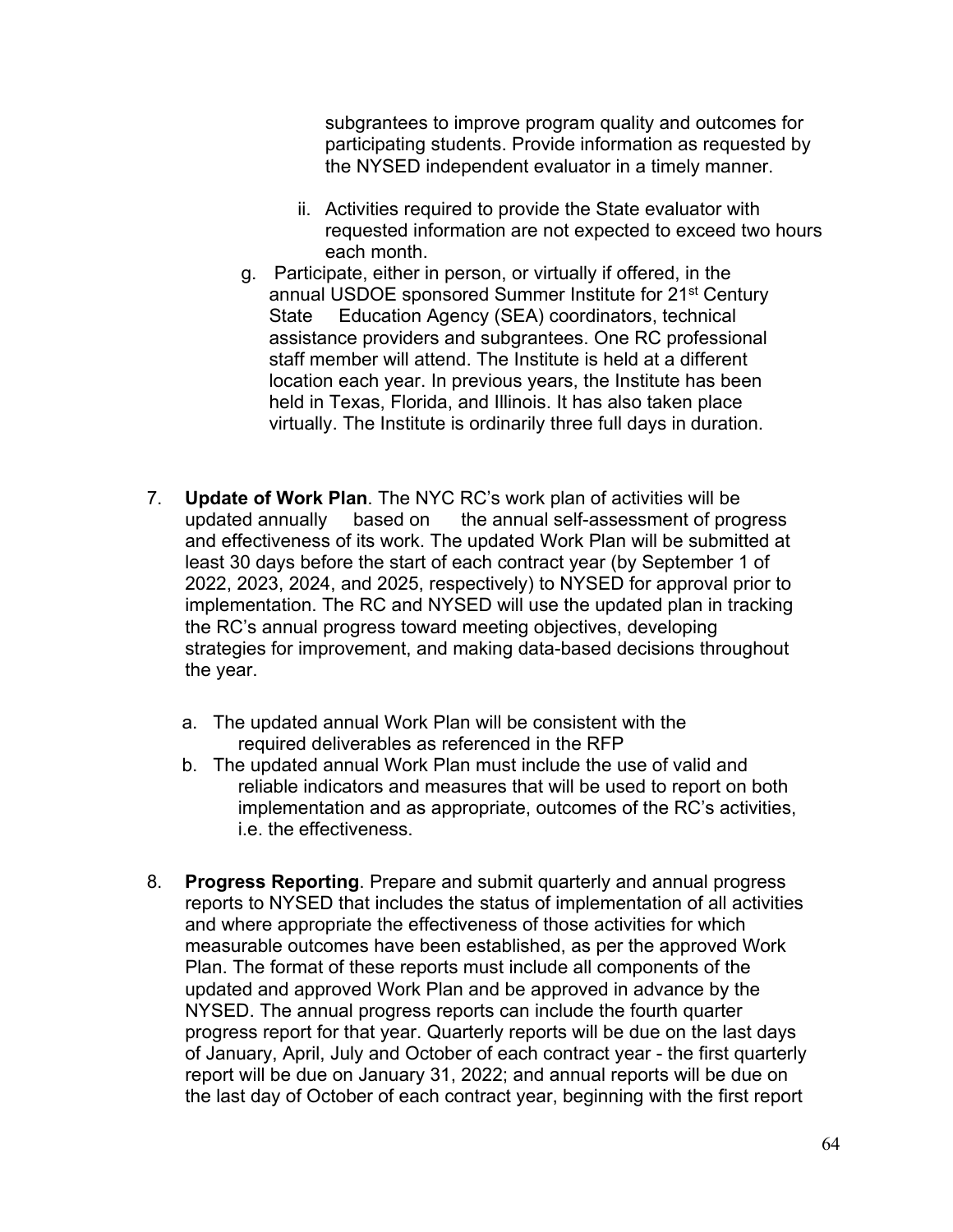due on October 31, 2022. The final annual report is due on October 31, 2026.

- a. All reports must include progress on implementation of all deliverables as specified in this RFP, including dates of completion, barriers and challenges that were encountered, indicators of success, and how success was measured.
- b. These reports will serve as self-assessment tools for the RC and as a means for NYSED to track the RC's progress toward achieving its objectives; annual reports will include all components as stated in A. above and in addition, contain a section on lessons learned and any proposed changes to next annual updated Work Plan.
- 9. **Annual Performance Report (APR) and EZReports.** With the RC's designated Data Monitor taking the lead, ensure that NYC subgrantees enter accurate data about their programs into two different web-based software systems and monitor and troubleshoot issues that subgrantees may be experiencing. The NYC RC Data Systems Monitor will oversee reporting in both the EZReports system and the 21APR system. New York State contracts with ThomasKelly Software Associates to provide a webbased data collection, reporting and project management system called EZReports. All subgrantees are provided with free site licenses to utilize the system. Subgrantees must enter their program and student data in the system which is set up for automated download of subgrantee's data into the federal web-based reporting system for the Annual Performance Report (APR) called 21APR. The APR is a federal requirement of all subgrantees. The federal database is currently managed by The Tactile Group, the USDOE contractor. There are a few data elements that cannot be uploaded from EZReports to 21APR and so will require a limited amount of data entry directly into 21APR.
	- a. Provide technical assistance via telephone and E-Mail to subgrantees to ensure that all have entered the required program and student data appropriately and accurately by the due dates specified by NYSED.
	- b. In coordination with EZReports staff, the State evaluator staff and NYSED staff, provide assistance in reviewing the data for anomalies before it recommends to NYSED that the data is ready to be certified and uploaded for submission to the USDOE.
	- c. Apprise NYSED in a timely manner of the progress NYC subgrantees have made toward completing all data in EZReports prior to the automated upload to for the APR and any difficulties that may require NYSED or EZReports' staff assistance.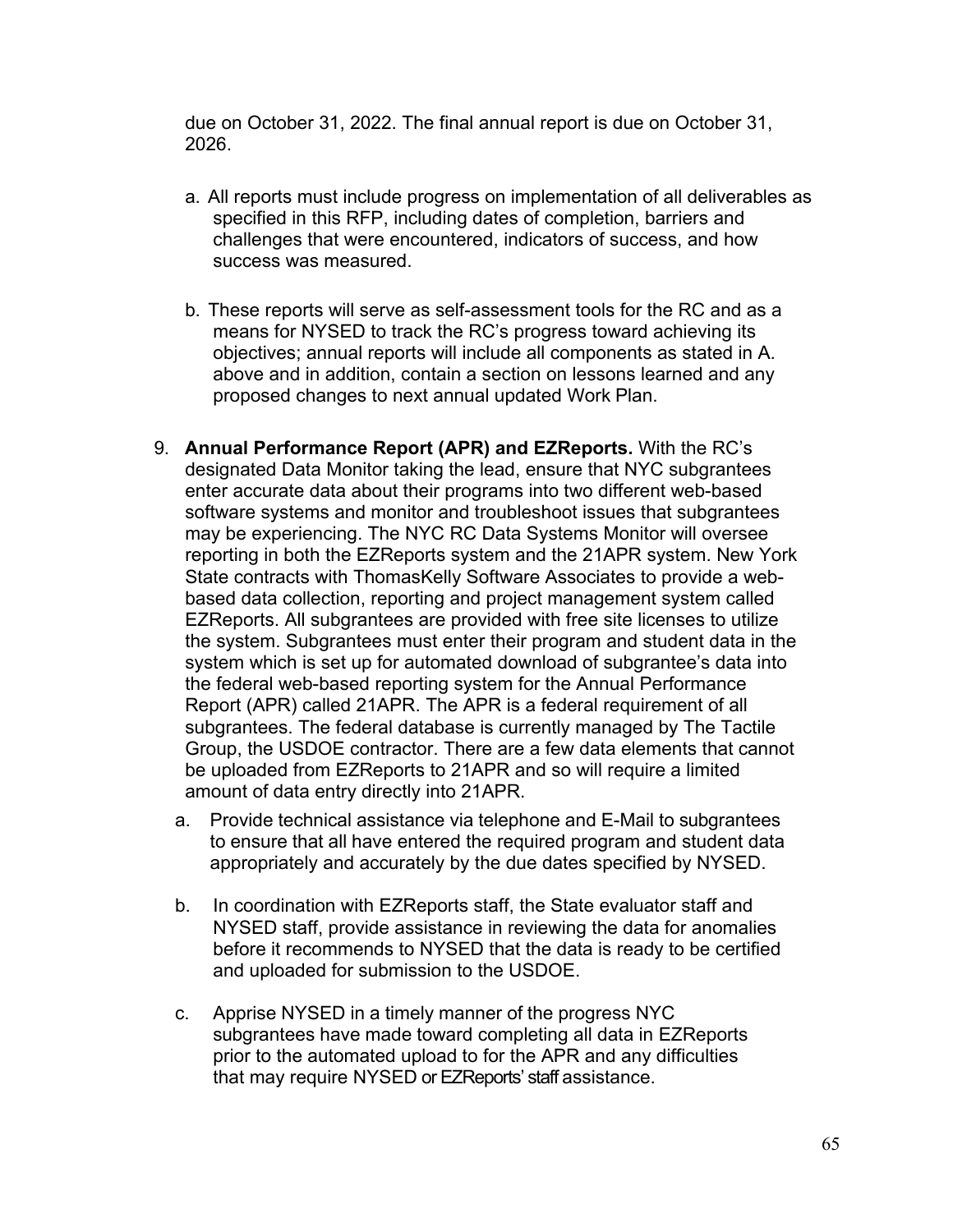## **Part B (ROS):**

## **The ROS RC bidder's work plan must include the following activities:**

- 1. **Website.** Establish and maintain a statewide web-based support system that includes up-to- date research-based resources and information on effective practices in expanded learning opportunity programming to build the capacity of subgrantees to provide effective programs forthe participating students and their families. The website should be fully operational within two months of the RC's contract approval date. The website will be updated weekly andinclude:
	- a. Information on how to contact the RCs and the types of assistance and resources they offer.
	- b. Links to current research on expanded learning opportunities and programming areas such as academic enrichment and other enrichment such as youth development activities, service learning, nutrition and health education, drug and violence prevention programs, counseling programs, arts, music, physical fitness and social emotional wellness programs, technology education programs, financial literacy programs, environmental literacy programs, mathematics, science, career and technical programs, internship or apprenticeship programs, etc.
	- c. Annotated bibliography and supporting materials on expanded learning opportunity programming, in areas such as those referenced above and others.
	- d. RC-developed streaming video, PowerPoint presentations or other electronic offerings on effective expanded learning opportunity programming, as referenced above and others...
	- e. By the first of every month, an E-newsletter to provide current information on expanded learning opportunity programming, including those areas referenced above and others. Newsletter drafts will be prepared and submitted to NYSED for approval at least two weeks prior to scheduled distribution.
- 2. **Manual for Program Administrators**. In the first year of the contract, assist NYC RC, in the development of a manual for 21<sup>st</sup> CCLC program directors/managers. The Manual for Program Administrators should cover all essential areas of knowledge that program administrators must have in order to ensure that all Federal and State compliance indicators will be met under their direction. It should include a timeline for all reporting requirements, both fiscal and programmatic, as established by NYSED. The Manual should be reviewed and updated annually for approval by NYSED. Distinctions for ROS vs NYC, or rural vs. urban,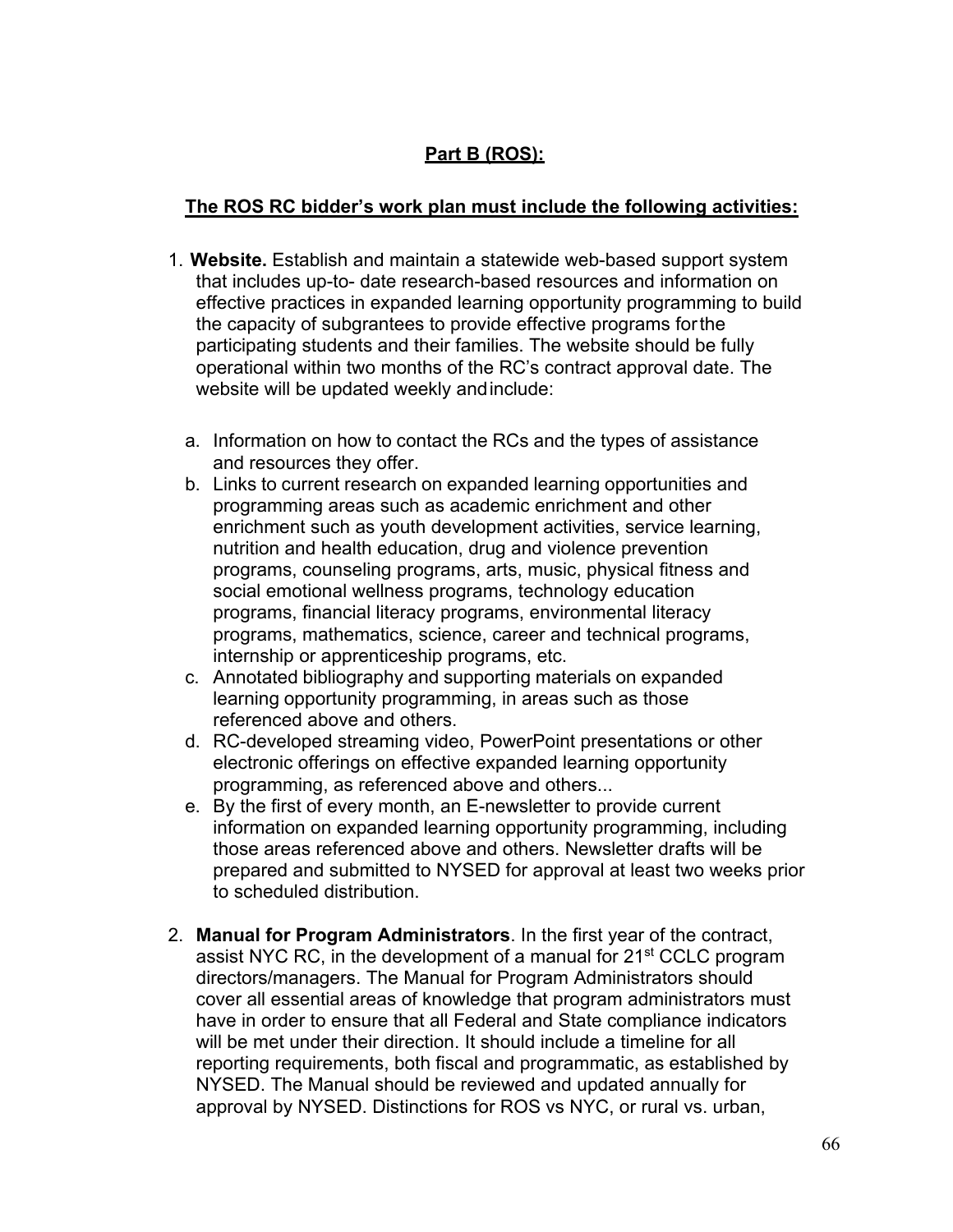school district [non-School Age Child Care registered (SACC)] vs. Community Based Organization (CBO) – SACC registered, or other variations in program type should be addressed as appropriate.

- 2. **Technical Assistance**. Provide and document technical assistance to ROS 21<sup>st</sup> CCLC subgrantees via phone, email, telephone/videoconferencing and site visits related to implementing and improving programs.
	- a. At least one RC staff will be available for communication with subgrantees on regular business days, Monday through Friday, 8:30 a.m. – 4:30 p.m. when other RC staff members are conducting business in the field, i.e. on-site TA or SMV. The NYSED program office must be notified if there is time when at least one RC staff will not be available during those times due to vacations or other personal reasons. NYSED must also be notified when any full-time staff member will not be at work.
	- b. RC staff, and consultants as necessary, will become familiar with individual 21st CCLC programs and develop more collaborative and supportive relationships with them in order to facilitate the identification and implementation of strategies to improve student outcomes and the operation of the program.
	- c. RC staff, and consultants as necessary, will be familiar with various documents and data sources and kept abreast of critical program policies and guidance, including but not limited to EZReports content, Mid-Year Reports (MYRs) content, Annual Evaluation Reports (AERs), Risk Assessment RA, Master Accountability File (MAF), Manual for Program Administrators, etc.) to inform *ongoing* technical assistance and other communications between RCs and subgrantees.
	- d. Ensure that all ROS 21<sup>st</sup> CCLC program sites conduct the Quality Self-Assessment Tool (QSA) two times each year, preferably in the fall and spring, in order to identify and implement strategies for program improvement. Assist programs by telephone or e-mail, as needed, to ensure that the QSA is conducted as required.
	- e. RC staff or consultants must conduct on-site technical assistance (TA) visits when more intense assistance is necessary, provided a pandemic or other catastrophic event does not prevent such activity. If such an event prevents on-site TA, virtual TA may suffice. It is anticipated that approximately 10%-15% of programs require an on-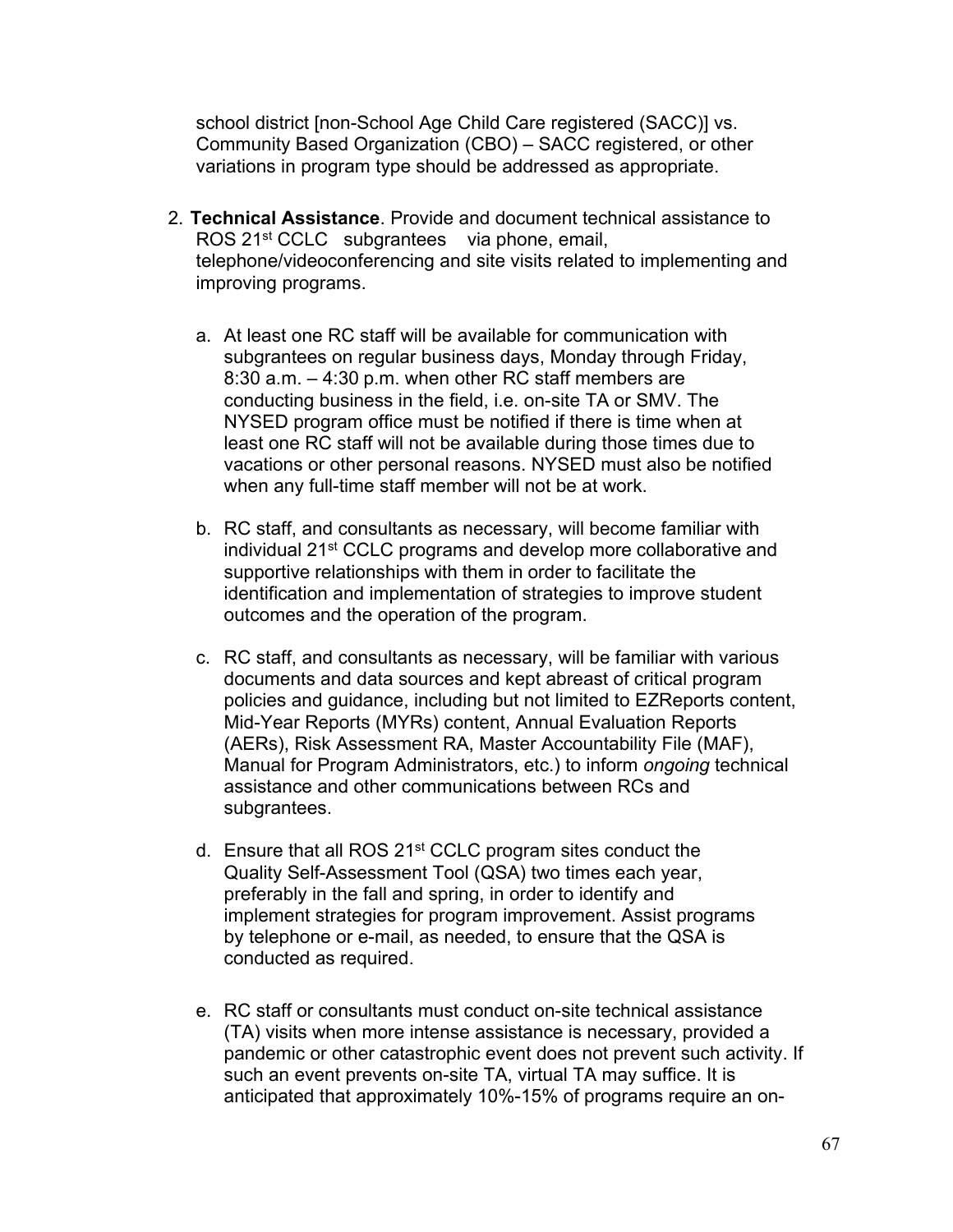site TA visit during any program year. TA visits are targeted assistance visits and may not be combined with a monitoring visit. The three- hour technical assistance site visits shall be based on the needs of the individual program as requested by the program or identified by NYSED. Areas of technical assistance may include alignment of program activities with the regular school day, academic curricula, and program objectives; effective communication with building administrators and faculty; professional development for staff; engagement of parents, families and the community; recruitment and retention of student participants; use of the Quality Self-Assessment Tool; collection and entry of data for the federal Annual Performance Report and Statewide Data system; other NYSED priorities such as target enrollment, fiscal compliance, new program leaders, and other program administration issues.

- 3. **Professional Development**. In coordination with NYSED and the NYC RC, design and deliver relevant, research-based professional development to the 21<sup>st</sup> CCLCs, the content of which will be targeted to subgrantees' needs as identified by RC, developed fall and spring needs assessment surveys of the subgrantees, information gathered by NYSED from the subgrantees' mid- year reports, and consultation with the NYSED State-level evaluator who conducts analyses of APR and other data sources. Professional development (PD) activities will reflect effective practices of expanded learning opportunity programming and social and emotional development and learning.
	- a. Professional development (PD) activities that address the identified needs of the subgrantees and reflect effective practices in expanded learning opportunity programming and social and emotional development and learning will take place quarterly.
	- b. Four quarterly PD events; including annual fall and annual spring events, as well as two additional quarterly events. The annual fall and spring events may be approved to take place either in person or virtually. If conditions for in-person events are not optimal, the NYSED program office will determine allowing the event to take place virtually. Either the fall or spring events can also be a joint event with ROS RC, to be determined at the discretion of NYSED. The annual fall and spring events, if conducted in person, will take place in an area at reasonably centralized locations for approximately 175 participants each. All programs located in the Rest of State are expected to be represented at these two annual events. ROS subgrantees that are unable to attend either of these events may request to attend the NYC annual fall and/or spring event to meet attendance requirements at the discretion of the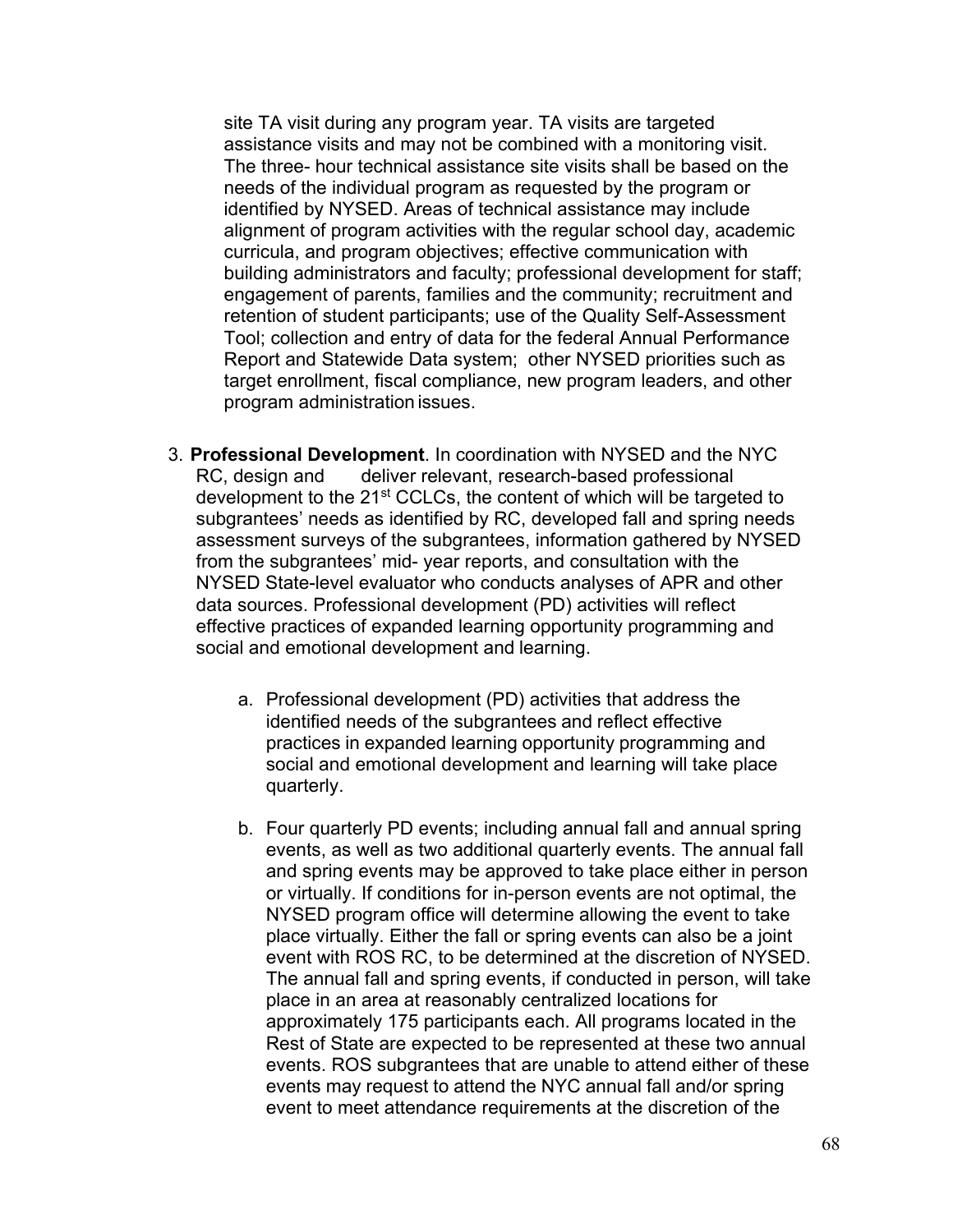NYC and ROS RC directors. The RC is expected to make every effort to find low or no cost sites – e.g., institutions of higher education, a 21st CCLC program facility or other venue. Please note that these events must be conducted at no charge to the participants and that contract funds cannot be used to purchase food for these events. Subgrantees may use program funds for travel and per diem while in travel status at the [GSA rates for](https://www.gsa.gov/travel/plan-book/per-diem-rates)  [NYS.](https://www.gsa.gov/travel/plan-book/per-diem-rates) The other two quarterly PD events, planned and implemented in collaboration with the RoS RC and NYSED, and may be provided in a variety of formats – e.g., webinars, web casts, or videoconferences. In collaboration with NYSED, the State Evaluator and the NYC and RoS RC, the need may arise to provide up to six (6) additional webinar-type events for 21<sup>st</sup> CCLC grantees statewide on topics that arise for which subgrantees may need additional support.

- c. The RC will conduct follow-up surveys following the fall and spring professional development events, compile the results and include them in the next quarterly report.
- 4. **Monitoring.** Conduct 20 site monitoring visits (SMVs) for ROS 21st CCLC subgrantees each year. NYSED reserves the right to require the number of SMVs to be conducted per quarter. All programs will be selected in collaboration with NYSED and determined by NYSED's risk assessment process. A NYSED staff member may accompany Center staff on some of these visits.
	- a. **[SMVs will be conducted using the SMV protocols](http://p1232.nysed.gov/sss/documents/SiteMonitoringVisitReportwithCFRreferences12.9.20.pdf) and these** typically take four to five hours depending on the situation. All SMVs will be conducted by two RC staff working together to allow one staff member to lead questioning while the other takes notes. In the case of unforeseen circumstances, SMVs may be conducted virtually with prior approval by NYSED. SMVs may not be scheduled on back to back days to allow for adequate SMV preparation (document review) and report writing time.
	- b. Written reports will be prepared and submitted to NYSED within 14 days of the completed SMV for approval by the NYSED program office. NYSED will approve within 14 days and the report and cover letter must be sent to the subgrantee within 30 days of the visit. SMV reports will be prepared using the NYSED approved [SMV report template](http://p1232.nysed.gov/sss/21stCCLC/sitevisit/home.html) and cover letter template. The SMV report will identify Summary of Actions to be taken (with timelines for corrective actions), Recommendations to Strengthen Practice, and Promising Practices.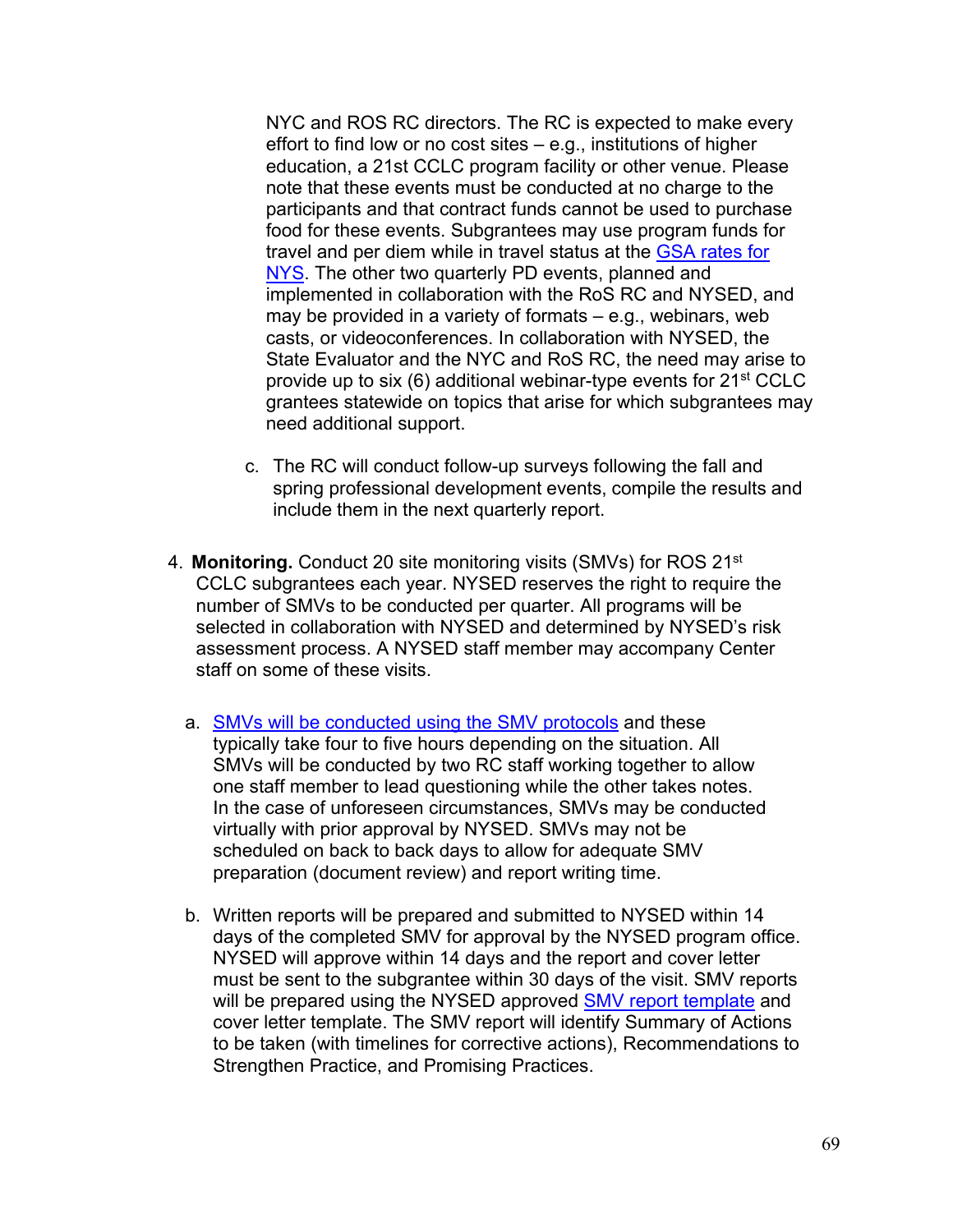- c. An [Action Plan template](http://www.p12.nysed.gov/sss/documents/ActionPlanTemplate8.24.20_000.pdf) will be sent with the SMV Report if there are areas of partial and non-compliance identified on the SMV report and the suggested dates by which remedial action is to be completed. Subgrantees must then complete the AP by describing their plan, including those individuals responsible for carrying it out, and return it to the RC for approval within one week of receiving it. While full compliance of all areas must be completed by the subgrantee within six months of receiving their report, some out of compliance indicators may need to be addressed more immediately and should be indicated when that is the case. RCs must keep track of all AP deadlines and determine when the subgrantee is in full compliance, at which time they will send an email compliance letter. The compliance letter along with completed AP will be sent, with the NYSED program office copied, so that there is a record of the subgrantee's full compliance with this program.
- 5. **Collaboration**. Maintain a collaborative working relationship with NYSED, the NYC RC, and the State Evaluator and other entities as described below through regularly scheduled communications and ongoing contact to ensure that Centers' activities are aligned with NYSED policies and initiatives to improve students' academic achievement and social and emotional development.
	- a. NYSED program staff will schedule and conduct with both RCs monthly conference calls of approximately one hour
	- b. NYSED, RCs and the State Evaluator will participate in quarterly meetings of approximately two to four hours duration to discuss the RCs' activities and to address emerging issues of concern. At least one quarterly meeting, at NYSED's discretion, will be in person in Albany, and the remaining three may be either in person or via teleconference. Part of the quarterly meetings will include participation of the State evaluation team representation.
	- c. The RC and NYSED program staff will communicate frequently and informally on an ongoing basis.
	- d. Actively participate in the [Network for Youth Success](https://networkforyouthsuccess.org/) Committee on Capacity Building. The Network for Youth Success serves as the federally required advisory committee for NYSED's 21st CCLC program. Note that NYSED program staff also participate in the activities of the Network for Youth Success's Steering, Capacity Building, and Policy **Committees** 
		- i. The RC will collaborate with the Network for Youth Success in efforts to improve student outcomes.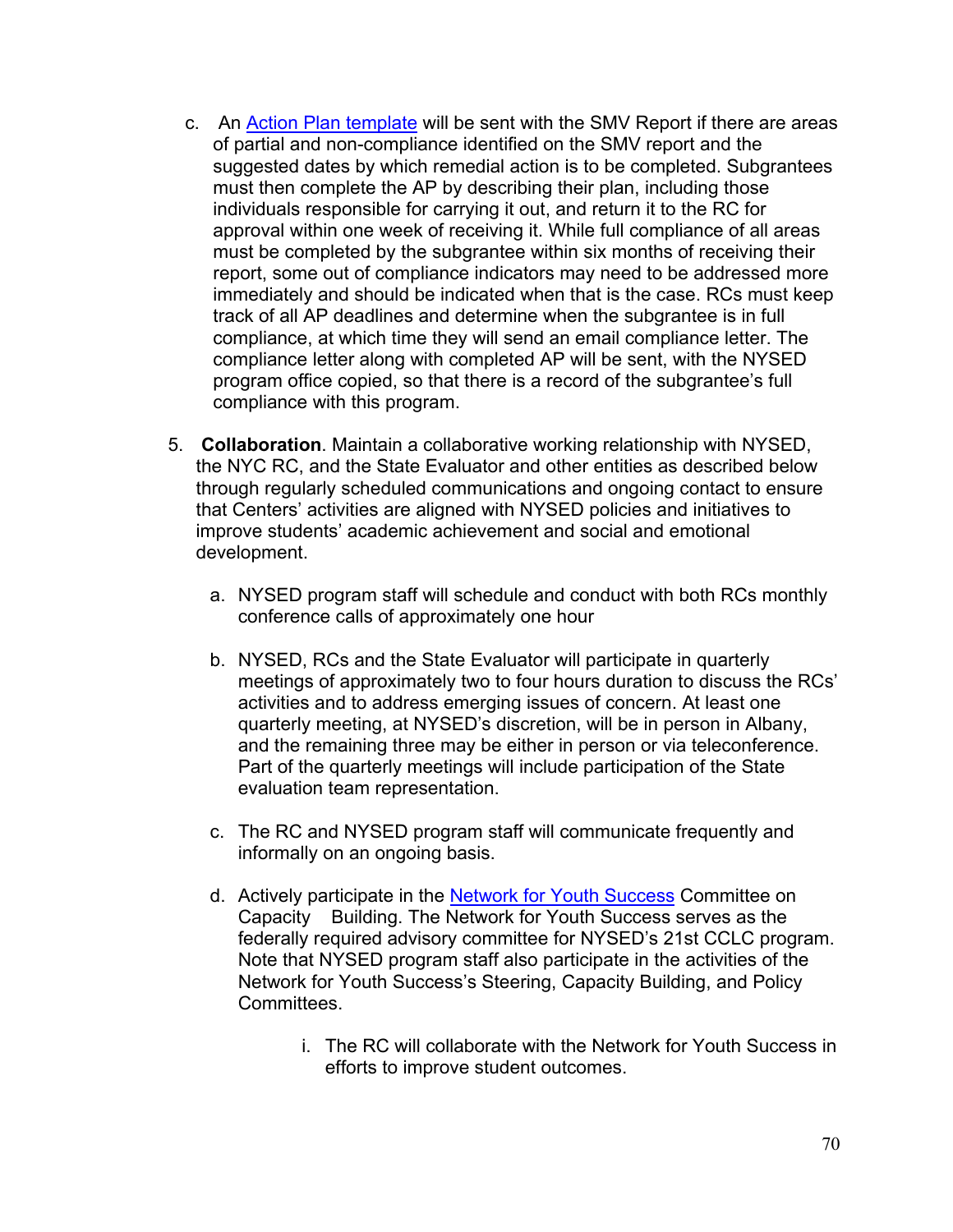- ii. A designated RC staff member will attend the Capacity Building Committee's quarterly meetings (2 to 3 hours each) in New York City.
- e. The RC will be familiar with the [US DOE's Professional Development](https://y4y.ed.gov/)  [and Technical assistance website](https://y4y.ed.gov/) and resources to share with subgrantees.
- f. Work in cooperation with the independent State-level evaluator. The State-level evaluation is responsible for measuring the effectiveness of NYSED's administration of the 21st CCLC program as well as measuring the RCs' effectiveness in supporting 21st CCLC subgrantees.
	- i. The RCs are expected to comply with any and all requests for data by compiling requested data, responding to the evaluator's inquiries about the Center's work, and submitting Quarterly and Annual reports to both the NYSED and the State-level evaluator. The results of this evaluation that is required by the United States Department of Education will be used to guide NYSED's efforts to improve its administration of the program and the assistance it provides to local subgrantees to improve program quality and outcomes for participating students. Provide information as requested by the NYSED independent evaluator in a timely manner.
		- ii. Activities required to provide the State evaluator with requested information are not expected to exceed two hours each month.
- g. **Summer Institute**. Participate, either in-person, or virtually if offered, in the annual USDOE sponsored Summer Institute for 21<sup>st</sup> Century State Education Agency (SEA) coordinators, technical assistance providers and subgrantees. One RC professional staff member will attend. The Institute is held at a different location each year. In previous years, the Institute has been held in Texas, Florida, and Illinois. It has also been offered virtually. The Institute is ordinarily three full days in duration.
- **7. Update of Work Plan**. The ROS RC's work plan of activities will be updated annually based on the annual self-assessment of progress and effectiveness of its work. The updated Work Plan will be submitted at least 30 days before the start of each contract year (by September 1 of 2022, 2023, 2024, and 2025, respectively) to NYSED for approval prior to implementation. The RC and NYSED will use the updated plan in tracking the RC's annual progress toward meeting objectives, developing strategies for improvement, and making data-based decisions throughout the year.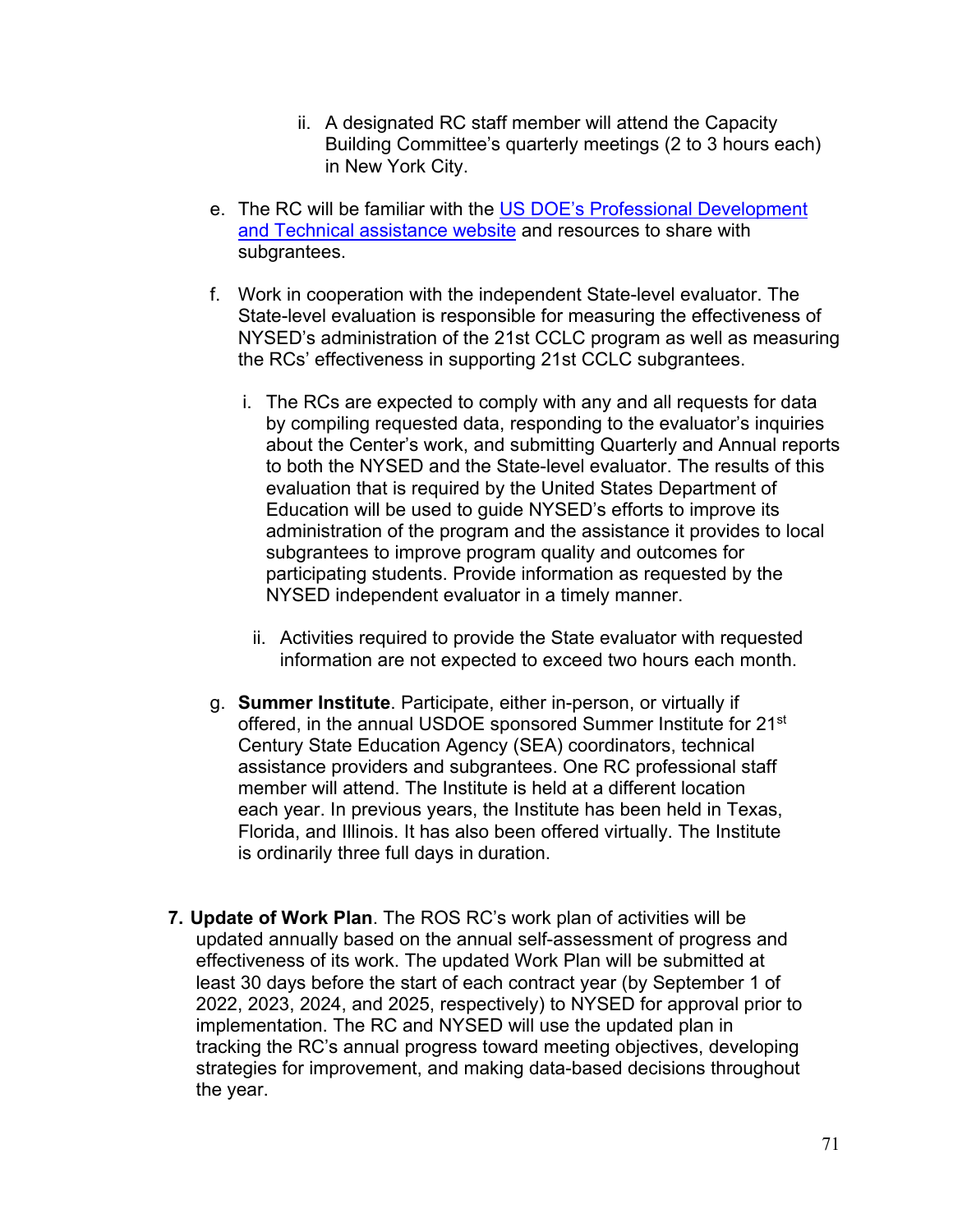- a. The updated annual Work Plan will be consistent with the required deliverables as referenced in the RFP
- b. The updated annual Work Plan must include the use of valid and reliable indicators and measures that will be used to report on both implementation and as appropriate, outcomes of the RC's activities, i.e. the effectiveness.
- 8. **Progress Reporting**. Prepare and submit quarterly and annual progress reports to NYSED that includes the status of implementation of all activities and where appropriate the effectiveness of those activities for which measurable outcomes have been established, as per the approved Work Plan. The format of these reports must include all components of the updated and approved Work Plan and be approved in advance by the NYSED. The annual progress reports can include the fourth quarter progress report for that year. Quarterly reports will be due on the last days of January, April, July and October of each contract year - the first quarterly report will be due on January 31, 2022; and annual reports will be due on the last day of October of each contract year, beginning with the first report due on October 31, 2022. The final annual report is due on October 31, 2026.
	- a. All reports must include progress on implementation of all deliverables as specified in this RFP, including dates of completion, barriers and challenges that were encountered, indicators of success, and how success was measured.
	- b. These reports will serve as self-assessment tools for the RC and as a means for NYSED to track the RC's progress toward achieving its objectives; annual reports will include all components as stated in A. above and in addition, contain a section on lessons learned and any proposed changes to next annual updated Work Plan.
- 9. **Annual Performance Report (APR) and EZReports.** With the RC's designated Data Monitor taking the lead, ensure that ROS subgrantees enter accurate data about their programs into two different web-based software systems and monitor and troubleshoot issues that subgrantees may be experiencing. The ROS RC Data Systems Monitor will oversee reporting in both the EZReports system and the 21APR system. New York State contracts with ThomasKelly Software Associates to provide a webbased data collection, reporting and project management system called EZReports. All subgrantees are provided with free site licenses to utilize the system. Subgrantees must enter their program and student data in the system which is set up for automated download of subgrantee's data into the federal web-based reporting system for the Annual Performance